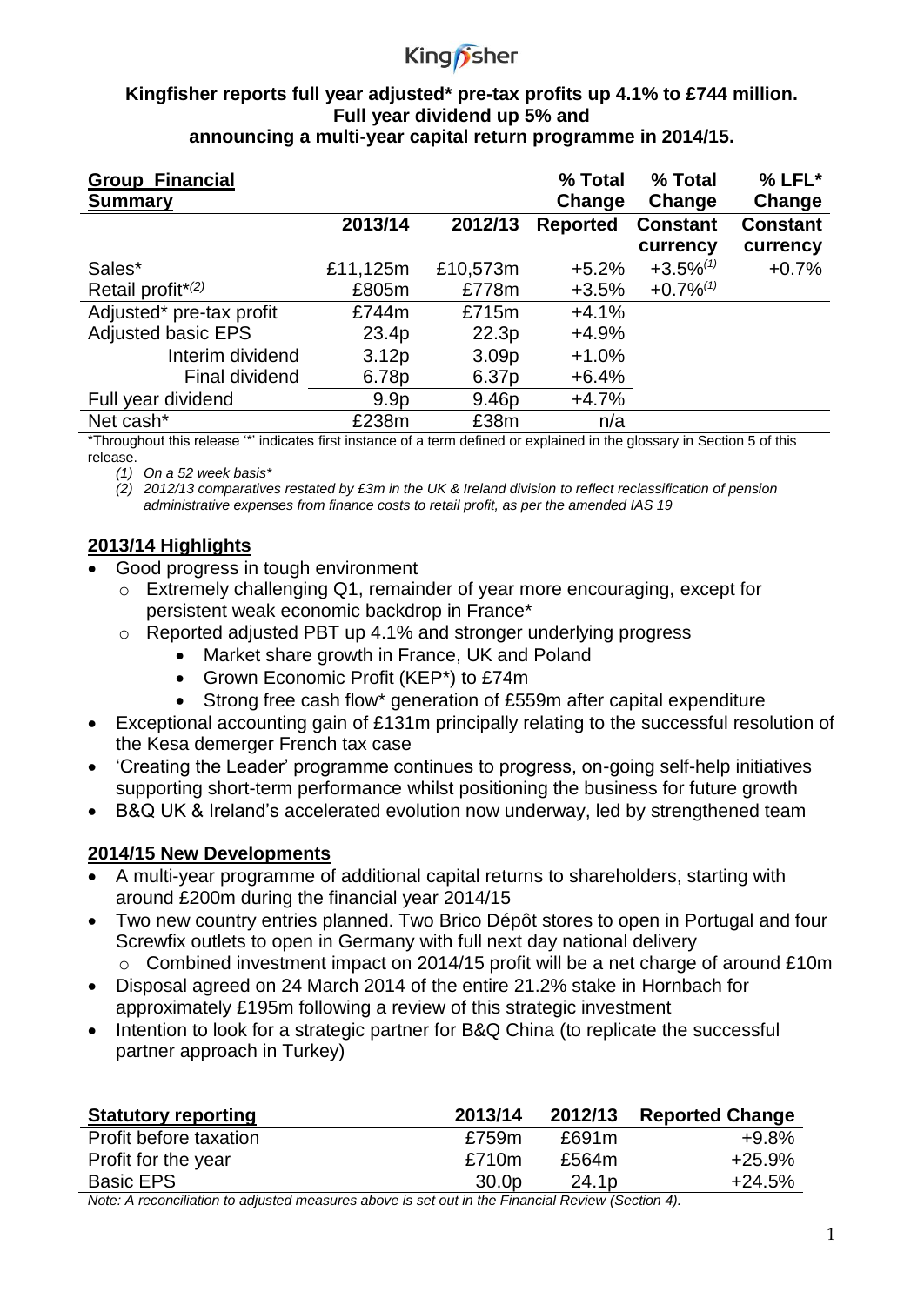## King*n* sher

### **Kingfisher's Group Chief Executive, Sir Ian Cheshire, said;**

"We finish a challenging year in good shape, with our self-help programme meaning we have grown profit and economic return, improved our balance sheet strength whilst also investing in lower prices for our customers and improved convenience. The economic backdrop was generally soft across Europe for much of the year, particularly in France, our most significant market.

"Looking ahead we are well placed to benefit from a pick-up in consumer spending as Europe's economies return to growth. Our prospects remain bright, giving us confidence to invest in the business and actively manage our portfolio, including expanding into new markets, whilst also commencing a programme of returning surplus capital to our shareholders, alongside the healthy annual dividend."

### **Enquiries:**

| Ian Harding, Group Communications Director | 020 7644 1029 |
|--------------------------------------------|---------------|
| Sarah Levy, Director of Investor Relations | 020 7644 1032 |
| Nigel Cope, Head of Media Relations        | 020 7644 1030 |
| Matt Duffy, Investor Relations Manager     | 020 7644 1082 |
| Clare Feast, Media Relations Manager       | 020 7644 1286 |
| <b>Brunswick</b>                           | 020 7404 5959 |

Further copies of this announcement can be downloaded from www.kingfisher.com or viewed on the Kingfisher IR iPad App available for free at the Apple App store. Video interviews with Sir Ian Cheshire (Group Chief Executive) and Karen Witts (Group Finance Director) are also available on the website and we can be followed on twitter @kingfisherplc.

Kingfisher American Depository Receipts are traded in the US on the OTCQX platform: (OTCQX: KGFHY) http://www.otcmarkets.com/stock/KGFHY/quote

### **Company Profile**

**Kingfisher plc** is Europe's leading home improvement retail group and the third largest in the world, with 1,124 stores in nine countries in Europe and Asia. Its main retail brands are B&Q, Castorama, Brico Dépôt and Screwfix. Kingfisher also operates the Koçtaş brand, a 50% joint venture in Turkey with the Koç Group.

The remainder of this release is broken down into five main sections:

- 1) 'Creating the Leader' update
- 2) Trading review by major geography
- 3) 2013/14 Summary data by geography
- 4) Financial Review and, in part 2 of this release, the preliminary Financial Statements
- 5) Glossary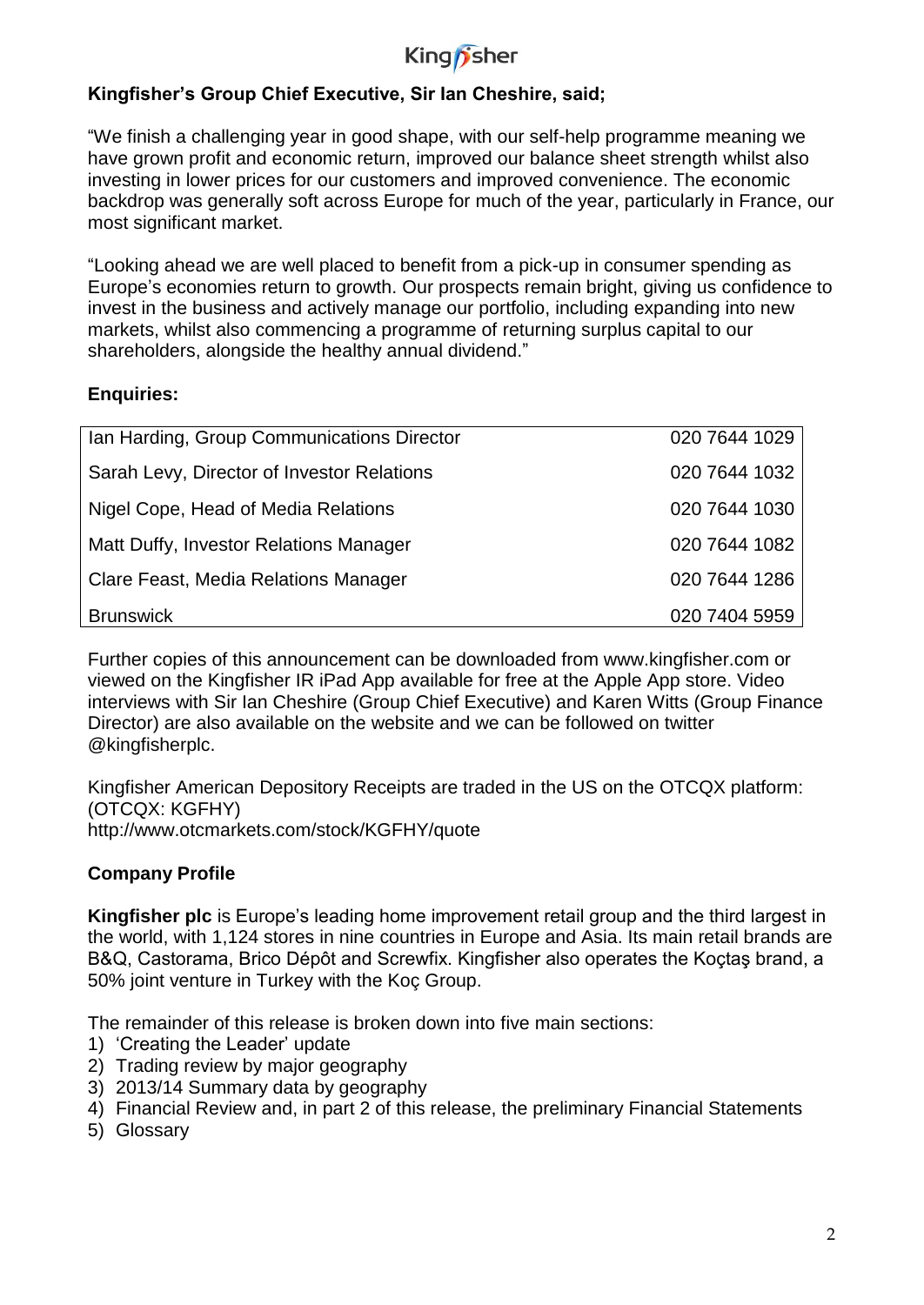

## **Section 1: 'CREATING THE LEADER' UPDATE**

Our unique contribution as a business to our customers is that we can harness our home improvement experience, our heritage as a leader in sustainability and our international scale to bring new, more sustainable and more affordable products to market. By also providing our customers with project advice and new shopping channels to complement our stores we will make it easier for them to adapt their homes to their evolving lifestyles. Our shorthand for describing this purpose is *"Better Homes, Better Lives"* and the programme of self-help initiatives to achieve this purpose is called 'Creating the Leader'.

#### **'Creating the Leader' 2013/14 progress and key priorities for 2014/15**

In March 2012, we set out four areas (Easier, Common, Expand and One Team) with eight specific steps that make up 'Creating the Leader' along with their associated key success measures and short-term annual milestones. Today we update on the progress we have made towards each of the 2013/14 milestones set last year. Going forward from 2014/15, we are replacing the longer list of detailed milestones in favour of a summarised version that better highlights the key wider Group priorities, within the 'Creating the Leader' framework:

#### **Progress against 2013/14 milestones:**

#### **EASIER**

*Emphasise our affordability credentials*

- Launched 'handy prices' marketing campaign in B&Q
- Invested in pricing in Castorama France & Poland
- Rolled out Brico Dépôt 'back to basics' marketing campaign
- Extended Brico Dépôt France & Spain programme of 'arrivages' (one off special buys) to Turkey & Poland
- Launched UK Enterprise Finance Guarantee scheme for tradesmen *Extend our omnichannel\* offer*
- Upgraded B&Q on-line offer (www.diy.com), including 20,000 extra products for home delivery (using Screwfix omnichannel infrastructure)
- Work to extend TradePoint\* website to main shop floor categories e.g. kitchens, continues
- Launched upgraded websites in Turkey, China, Brico Dépôt France & Spain (work to extend Poland website continues)
- Trialled 'click & collect' in Castorama France & Turkey

#### **COMMON**

*Product:*

- Launched new energy-efficiency 'iQE' Group brand
- Extended common\* paint ranges
	- o Rolled out 'Colours' Group own-brand paint into Russia & Spain
	- o Commenced roll out of new 'Colours' own-brand emulsion paint range across B&Q UK (in 120 stores) & Castorama France (completed)
	- o Launched exclusive 'Valspar' paint mixing desk into B&Q UK & Ireland (now in 120 stores) & China
- Launch of 'Site' work wear into Brico Dépôt now planned during 2014/15 following 'arrivage' (one-off special buys) trial during 2013/14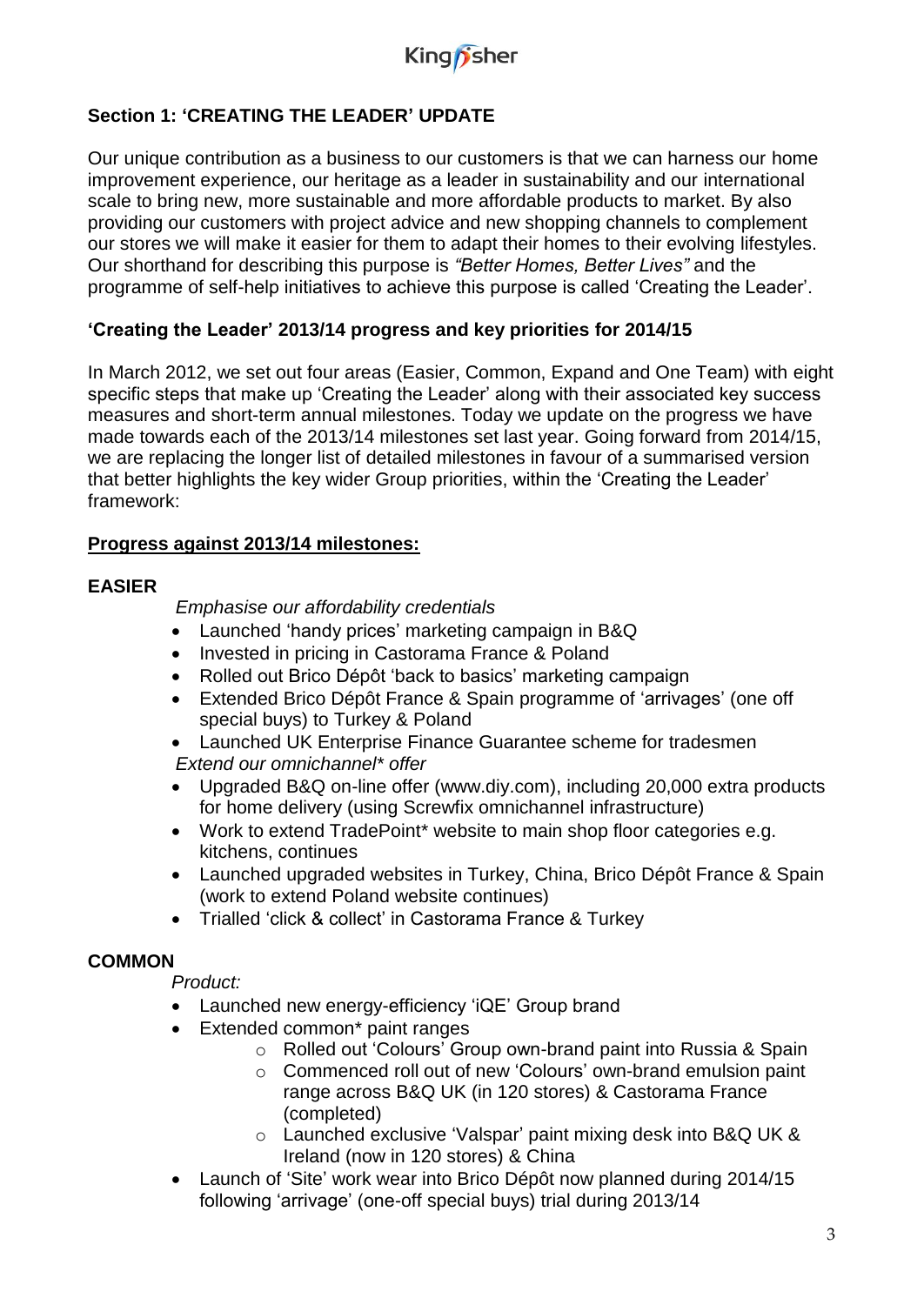

- Held inaugural European product show, attended by 6,000 store & buying colleagues from the UK & France
- Achieved 9% common (up from 8% last year) and 20% direct sourcing (up from 19% last year) reflecting a re-emphasis of quality over quantity
- Extended French common supplier contracts to the wider Castorama & Brico Dépôt brands division

*Efficiency:*

- Upweighted distribution and cross docking capability in Poland, Spain & **Turkey**
- SG&A (selling, general & administrative expenses) optimisation from media buying programmes across the UK & France. Achieved c. £40m total savings from Group SG&A initiatives since the start of 'Creating the Leader'
- Extended Brico Dépôt shelf-ready packaging. Now at 32%, up from 20% in 2012/13
- Rolled out France & Spain all-staff bonus programmes to Poland (linked to individual store sales & profit growth)
- Undertook IT process mapping analysis at Castorama France in readiness for Group-wide IT programme

### **EXPAND**

- Opened 84 net new stores: UK 62 (principally Screwfix outlets), France 7, Poland 2, Russia 1, Spain 4, Turkey 8 (including 4 'Koçtaş Fix' outlets), representing 3% space growth
- Bought 15 stores in Romania which contributed an additional 2% space growth. In total, Group space growth was 5%
- Revamped and extended 4 Castorama France stores
- Evaluated Screwfix international opportunities, announcing a 4 store pilot in Germany in Summer 2014 and launch of country-wide website with next day delivery
- B&Q UK store rightsizing update
	- $\circ$  First freehold store deal completed with a grocer last year
		- Store reduced in size by 50%; sales density improvement of 75%
		- Non-operational space sold to grocer in February 2014 at a good return for £32 million
	- o Additional store has received planning permission and seeking planning permission for another 16

## **ONE TEAM**

2013/14 progress

- Continued to extend the Kingfisher One Academy
- Published first 'Net Positive' report and appointed Richard Gillies from M&S as Group Sustainability Director, to lead 'Net Positive' agenda
- Over 1,400 Kingfisher employees shared an estimated gain of £10 million following the maturity of the Sharesave scheme in December 2013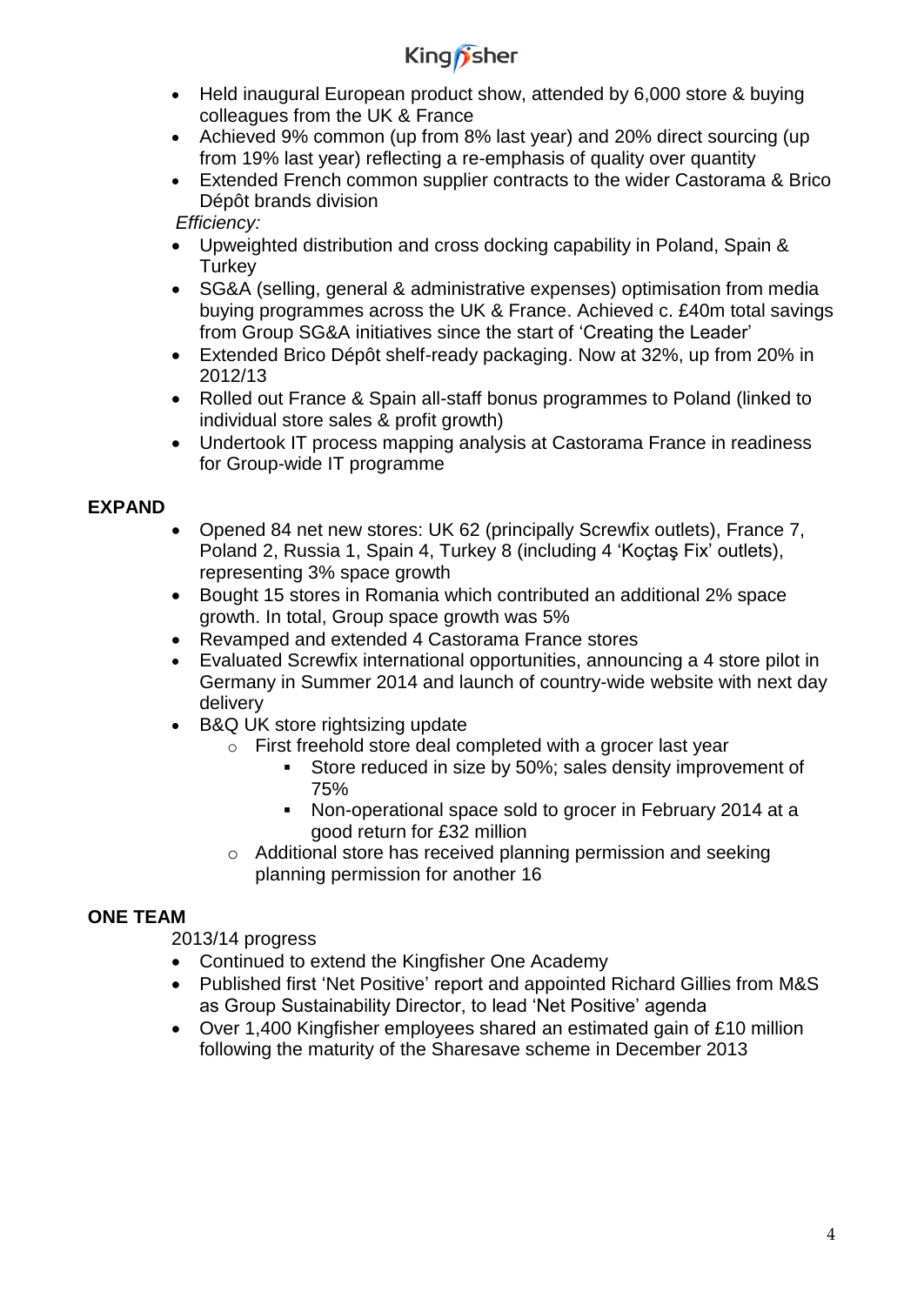### **Key priorities for 2014/15:**

#### **EASIER**

Extend omnichannel capabilities across the Group

#### **COMMON**

- Extend sourcing programmes (e.g. new cross-Group MacAllister power and hand tools and Blooma BBQs)
- Start four year Group-wide IT programme, consistent with our on-going capital expenditure plans

#### **EXPAND**

- Organic space growth of 2% (71 net new stores, of which 54 are Screwfix outlets) including
	- o 2 store new country entry into Portugal with Brico Dépôt
	- o Launch of Screwfix pilot in Germany incorporating 4 outlets and a website for country-wide next day delivery
	- o Combined investment impact of these new country entries on 2014/15 profit will be a net charge of £10 million
- Actively managing the portfolio
	- o Complete the disposal of Hornbach
	- $\circ$  Look for strategic partner for B&Q China now that the business is stable with core business broadly break even
- Continue to capitalise on consolidation opportunities (as we did in Romania)
	- o Continue with rebranding of recently acquired Bricostore Romania stores under the Brico Dépôt banner

### **ONE TEAM**

- People
	- o Increased focus on talent management
	- o Continue to develop Kingfisher One Academy with new programmes
- Net Positive
	- o Establish processes to accelerate Net Positive innovation and to apply what we learn across the Group
	- o Further integrate Net Positive into our Operating Company business plans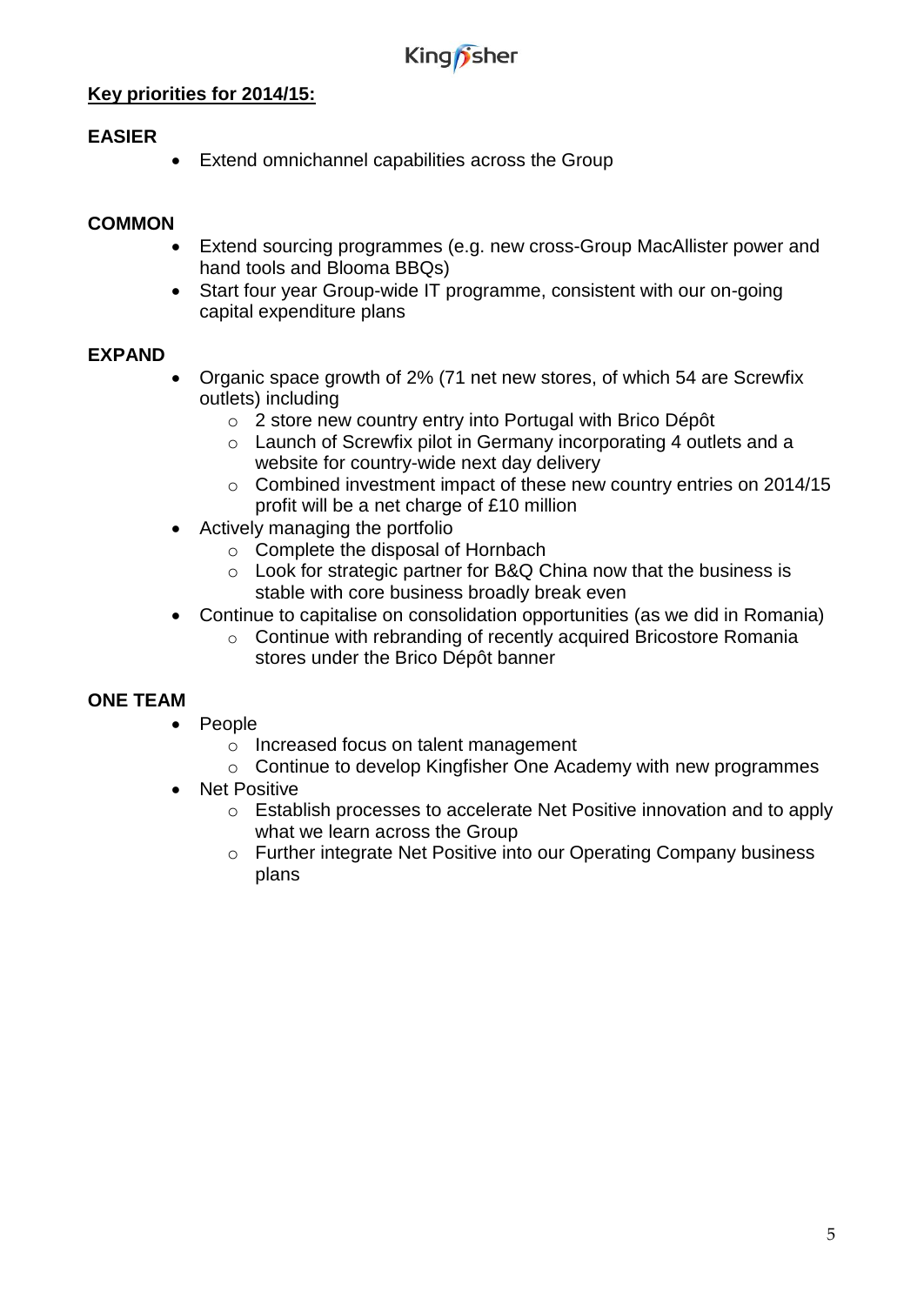### **Section 2: TRADING REVIEW BY MAJOR GEOGRAPHY**

#### **FRANCE**

| Sales £m | 2013/14 | 2012/13 | % Total<br>Change<br><b>Reported</b> | % Total<br><b>Change Change</b><br><b>Constant</b><br>currency | % LFL     |
|----------|---------|---------|--------------------------------------|----------------------------------------------------------------|-----------|
| France   | 4,423   | 4,194   | $+5.5\%$                             | $+0.8%$                                                        | $(1.2)\%$ |
|          |         |         |                                      |                                                                |           |

| Retail profit £m | 2013/14 | 2012/13 | % Change<br>Reported | % Change<br><b>Constant</b><br>currency |
|------------------|---------|---------|----------------------|-----------------------------------------|
| France           | 396     | 397     | $(0.4)$ %            | (4.7)%                                  |

*All trading commentary below is in constant currencies*

#### **Kingfisher France**

Kingfisher France sales grew by 0.8% (-1.2% LFL) to £4,423 million in soft markets impacted by weak consumer confidence. Across the two businesses, seven net new stores were opened and four were revamped, adding around 4% new space.

Gross margins were down 30 basis points, with on-going self-help initiatives offset by higher price promotional activity across both businesses. Continued focus on cost control, including lower levels of variable pay, resulted in retail profit down 4.7% compared to last year.

**Castorama** total sales grew by 2.3% (+0.5% LFL) to £2,469 million. According to Banque de France data*\** , sales for the home improvement market were down 1.%. Castorama benefited from its innovative 'Do-it-Smart' approach aimed at making home improvement projects easier for customers. LFL sales of indoor products were up around 1% with sales of new kitchen, bathroom and storage ranges performing particularly well. Sales of outdoor seasonal products were down around 1%.

**Brico Dépôt** total sales declined by 1.0% (-3.0% LFL) to £1,954 million. According to Kingfisher estimates, sales for the comparable market*\** , which more specifically targets trade professionals and heavy DIYers, were down around 2%. Brico Dépôt benefited from self-help initiatives which continued to progress well. These included new ranges introduced last year (e.g. kitchen, bathroom and power tool ranges) and more 'arrivages' (rolling one-off special buys), reinforcing Brico Dépôt's value credentials.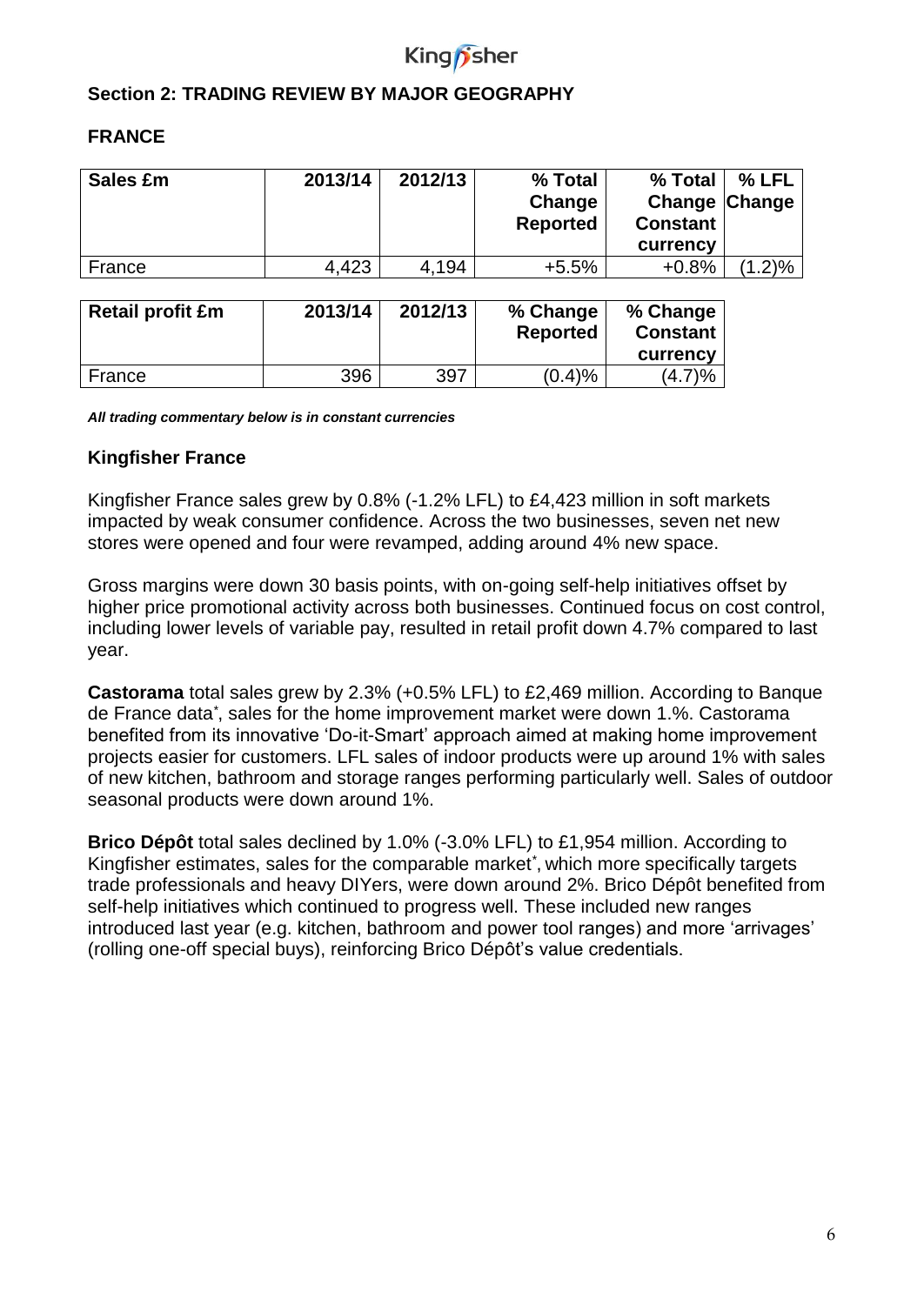

#### **UK & IRELAND\***

| <b>Sales £m</b>         | 2013/14 | 2012/13 | % Total<br>Change<br><b>Reported</b> | % Total<br>Change<br><b>Constant</b><br>currency<br>52 week<br>basis | % LFL<br>Change |
|-------------------------|---------|---------|--------------------------------------|----------------------------------------------------------------------|-----------------|
| UK & Ireland            | 4,363   | 4,316   | $+1.0%$                              | $+2.7%$                                                              | $+1.1%$         |
|                         |         |         |                                      |                                                                      |                 |
| <b>Retail profit £m</b> | 2013/14 | 2012/13 | % Change<br><b>Reported</b>          | % Change<br><b>Constant</b><br>currency                              |                 |

UK & Ireland 238 231 +3.3% +3.4%

*All trading commentary below is in constant currencies and % movements on a 52 week basis. Note: 2012/13 retail profit comparatives restated by £3m to reflect reclassification of pension administrative expenses from finance costs to retail profit, as per the amended IAS 19.*

#### **Kingfisher UK & Ireland**

Kingfisher UK & Ireland total sales were up 2.7% (+1.1% LFL) to £4,363 million supported by a strong performance from Screwfix and encouraging early signs in the smaller tradesman market, offset by a slower underlying retail market.

Kingfisher UK & Ireland delivered retail profit growth of 3.4% to £238 million. Gross margins were up 10 basis points with the benefits from on-going self-help initiatives offset by investment in pricing across both businesses. A strong focus on operating cost efficiencies continued.

**B&Q UK & Ireland's** total sales were up 0.4% (+0.1% LFL) to £3,698 million. Sales of outdoor products were up around 2%. Sales of indoor products were down around 1%. TradePoint continues to progress with sales up around 7% compared to last year.

In Ireland, following the conclusion of the Examinership process in May 2013, one store was closed and significant rent reductions achieved across the remaining stores. The business returned to break even in H2.

The market for the UK's leading home improvement retailers\* was up 3.8%, including seasonal ranges up 5.0%, following record adverse weather last year. On a comparable basis, B&Q UK & Ireland sales were up 1.7% and including Screwfix, up 4.1%.

#### **Strengthened management team**

B&Q is a strong brand with the market leading position in the attractive UK home improvement market. Despite a very challenging housing and economic backdrop for the last six years, during which its market declined around 12%*(1)* , Kingfisher UK & Ireland delivered broadly flat sales and achieved profit growth of 50% by exploiting the UK trade market opportunity, delivering a number of self-help initiatives whilst continuing to invest in B&Q's stores and infrastructure. Looking ahead, its customers and market are evolving very quickly and B&Q UK & Ireland has set about redoubling its efforts to achieve future growth and continued success.

In October 2013, Kevin O'Byrne, an executive director of Kingfisher plc, assumed direct leadership of B&Q UK & Ireland. He subsequently further strengthened the B&Q UK &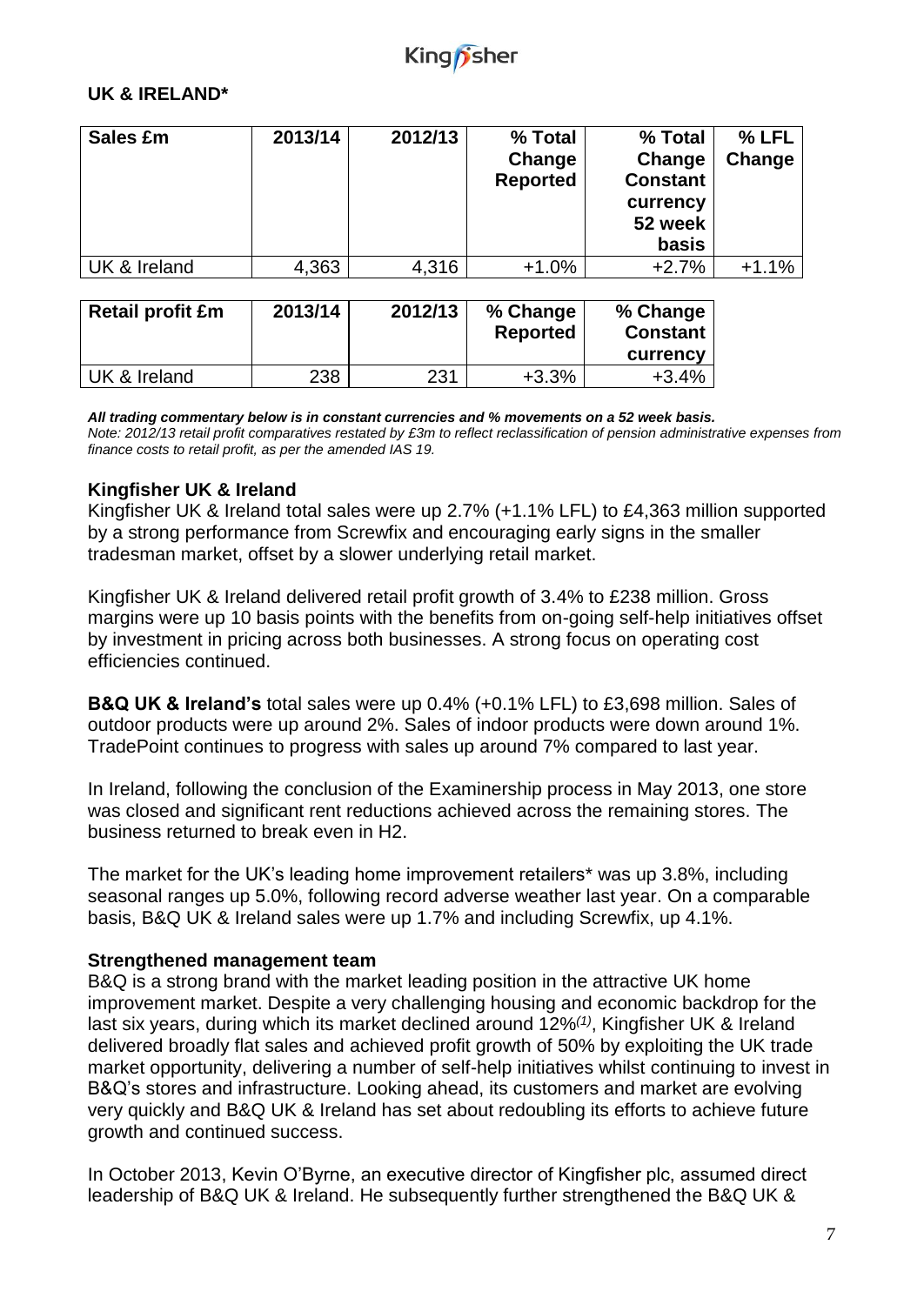## King*r*isher

Ireland board with the appointment of three executives from the fast growing, highly successful Screwfix business (Steve Willett, previously Screwfix CEO; David Lowther, Supply Chain; and Guy Eccles, HR) and the appointment of two senior executives from outside Kingfisher (Chris Moss as Marketing Director, formerly Virgin, Orange and 118 118; and more recently Darren Blackhurst as Commercial Director, formerly Tesco, Asda and Matalan).

This significantly strengthened management team has made an encouraging early start, working towards two key aims:

- 1. Re-energising the business. Examples of priorities include improving store navigation and customer communication, and driving footfall with better targeted marketing.
- 2. Simplifying the business and growing sales and economic profit to make it more agile in the market place and more efficient. Examples of priorities include delivering a seamless and efficient omnichannel experience for customers, optimising the store footprint, reducing complexity in the end to end supply chain thereby reducing costs to support lower prices, and undertaking a detailed review of all the 19 categories across our stores focusing on customer needs and business models.

**Screwfix** grew total sales by 17.6% (+7.3% LFL) to £665 million, benefiting from a strong promotional programme, extended opening hours, the continued roll out of new outlets and the successful introduction of a mobile 'Click, Pay & Collect' offer last year. Sixty outlets were opened, taking the total to 335.

The market for the smaller tradesmen\* was up around 2%.

*(1) As per Kingfisher estimates – BCG commissioned report*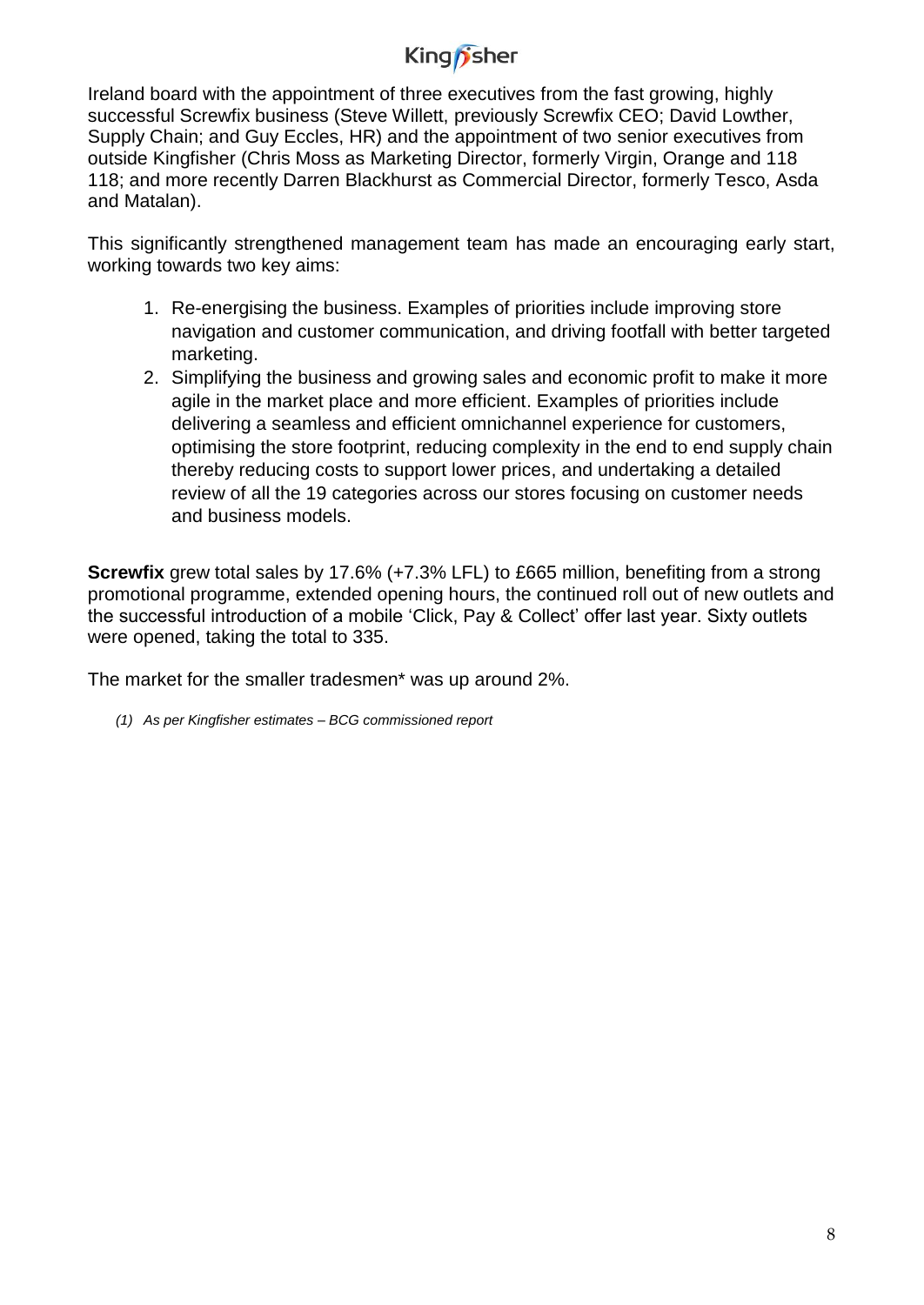

#### **OTHER INTERNATIONAL\***

| Sales £m                | 2013/14 | 2012/13 | % Total<br>Change<br><b>Reported</b> | % Total<br>Change<br><b>Constant</b><br>currency | $%$ LFL<br>Change |
|-------------------------|---------|---------|--------------------------------------|--------------------------------------------------|-------------------|
| Other International     | 2,339   | 2,063   | $+13.3%$                             | $+10.5%$                                         | $+3.4%$           |
| <b>Retail profit £m</b> | 2013/14 | 2012/13 | % Change<br><b>Reported</b>          | % Change<br><b>Constant</b><br>currency          |                   |
| Other International     | 171     | 150     | $+14.2%$                             | $+11.4%$                                         |                   |

*All trading commentary below is in constant currencies*

**Other International** total sales increased by 10.5% (+3.4% LFL) to £2,339 million driven by the acquisition of Romania, LFL growth in Poland, Russia and China and new store openings. Retail profit increased by 11.4% to £171 million primarily driven by Poland.

During the year 15 net new stores were opened, two in Poland, one in Russia, four in Spain and eight in Turkey<sup>(1)</sup>. Including the acquisition of 15 additional stores in Romania in Q2, 17% net new space was added compared to last year.

Sales in **Poland** were up 3.9% (+1.2% LFL) to £1,109 million reflecting new store openings. Gross margins were up 60 basis points with self-help initiatives more than offsetting investment in pricing which annualised during Q2. Productivity initiatives largely offset cost inflation resulting in a 10.9% increase in retail profit to £123 million.

In **Russia** sales grew by 9.2% (+8.0% LFL) to £453 million benefiting from new store openings. LFL sales were up 10.5% in H1 though slower in H2 (+5.8% LFL). Retail profit was £15 million (2012/13: £16 million reported retail profit) reflecting higher pre-opening and advertising costs compared to last year. In **Turkey,** Kingfisher's 50% JV, Koçtaş, grew sales by 8.0% (+5.0% LFL) to £332 million reflecting new store openings. Retail profit contribution was up 24.4% to £11 million.

Brico Dépôt **Spain** sales grew by 16.4% (-3.1% LFL) to £284 million reflecting new store openings offset by a difficult market. Retail profit was £1 million (2012/13: £1 million reported retail profit). Bricostore **Romania**, acquired in Q2, contributed sales of £72 million and retail profit of £1 million.

**Hornbach**, in which Kingfisher had a 21% economic interest*(2)* , contributed £26 million to retail profit (2012/13: £26 million reported retail profit).

B&Q **China** sales increased by 8.0% (+8.7% LFL) to £421 million benefiting from additional promotional activity. The retail loss was £6 million (2012/13: £9 million reported loss) largely relating to costs on the new format store trial which opened in March 2013.

- *(1) Including four Koçtaş 'Fix' outlets*
- *(2) Following the disposal of the Group's unlisted shares in Hornbach, going forward the Group will no longer record its share of Hornbach's results within retail profit*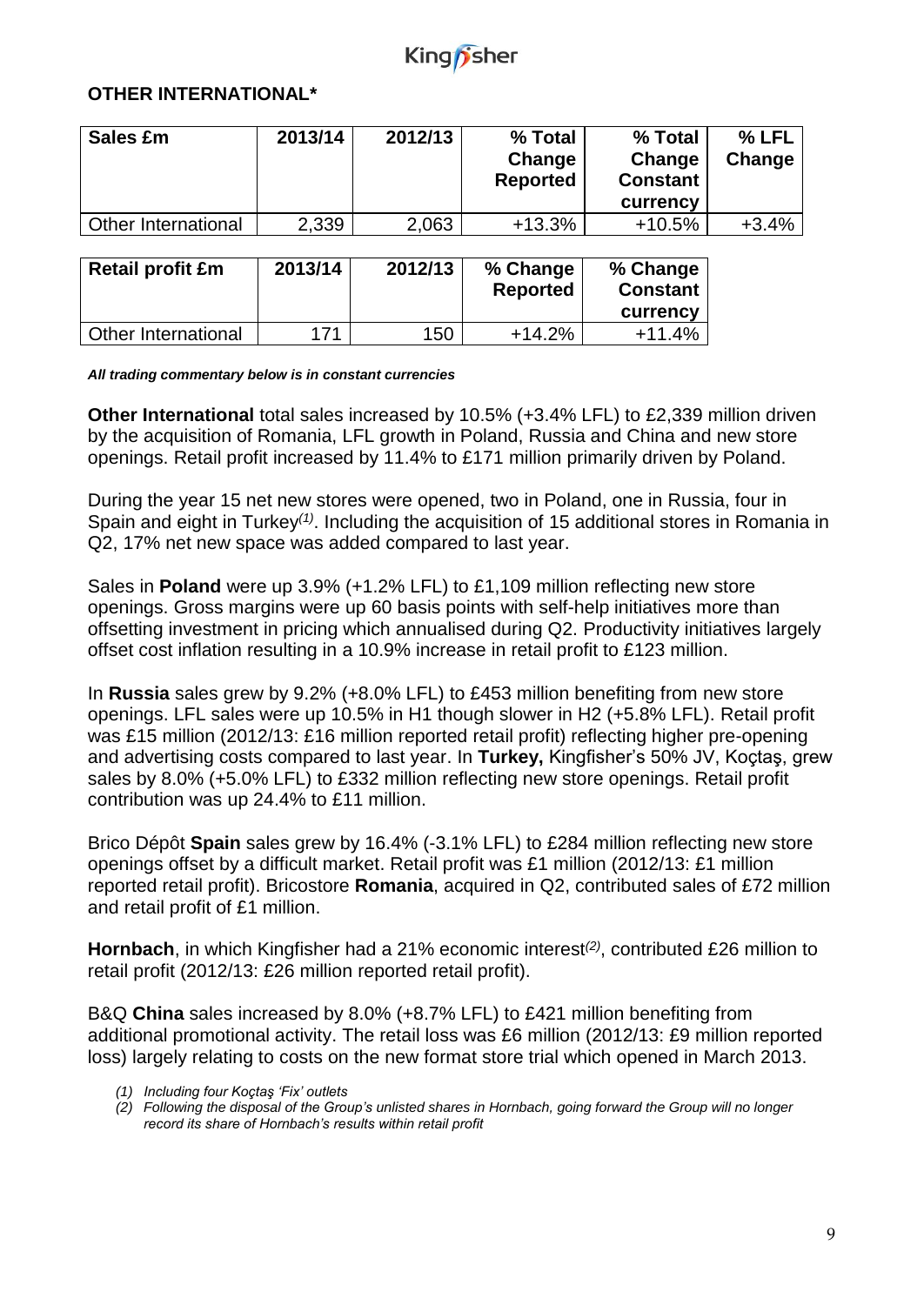# King *f*sher

## **Section 3: SUMMARY DATA BY GEOGRAPHY**

| As at 1 February 2014           | <b>Store</b><br>numbers | <b>Selling space</b><br>(000s m2) | <b>Employees</b><br>(FTE) |
|---------------------------------|-------------------------|-----------------------------------|---------------------------|
| Castorama                       | 105                     | 1,118                             | 11,322                    |
| <b>Brico Dépôt</b>              | 109                     | 608                               | 6,875                     |
| <b>France</b>                   | 214                     | 1,726                             | 18,197                    |
| <b>B&amp;Q UK &amp; Ireland</b> | 360                     | 2,570                             | 21,146                    |
| Screwfix                        | 335                     | 23                                | 4,375                     |
| <b>UK &amp; Ireland</b>         | 695                     | 2,593                             | 25,521                    |
| Poland                          | 72                      | 529                               | 10,197                    |
| China                           | 39                      | 319                               | 3,997                     |
| Romania                         | 15                      | 156                               | 1,037                     |
| Russia                          | 20                      | 185                               | 2,648                     |
| Spain                           | 24                      | 142                               | 1,371                     |
| Turkey JV                       | 45                      | 216                               | 3,333                     |
| <b>Other International</b>      | 215                     | 1,547                             | 22,583                    |
| <b>Total Group</b>              | 1,124                   | 5,866                             | 66,301                    |

| Full year 2013/14               | <b>Sales</b>  | % Total<br>Change | % Total<br>Change                            | % LFL Change                |
|---------------------------------|---------------|-------------------|----------------------------------------------|-----------------------------|
|                                 | £m<br>2013/14 | <b>Reported</b>   | <b>Constant</b><br>currency 52<br>week basis | <b>Constant</b><br>currency |
| Castorama                       | 2,469         | $+7.0%$           | $+2.3%$                                      | $+0.5%$                     |
| Brico Dépôt                     | 1,954         | $+3.6%$           | $(1.0)\%$                                    | (3.0)%                      |
| <b>France</b>                   | 4,423         | $+5.5%$           | $+0.8%$                                      | (1.2)%                      |
| <b>B&amp;Q UK &amp; Ireland</b> | 3,698         | (1.1)%            | $+0.4%$                                      | $+0.1%$                     |
| Screwfix                        | 665           | $+15.2%$          | +17.6%                                       | $+7.3%$                     |
| <b>UK &amp; Ireland</b>         | 4,363         | $+1.1%$           | $+2.7%$                                      | $+1.1%$                     |
| Poland                          | 1,109         | $+7.7%$           | $+3.9%$                                      | $+1.2%$                     |
| China                           | 421           | $+12.4%$          | $+8.0%$                                      | $+8.7%$                     |
| Russia                          | 453           | $+6.3%$           | $+9.2%$                                      | $+8.0%$                     |
| Romania $(1)$                   | 72            | n/a               | n/a                                          | n/a                         |
| Spain                           | 284           | $+21.7%$          | $+16.4%$                                     | (3.1)%                      |
| <b>Other International</b>      | 2,339         | $+13.3%$          | +10.5%                                       | $+3.4%$                     |
| <b>Total Group</b>              | 11,125        | $+5.2%$           | $+3.5%$                                      | $+0.7%$                     |

*(1)Represents seven months trading since acquisition*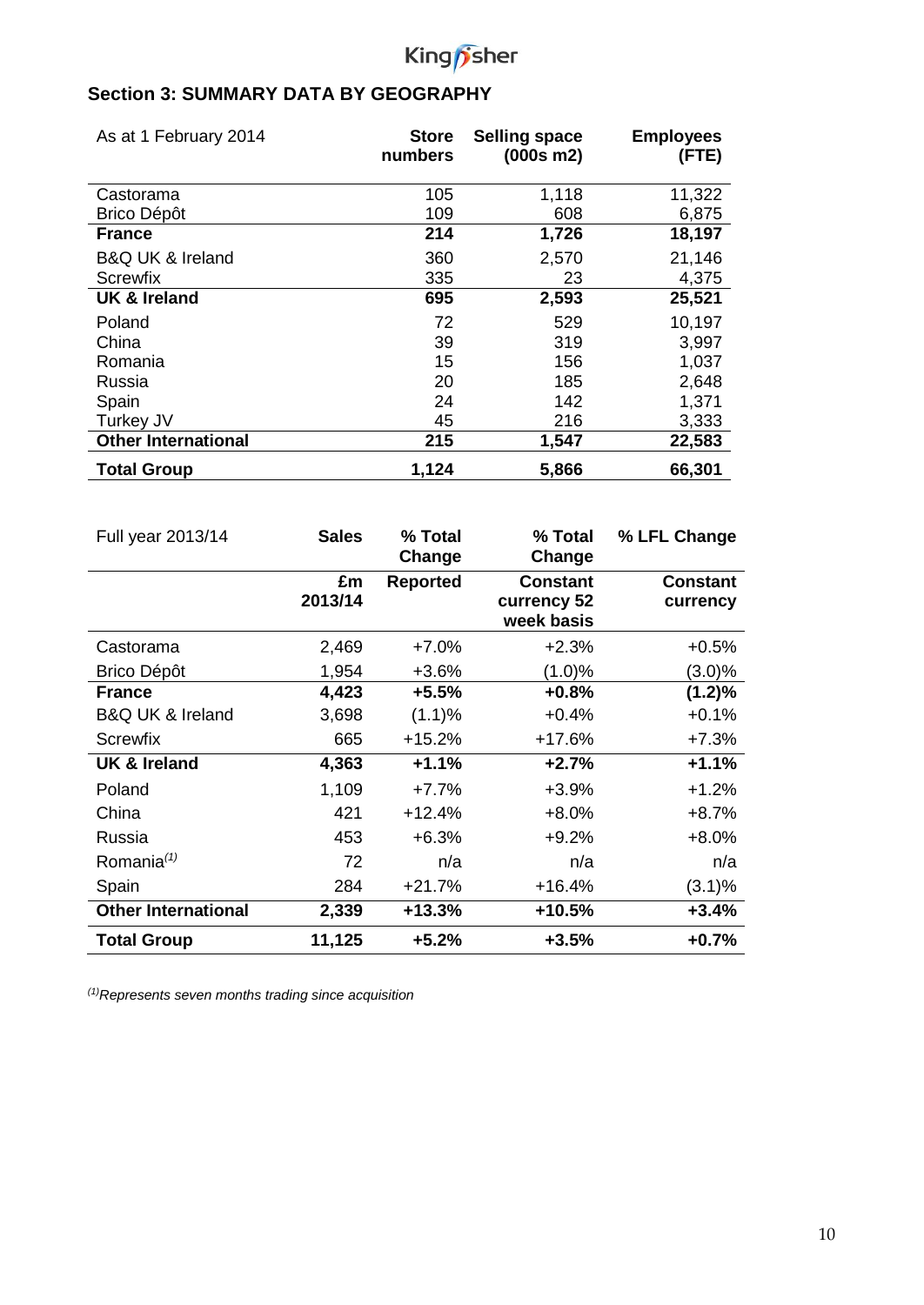## King<sub>/Sher</sub>

| Full year 2013/14          | Retail<br><b>Profit</b> | % Total<br>Change | % Total<br>Change | <b>Operating</b><br><b>Margin</b><br>℅ | Operating<br><b>Margin</b><br>℅ |
|----------------------------|-------------------------|-------------------|-------------------|----------------------------------------|---------------------------------|
|                            | £m                      | <b>Reported</b>   | <b>Constant</b>   |                                        |                                 |
|                            | 2013/14                 |                   | <b>Currency</b>   | 2013/14                                | 2012/13                         |
| <b>France</b>              | 396                     | (0.4)%            | (4.7)%            | 8.9%                                   | 9.5%                            |
| UK & Ireland $(1)$         | 238                     | $+3.3%$           | $+3.4%$           | 5.5%                                   | 5.3%                            |
| Poland                     | 123                     | $+15.0%$          | $+10.9%$          | 11.1%                                  | 10.4%                           |
| China                      | (6)                     | $+40.1%$          | $+42.4%$          | (1.3)%                                 | (2.4)%                          |
| Hornbach                   | 26                      | $+0.9%$           | (3.6)%            | $n/a^{(2)}$                            | $n/a^{(2)}$                     |
| Romania $(3)$              | 1                       | n/a               | n/a               | 0.9%                                   | n/a                             |
| Russia                     | 15                      | (9.2)%            | (6.7)%            | 3.3%                                   | 3.8%                            |
| Spain                      | 1                       | $+91.0%$          | +82.6%            | 0.5%                                   | 0.4%                            |
| Turkey JV                  | 11                      | $+16.0%$          | $+24.4%$          | $n/a^{(2)}$                            | $n/a^{(2)}$                     |
| <b>Other International</b> | 171                     | $+14.2%$          | $+11.4%$          | 7.3%                                   | 7.3%                            |
| Total Group <sup>(1)</sup> | 805                     | $+3.5%$           | $+0.7%$           | 7.2%                                   | 7.4%                            |

*(1)2012/13 retail profit comparatives restated by £3m to reflect reclassification of pension administrative expenses from finance costs to retail profit, as per the amended IAS 19.*

<sup>(2)</sup>*Joint Venture (Koçtaş JV) and Associate (Hornbach) sales are not consolidated therefore not applicable. (3)Represents seven months trading since acquisition* 

#### **Year to date average FX rates vs £ Sterling**

|                       | 2013/14 | 2012/13 |
|-----------------------|---------|---------|
| Euro                  | 1.18    | 1.23    |
| Polish Zloty          | 4.95    | 5.13    |
| Chinese Renminbi      | 9.62    | 10.01   |
| Romanian Leu          | 5.27    | n/a     |
| <b>Russian Rouble</b> | 50.49   | 49.17   |
| <b>Turkish Lira</b>   | 3.05    | 2.85    |

#### **FOURTH QUARTER BY MAJOR GEOGRAPHY** – 13 weeks ended 1 February 2014

|                        | <b>Sales</b><br>2013/14<br>£m | % Total<br>Change<br>Reported | % Total<br>Change<br><b>Constant</b><br>currency<br>13 week<br>basis <sup>*</sup> | % LFL<br>Change<br><b>Constant</b><br>currency | Retail<br><b>Profit</b><br>2013/14<br>£m | % Total<br>Change<br><b>Reported</b> | % Total<br>Change<br><b>Constant</b><br>currency |
|------------------------|-------------------------------|-------------------------------|-----------------------------------------------------------------------------------|------------------------------------------------|------------------------------------------|--------------------------------------|--------------------------------------------------|
| France                 | 944                           | $+4.1%$                       | $+2.4%$                                                                           | $+0.3%$                                        | 65                                       | (1.9)%                               | (2.3)%                                           |
| UK & Ireland           | 998                           | $+0.1%$                       | $+7.9%$                                                                           | $+5.3%$                                        | 34                                       | $+17.5%$                             | $+17.5%$                                         |
| Other<br>International | 546                           | $+12.1%$                      | $+13.9%$                                                                          | $+5.3%$                                        | 41                                       | $+64.3%$                             | $+69.0%$                                         |
| <b>Total Group</b>     | 2,488                         | $+4.1%$                       | $+7.0%$                                                                           | $+3.3%$                                        | 140                                      | $+16.8%$                             | $+17.2%$                                         |

Data tables for the full year are available for download in excel format at [http://www.kingfisher.com/index.asp?pageide=59.](http://www.kingfisher.com/index.asp?pageide=59)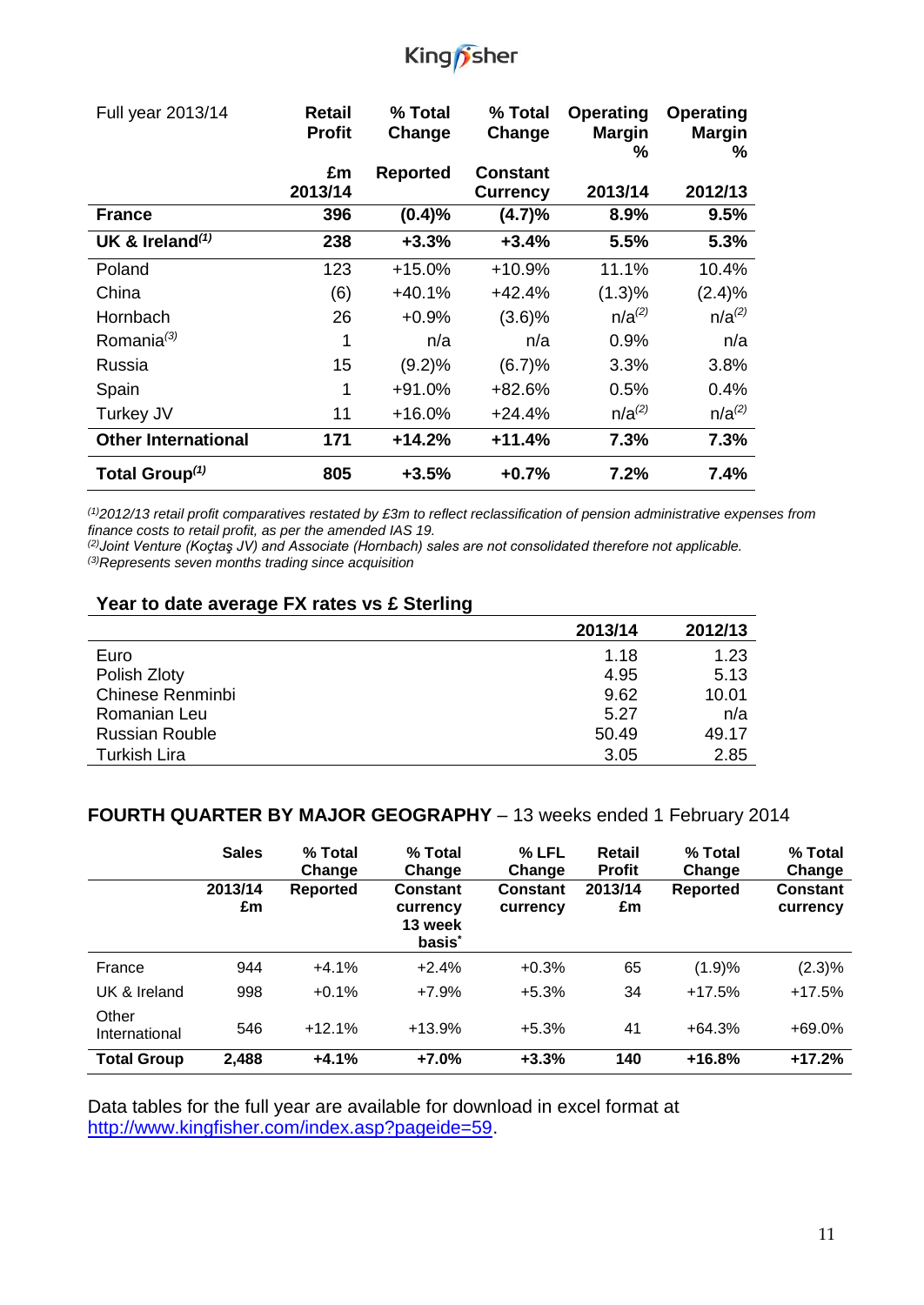## King<sub>D</sub> sher

### **Section 4: FINANCIAL REVIEW**

A summary of the reported financial results for the year ended 1 February 2014 is set out below:

|                                                | 2013/14          | 2012/13           | Increase |
|------------------------------------------------|------------------|-------------------|----------|
| <b>Sales</b>                                   |                  | £11,125m £10,573m | $+5.2%$  |
| Adjusted pre-tax profit                        | £744m            | £715m             | $+4.1%$  |
| Profit before taxation after exceptional items | £759m            | £691m             | $+9.8%$  |
| Adjusted basic earnings per share              | 23.4p            | 22.3p             | $+4.9%$  |
| <b>Dividends</b>                               | 9.9 <sub>p</sub> | 9.46 <sub>p</sub> | $+4.7%$  |

A reconciliation of statutory profit to adjusted profit is set out below:

|                                              | 2013/14<br>£m | 2012/13<br>£m | Increase |
|----------------------------------------------|---------------|---------------|----------|
| <b>Profit before taxation</b>                | 759           | 691           | $+9.8%$  |
| <b>Exceptional items</b>                     | (17)          | 26            |          |
| Profit before exceptional items and taxation | 742           | 717           | $+3.5%$  |
| Financing fair value remeasurements (FFVR*)  | $\mathbf 2$   | (2)           |          |
| Adjusted pre-tax profit                      | 744           | 715           | $+4.1%$  |

Profit and EPS including all exceptional items for the year ended 1 February 2014 are set out below:

|                  | 2013/14           | 2012/13           | Increase |
|------------------|-------------------|-------------------|----------|
| Profit after tax | £710m             | £564m             | +25.9%   |
| <b>Basic EPS</b> | 30.0 <sub>p</sub> | 24.1 <sub>p</sub> | +24.5%   |

### **Overview**

Statutory profit after tax increased by 25.9% in the year to £710 million. The statutory results for the year have benefited significantly from exceptional items which add £17 million to profit before tax, £131 million to profit after tax and 5.5p to basic earnings per share. For comparative purposes adjusted measures are therefore presented. The exceptional items are detailed further below.

The Group's financial reporting year ends on the nearest Saturday to 31 January. The current year is for the 52 weeks ended 1 February 2014 with the comparative financial year being for the 53 weeks ended 2 February 2013. This only impacts the UK & Ireland businesses with all of the other businesses reporting on a calendar basis as a result of local requirements. The effect of the 53<sup>rd</sup> week on the prior year results of the Group is the inclusion of an additional £72 million sales and an immaterial benefit to retail profit.

Total sales grew by 3.5% on a constant currency 52 week basis and increased by 5.2% to £11.1 billion (2012/13: £10.6 billion) on a reported rate basis. On a like-for-like basis, Group sales were up 0.7%. During the year, a net additional 91 new stores were opened, including 60 Screwfix outlets and 15 acquired stores in Romania, taking the store network to 1,079 stores (excluding 45 Turkey JV stores).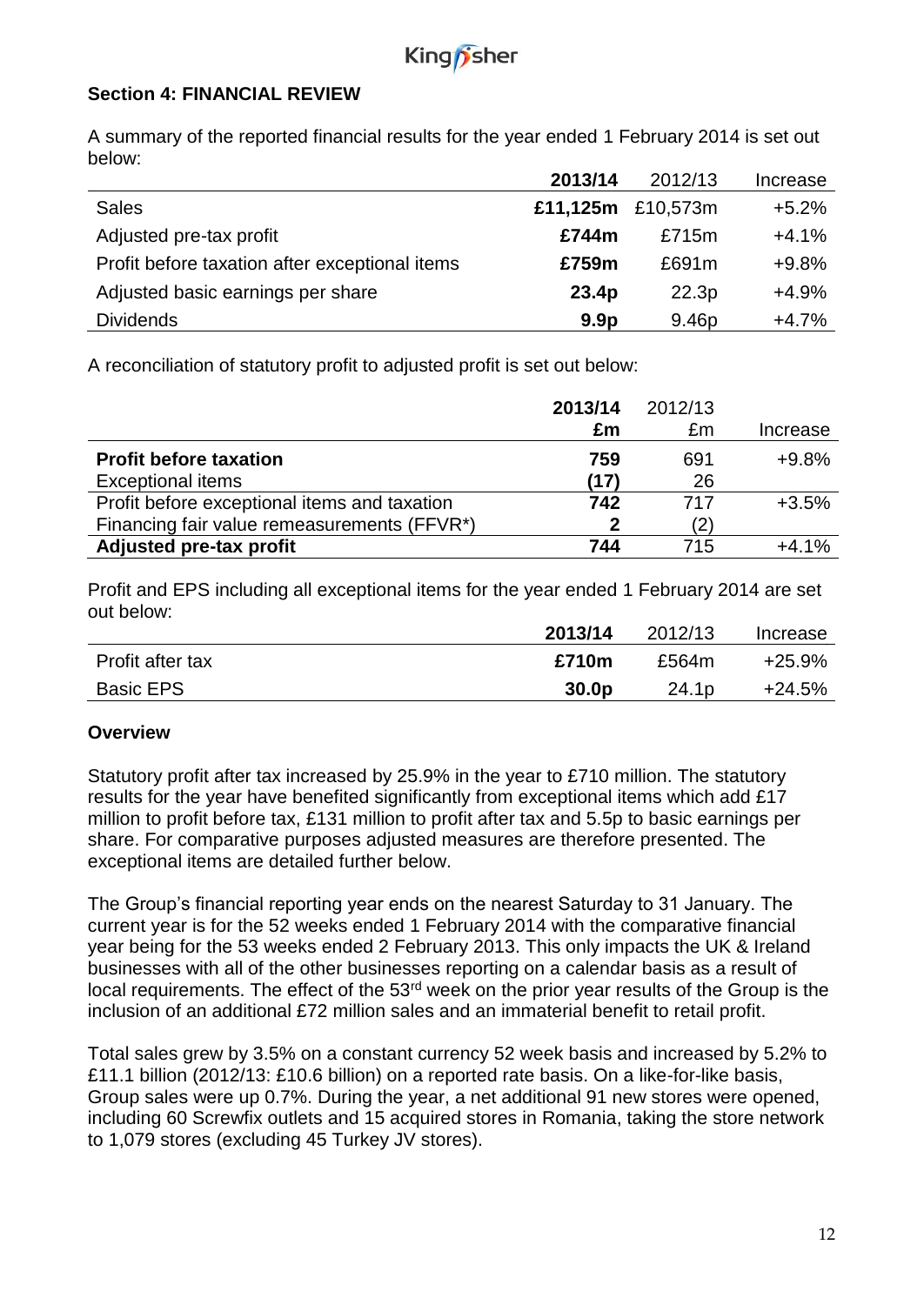## King *i*sher

**Retail profit** before exceptional items increased by £27 million to £805 million (2012/13 restated: £778 million), including a £24 million favourable foreign exchange movement representing a 0.7% increase on a constant currency basis.

The net **interest** income for the year was £23 million, compared with a restated prior year charge of £1 million. A breakdown of this is shown below.

|                               | 2013/14 | 2012/13    |
|-------------------------------|---------|------------|
|                               |         | (restated) |
|                               | £m      | £m         |
| Underlying net interest       | (2)     | (3)        |
| <b>FFVR</b>                   | (2)     |            |
| <b>Exceptional items</b>      | 27      | -          |
| <b>Statutory net interest</b> | 23      |            |

The principal movement in net interest is driven by the release of a £27 million exceptional repayment supplement provision on the Kesa demerger French tax case (see exceptional items below).

**Profit before tax** increased by 9.8% to £759 million. After removing the impact of exceptional items and fair value remeasurements, **adjusted pre-tax profit** grew by 4.1% to £744 million. **Profit after tax** for the period was £710 million (2012/13: £564 million). This resulted in the Group recording a **basic EPS** of 30.0p in the year (2012/13: 24.1p).

## **Taxation**

The effective corporation tax rate, excluding exceptional and prior year items is 26% this year compared with 27% in 2012/13. The overall rate of tax includes the impact of exceptional items and prior year adjustments. The impact of such items reduced the rate from 26% to 6% (2012/13: 18%) reflecting the positive decision in the Kesa demerger French tax case (see exceptional items below), the impact on deferred taxes of the further 3% fall in the UK rate and the release of prior year provisions either reassessed or time expired.

Kingfisher's effective tax rate is sensitive to the blend of tax rates and profits in the Group's various jurisdictions. The adjusted effective rate of tax, calculated on profit before exceptional items, prior year tax adjustments and the impact of rate changes is 26% (2012/13: 27%). This is higher than the UK statutory rate because of the amount of Group profit that is earned in higher tax jurisdictions and because no future benefit is assumed for losses incurred in overseas jurisdictions such as China.

| <b>Effective tax rate calculation</b> | <b>Profit</b>            | Tax | 2013/14 | 2012/13 |
|---------------------------------------|--------------------------|-----|---------|---------|
|                                       | £m                       | £m  | $\%$    | %       |
| Profit before tax and tax thereon     | 759                      | 49  |         | 18      |
| <b>Exceptional items</b>              | (17)                     | 114 |         |         |
| Prior year items and rate changes     | $\overline{\phantom{0}}$ | 27  |         |         |
| Total – adjusted                      | 742                      | 190 | 26      |         |

The effective rate of tax is lower than in 2012/13 as a result of the mix of profits and tax rate changes in some of the countries in which we operate. The most significant rate changes in 2013/14 were the UK statutory tax rate falling from 24% to 23% regarding current year profits and from 23% to 20% regarding deferred tax, offset by an increase in the French tax rate from 36% to 38%.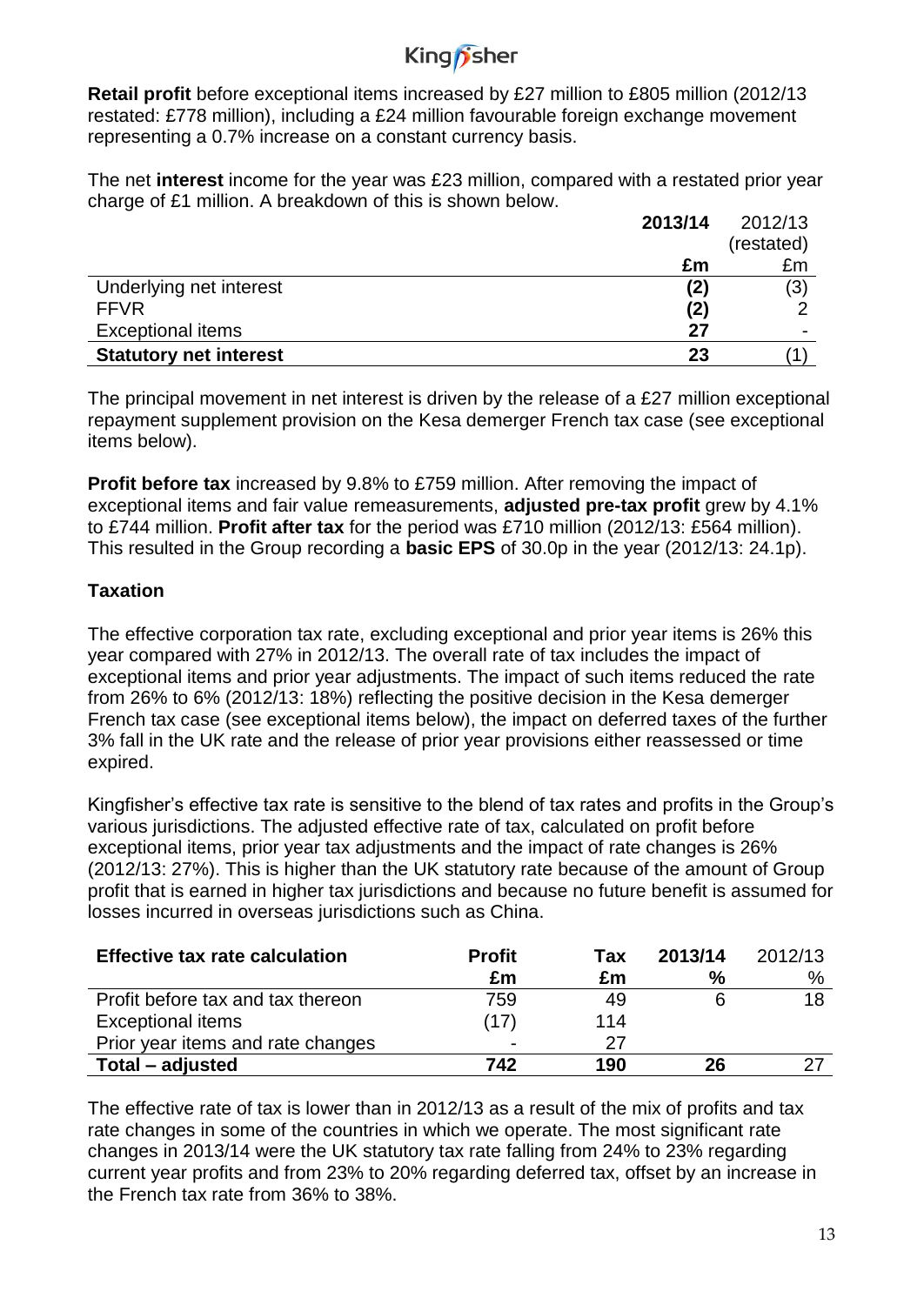## King*i* sher

The tax rates for this financial year and the expected rates for next year are as follows:

| <b>Jurisdiction</b>   | Statutory tax rate 2014/15 | Statutory tax rate 2013/14 |
|-----------------------|----------------------------|----------------------------|
| UK.                   | 21%                        | <b>23%</b>                 |
| France                | 34.4% - 38.0%              | $34.4\% - 38.0\%$          |
| Poland                | 19%                        | 19%                        |
| <b>Rest of Europe</b> | $0\% - 34\%$               | $0\%$ - 34%                |
| Asia                  | 16.5% - 25%                | 16.5% - 25%                |

#### **Tax contribution**

Kingfisher makes a significant economic contribution to the countries in which it operates. In 2013/14 it contributed £1.71 billion in taxes it both pays and collects for these Governments. The Group pays tax on its profits, its properties, in employing 79,000 people, in environmental levies, in customs duties and levies as well as other local taxes. The most significant taxes it collects for governments are the sales taxes charged to its customers on their purchases (VAT) and employee payroll related taxes. Taxes paid and collected together represent Kingfisher's total tax contribution which is shown below:

| Total taxes paid as a result of Group operations | 2013/14 | 2012/13 |
|--------------------------------------------------|---------|---------|
|                                                  | £bn     | £bn     |
| Taxes borne                                      | 0.74    | 0.70    |
| Taxes collected                                  | 0.97    | 0.90    |
| <b>Total tax contribution</b>                    | 1.71    | 1.60    |

Kingfisher participates in the Total Tax Contribution survey that PwC perform for the Hundred Group of Finance Directors. The 2013 survey ranked Kingfisher 31<sup>st</sup> for its Total Tax Contribution in the UK. In 2013, 101 companies contributed to the survey.

#### **Exceptional items**

|                                                         | 2013/14       | 2012/13       |
|---------------------------------------------------------|---------------|---------------|
|                                                         | £m            | £m            |
|                                                         | Gain/(charge) | (Charge)/gain |
| Kesa demerger French tax case - repayment<br>supplement | 27            |               |
| Net impairment of investment in Hornbach                | (14)          |               |
| Acquisition and integration costs                       | (5)           |               |
| Ireland restructuring                                   |               | (21)          |
| UK restructuring                                        |               | (16)          |
| Net pension gain                                        |               |               |
| Gain on disposal of properties                          | 2             |               |
|                                                         | 17            | (26)          |
| Tax on exceptional items                                | (4)           |               |
| Kesa demerger French tax case                           | 118           |               |
| <b>Net exceptional items</b>                            | 131           | (25)          |

In the year the Group booked net post-tax exceptional income of £131 million (2012/13: £25 million charge).

Kingfisher paid €138 million tax to the French tax authorities in the year ended 31 January 2004 as a consequence of the Kesa Electricals demerger and recorded this as an exceptional tax charge. Following a successful appeal Kingfisher received a refund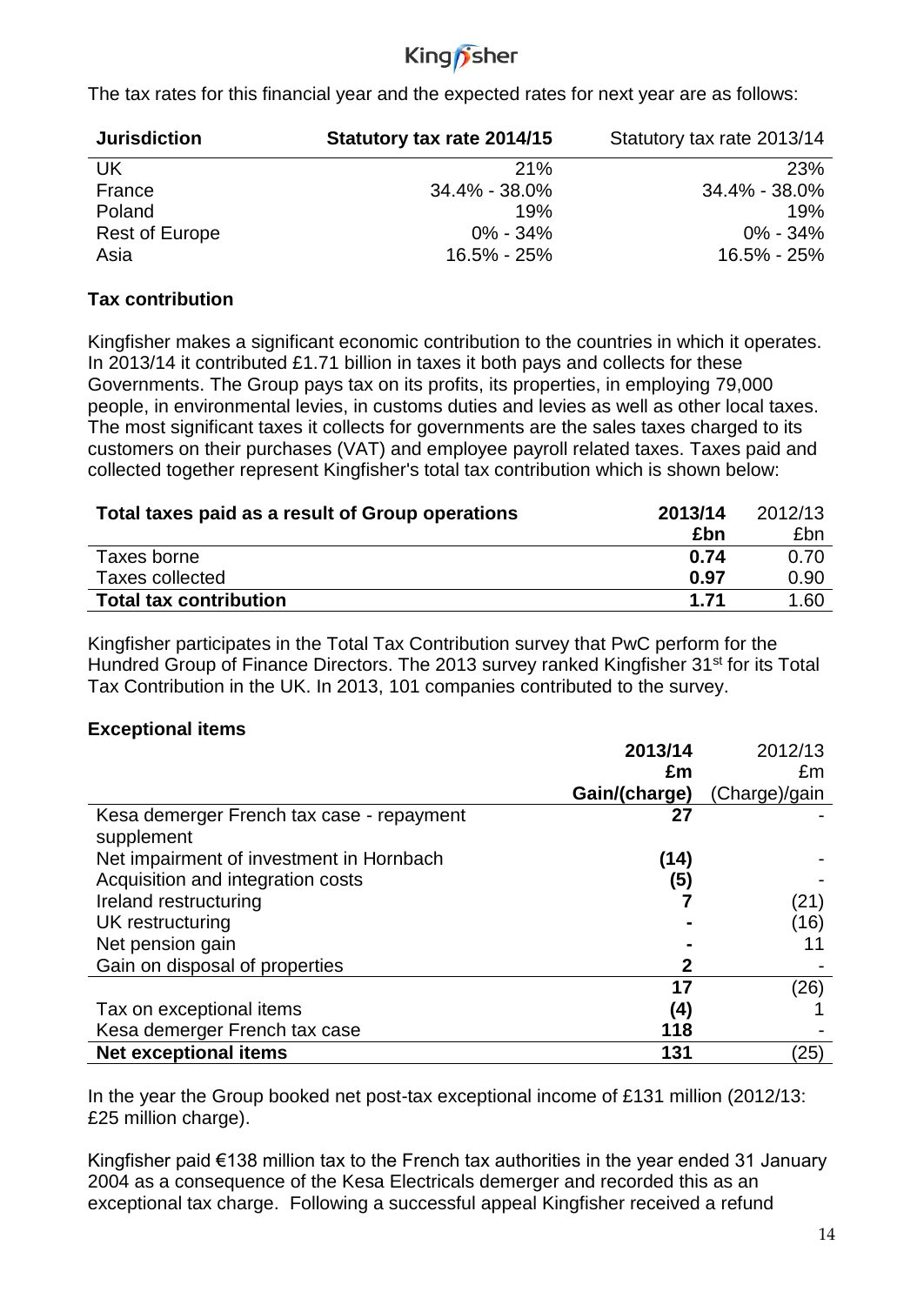## King*r*isher

totalling €169 million from the French tax authorities in September 2009. The French tax authorities appealed this decision with the final level of court finding in Kingfisher's favour in July 2013. This decision removed any uncertainty over the position and resulted in an exceptional credit of £145 million (€169 million), of which £27 million has been recognised in interest and £118 million in taxation.

In 2013/14 Kingfisher acquired Bricostore in Romania and announced its intention to pilot four Screwfix outlets in Germany in 2014. At the same time Kingfisher undertook a review of its strategic investment in Hornbach, which has operations in both of these markets. On 31 January 2014 the Group decided to divest its equity stake in Hornbach and also waive its right to appoint directors to the Hornbach board.

This decision has impacted the 2013/14 financial statements by changing the basis on which the Group accounts for its shareholding, resulting in a net £14 million exceptional loss with the investment being impaired to its market value of £198 million and reclassified as an asset held for sale. In 2013/14 the Group recorded a £14 million pre-exceptional profit in relation to its share of Hornbach's results, comprising £26 million of retail profit less £12 million share of interest and tax.

Following the end of the 2013/14 financial year, on 24 March 2014 Kingfisher agreed to sell all the shares it holds in Hornbach Holding AG and Hornbach-Baumarkt AG which together formed its 21.2% stake in Hornbach, for approximately £195 million. The stakes in the listed Hornbach Holding preference shares and Hornbach Baumarkt have been sold to international institutional investors in an 'accelerated bookbuilding' by Berenberg Bank. The Hornbach family have agreed to buy the non-listed ordinary shares in Hornbach Holding AG.

Acquisition and integration costs of £5 million principally comprise costs of acquiring and integrating the Bricostore Romania business.

The current year also includes an exceptional credit of £7 million for Ireland restructuring, reflecting the release of provisions recorded in January 2013 when B&Q Ireland entered into an Examinership process. Following the conclusion of this process in May 2013, only one store was closed rather than the potential of five, with over 600 jobs saved.

### **Earnings per share**

Basic earnings per share (EPS) have increased by 24.5% to 30.0p (2012/13: 24.1p). On a more comparable basis, removing the impact of exceptional items, financing fair value remeasurements and the effect of prior year tax adjustments, adjusted basic earnings per share increased by 4.9% to 23.4p (2012/13: 22.3p).

|                                       | <b>Earnings</b> |        | <b>2013/14 Earnings</b> | 2012/13          |
|---------------------------------------|-----------------|--------|-------------------------|------------------|
|                                       | £m              |        | £m                      |                  |
| Basic earnings per share              | 709             | 30.0p  | 564                     | 24.1p            |
| Net exceptional items                 | (131)           | (5.5)p | 25                      | 1.1 <sub>p</sub> |
| Prior year tax items and rate changes | (27)            | (1.1)p | (66)                    | (2.8)p           |
| FFVR (net of tax)                     |                 |        |                         | (0.1)p           |
| Adjusted earnings per share           | 552             | 23.4p  | 522                     | 22.3p            |

#### **Dividends**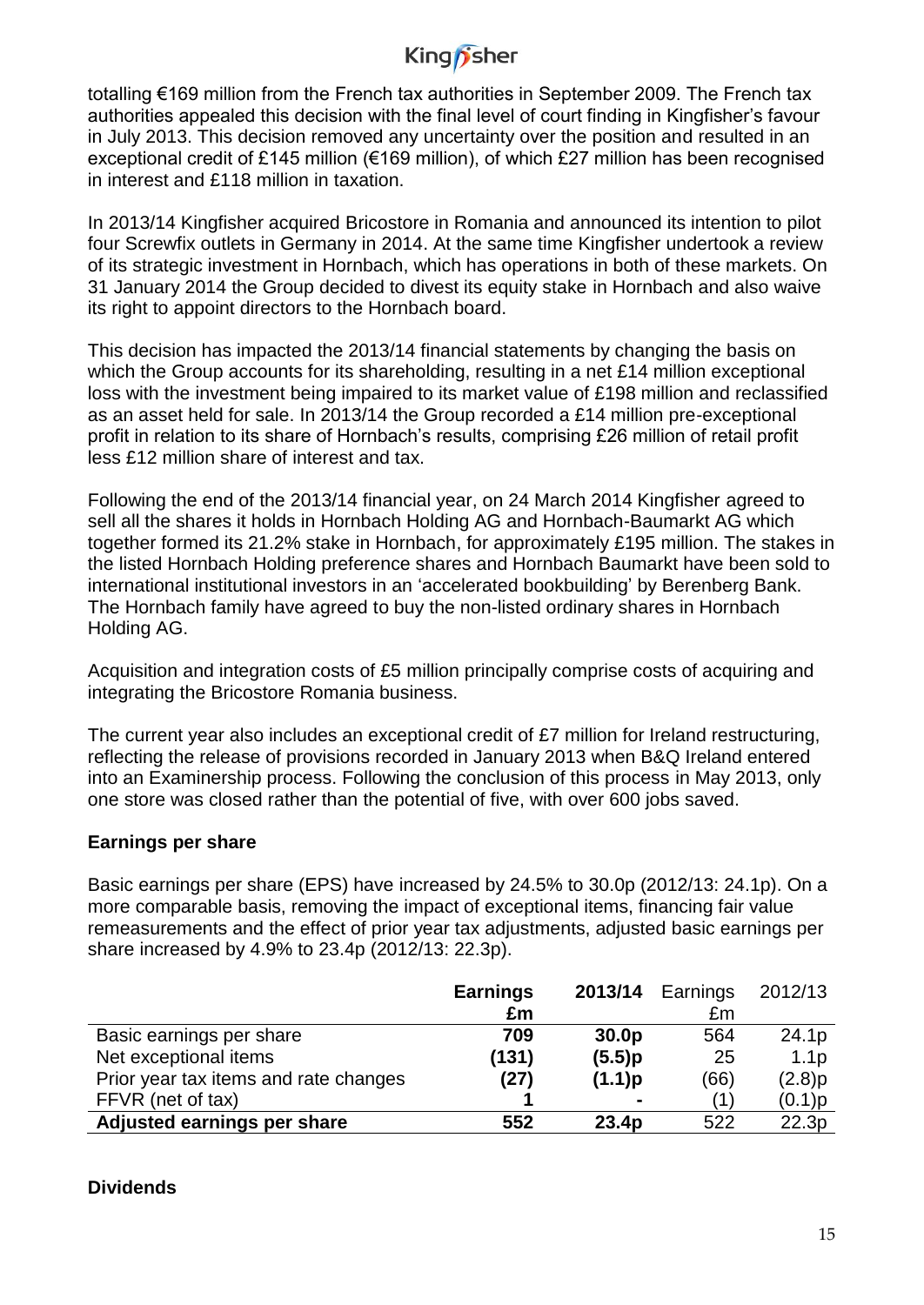## King*r*isher

The Board has proposed a final dividend of 6.78p which results in a full year dividend of 9.9p, an increase of 4.7% (2012/13: 9.46p). The final dividend maintains full year dividend cover on adjusted earnings to 2.4 times (2012/13: 2.4 times).

Going forward, the Group continues to aim to move towards a medium term annual dividend cover of around 2.5 times. At this level, the Board believes the dividend will continue to be prudently covered by earnings and free cash flow and remain consistent with the capital needs of the business.

The final dividend for the year ended 1 February 2014 will be paid on 16 June 2014 to shareholders on the register at close of business on 16 May 2014, subject to approval of shareholders at the Annual General Meeting, to be held on 12 June 2014. A dividend reinvestment plan (DRIP) is available to shareholders who would prefer to invest their dividends in the shares of the Company. The shares will go ex-dividend on 14 May 2014. For those shareholders electing to receive the DRIP the last date for receipt of electing is 23 May 2014.

### **Economic returns**

Management are focused on Kingfisher Economic Profit (KEP) as a main measure of return on capital. It is used in the capital investment process, to assess performance and drive returns in strategic plans. KEP is derived from the concept of Economic Value Added representing earnings after a charge for the annual cost of capital employed in the business. Earnings are defined as adjusted post-tax profit, excluding interest, property lease costs and exceptional items. A charge is then deducted by applying the weighted average cost of capital (WACC) to capital employed. For the purposes of consistency both WACC and capital employed are lease adjusted. Leases are capitalised based on an estimate of their long-term property yields. In order to focus on controllable factors both WACC and long term property yields are based on those in place when KEP was introduced.

|                                         | 2013/14 | 2012/13 | Increase |
|-----------------------------------------|---------|---------|----------|
|                                         | £m      |         |          |
| <b>Kingfisher Economic Profit (KEP)</b> |         |         |          |

### **Geographic divisional return**

Kingfisher's underlying KEP by geographic division is set out below. The divisional invested capital excludes central goodwill of £2.4 billion.

|                               |              |            | Invested |            |       | Returns £m KEP  |
|-------------------------------|--------------|------------|----------|------------|-------|-----------------|
|                               |              | Proportion | Capital  | Proportion |       |                 |
|                               | <b>Sales</b> | of Group   | (IC)     | of Group   |       |                 |
|                               | £bn          | sales %    | £bn      | IC $%$     |       | 2013/14 2012/13 |
| <b>UK</b>                     | 4.4          | 40%        | 5.9      | 48%        | 17    | (5)             |
| France                        | 4.4          | 40%        | 2.4      | 20%        | 137   | 150             |
| <b>Other International</b>    | 2.3          | 20%        | 1.5      | 12%        | 46    | 37              |
| <b>Goodwill &amp; Central</b> |              |            | 2.4      | 20%        | (126) | (138)           |
| <b>Total</b>                  | 11 1         |            | 12.2     |            | 74    | 44              |

### **Free cash flow**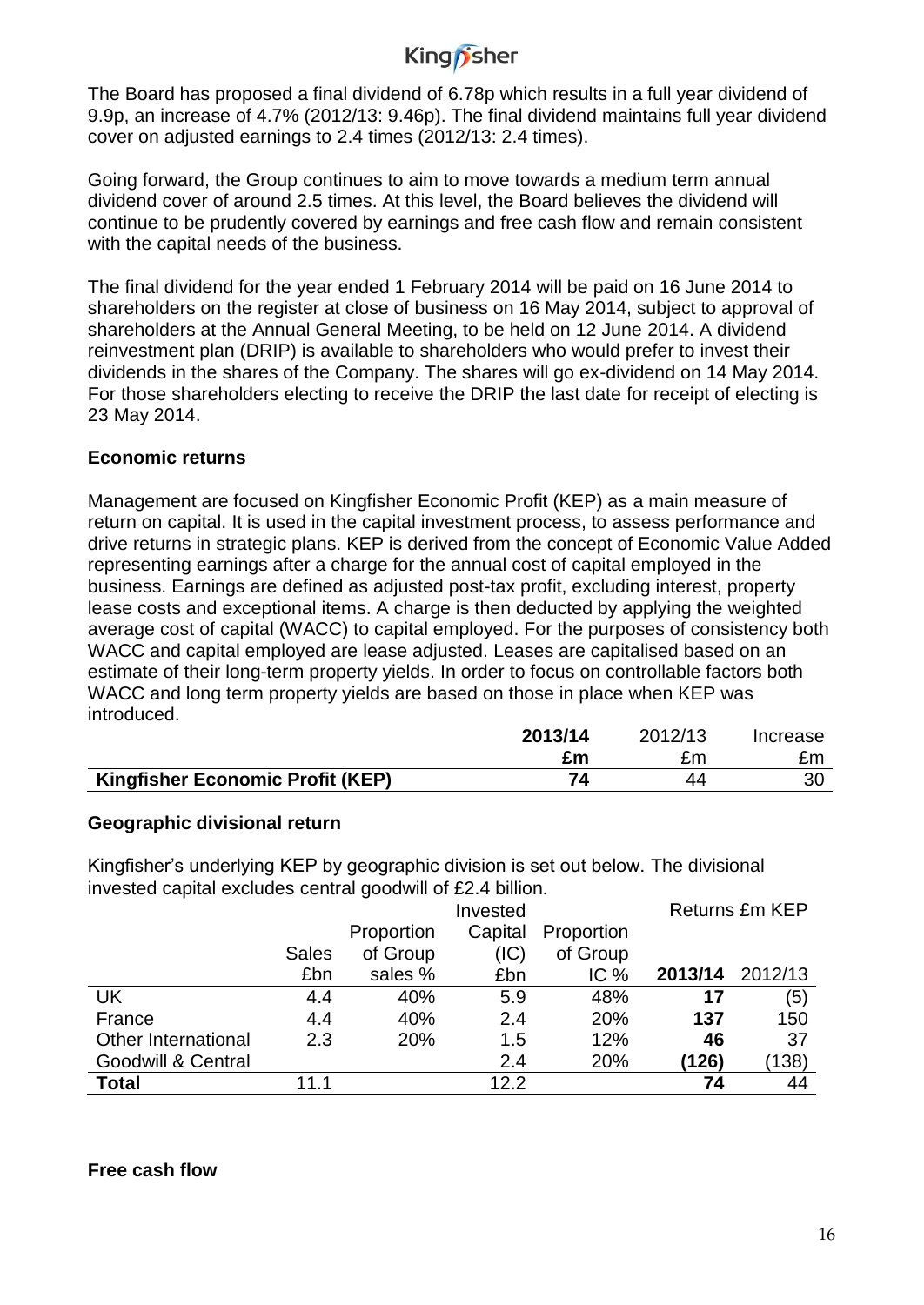## King*n* sher

A reconciliation of free cash flow and cash flow movement in net cash is set out below:

|                                                    | 2013/14 | 2012/13    |
|----------------------------------------------------|---------|------------|
|                                                    | £m      | £m         |
|                                                    |         | (restated) |
| Operating profit (before exceptional items)        | 746     | 718        |
| Other non-cash items <sup>(1)</sup>                | 265     | 264        |
| Change in working capital                          | 27      | (178)      |
| Pensions and provisions (before exceptional items) | (37)    | (42)       |
| Operating cash flow                                | 1,001   | 762        |
| Net interest paid                                  | (8)     | (4)        |
| Tax paid                                           | (142)   | (129)      |
| Gross capital expenditure                          | (304)   | (316)      |
| Disposal of assets                                 | 12      | 17         |
| Free cash flow                                     | 559     | 330        |
| Dividends paid                                     | (224)   | (221)      |
| Acquisition of Bricostore Romania (including debt) | (63)    |            |
| Other $(2)$                                        | (1)     | (10)       |
| Share purchase for employee incentive schemes      | (24)    |            |
| Cash flow movement in net cash                     | 247     | 99         |
| Opening net cash/(debt)                            | 38      | (88)       |
| Other movement including foreign exchange          | (47)    | 27         |
| <b>Closing net cash</b>                            | 238     | 38         |

*(1) Other non-cash items includes depreciation and amortisation, impairment losses, share-based compensation charge, share of post-tax results of JVs and associates, pension operating cost and profit/loss on retail disposals.*

*(2) Includes dividends received from JVs and associates, issue of shares and exceptional items (excluding property disposals).* 

Net cash at the end of the year was £238 million (2012/13: £38 million net cash).

Free cash flow of £559 million was generated in the year, an increase of £229 million year on year primarily due to the movement in working capital. This is a combination of LME\* and week 53 impacts in the prior year, the reversal of a higher stock position last year ahead of an early Easter and Chinese New Year and a higher level of showroom deposits at the year end, following a solid kitchens, bedrooms & bathrooms trading strategy for B&Q UK in Q4.

During the year free cash flow generated was utilised by the dividend being increased to £224 million, the acquisition of Bricostore Romania and an additional £24 million to acquire 6 million shares to cover existing share incentive schemes, thereby avoiding dilution of current shareholders.

### **Capital expenditure**

Gross capital expenditure for the year was £304 million (2012/13: £316 million) with a further £63 million invested on Bricostore Romania. A total of £12 million of proceeds from disposals were received during the year (2012/13: £17 million).

The Group has a rigorous approach to capital allocation and authorisation. The process includes:

 An annual strategic planning process based on detailed medium term plans for all businesses for the next three years. This process drives the key strategic capital allocation decisions and the output is reviewed by the Board;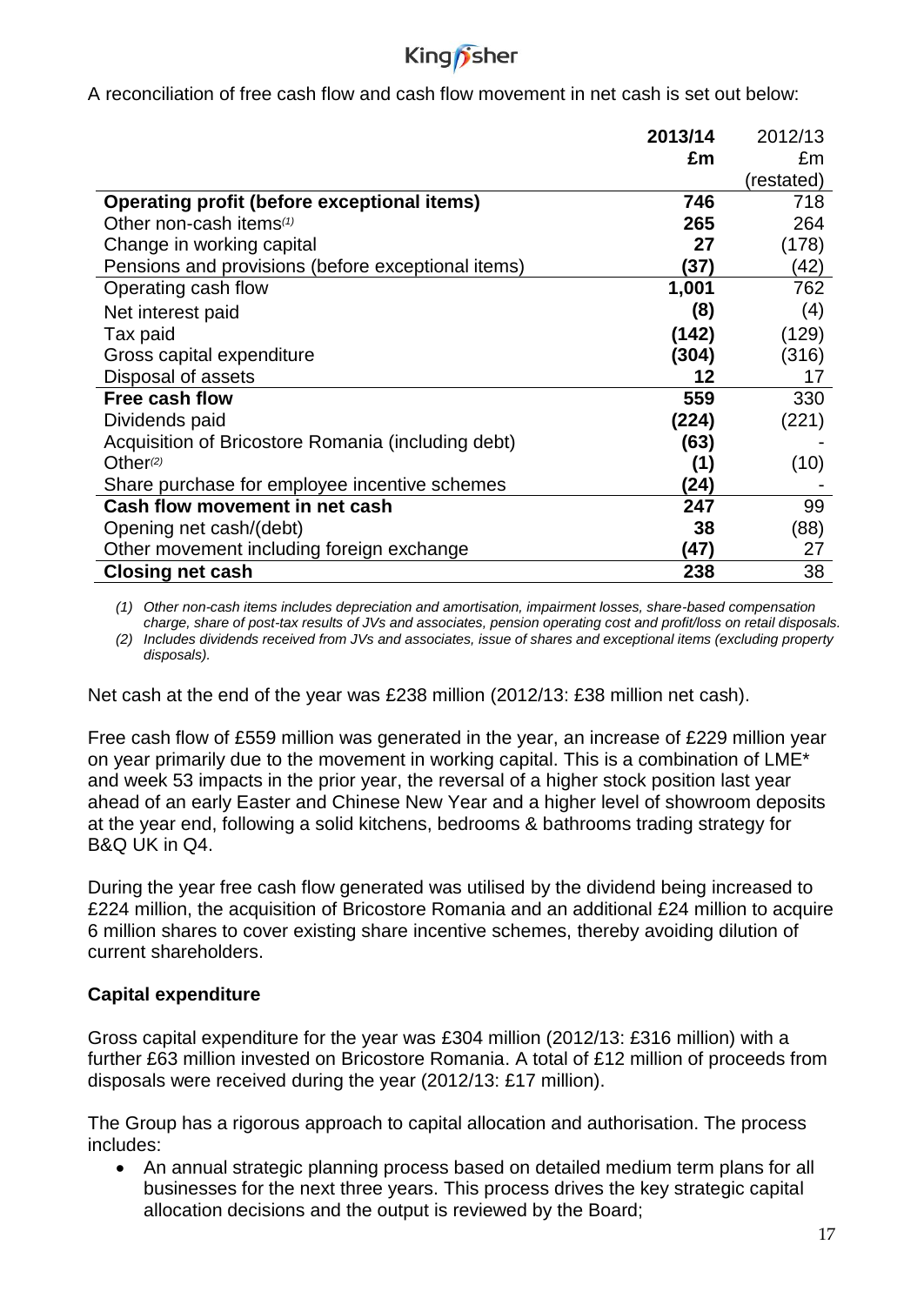

- A capital approval process through a capital expenditure committee, attended by the Group Chief Executive, Group Finance Director, CEO Group Productivity and Development, Group Property Director and Group General Counsel. The committee is delegated to review all projects above £0.75 million and to sign-off the projects between £0.75 million and £15.0 million (including the capitalised value of lease commitments);
- Projects above £15.0 million are required to be approved by the Board. All projects above £0.75 million are notified to the Board;
- Clear investment criteria including KEP and NPV (Net Present Value) and challenging hurdle rates for IRR (Internal Rate of Return) and DPB (Discounted PayBack);
- An annual post-investment review process to undertake a full assessment of all projects above £0.75 million which were completed in the last 2 to 4 years. The findings of this exercise are considered by both the capital expenditure committee and the Board and used to inform the assumptions for similar project proposals going forward;
- An annual review of KEP by store is performed which drives plans to improve the returns of weaker stores, and develop lessons from higher returning stores.

#### **Management of balance sheet and liquidity risk and financing**

The Group finished the year with £238 million of net cash on the balance sheet. However, the Group's overall leverage is more significant when including capitalised lease debt that in accordance with accounting standards does not appear on the balance sheet. The ratio of the Group's lease adjusted net debt (capitalising leases at 8 times annual rent) to EBITDAR is 2.3 times as at the year end. At this level the Group has financial flexibility whilst retaining an efficient cost of capital.

A reconciliation of lease adjusted net debt to EBITDAR is set out below: **2013/14**

|                                               | 2013/14<br>£m | 2012/13<br>(restated) £m |
|-----------------------------------------------|---------------|--------------------------|
| EBITDA*                                       | 1,024         | 984                      |
| Property operating lease rentals              | 440           | 435                      |
| <b>EBITDAR*</b>                               | 1,464         | 1,419                    |
| Financial (net cash)                          | (238)         | (38)                     |
| Pension position                              | 100           |                          |
| Property operating lease rentals $(8x)^{(1)}$ | 3,520         | 3,480                    |
| Lease adjusted net debt                       | 3,382         | 3,442                    |
| Lease adjusted net debt to EBITDAR            | 2.3x          | 2.4x                     |

*(1) Kingfisher believes 8x is a reasonable industry standard for estimating the economic value of its leased assets*

Kingfisher aims to maintain its solid investment grade credit rating whilst investing in the business where economic returns are attractive and paying a healthy annual dividend to shareholders. After satisfying these key aims and taking into account the economic and trading outlook, any surplus capital would be returned to shareholders.

2012/13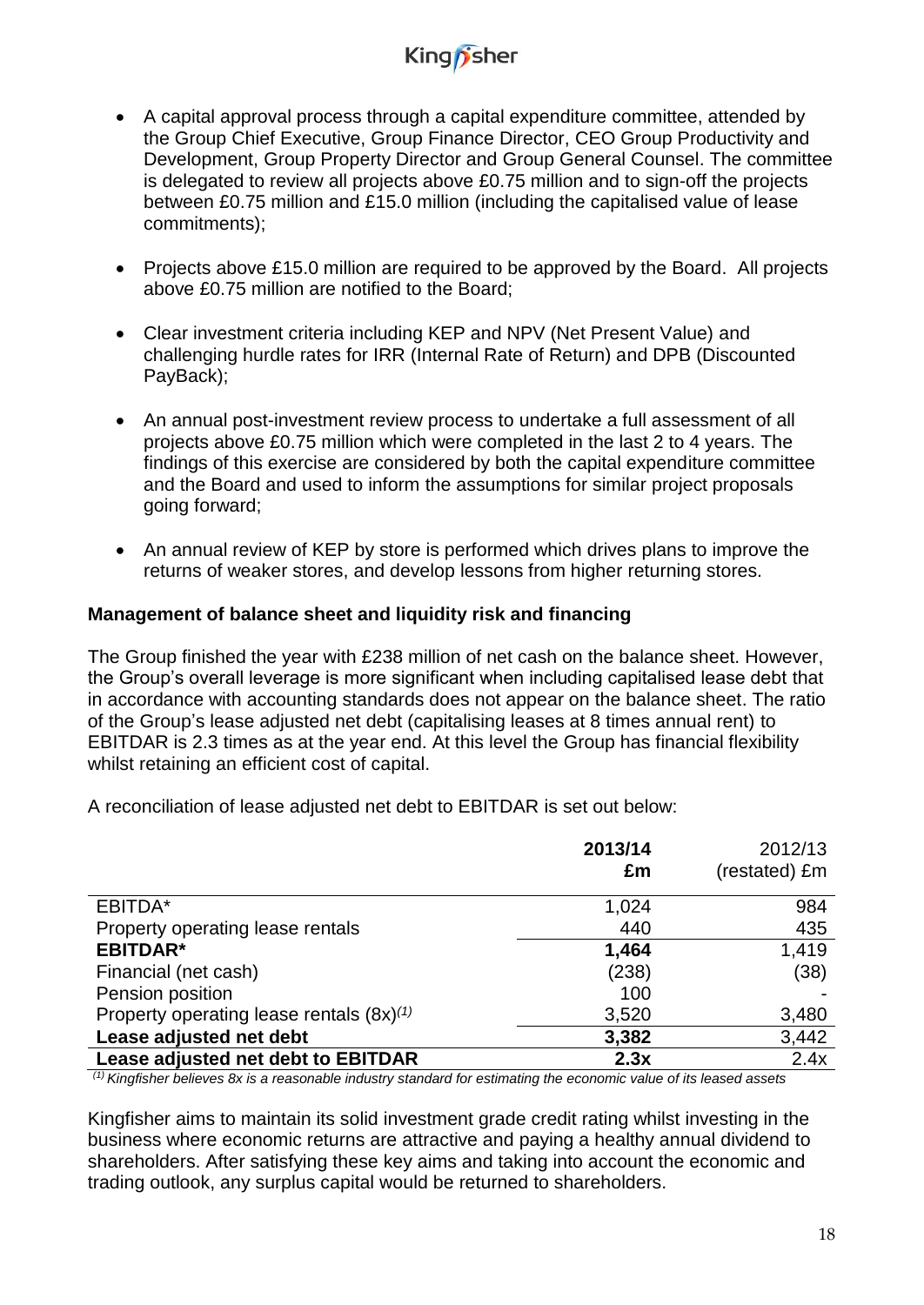## King*r*isher

Taking all these factors into account, in addition to increasing the annual dividend by 5% (to an estimated £234 million) the Board has approved a multi-year programme of additional capital returns to shareholders, starting with around £200 million during the financial year 2014/15. At this level we will retain flexibility to continue reinvesting in the business, paying a healthy dividend and capitalising on value enhancing consolidation opportunities (as we did in Romania).

The timing and mechanism for this capital return will be kept under review to ensure we maximise value creation for our shareholders. Updates will be given with our interim and full year results.

Kingfisher regularly reviews the level of cash and debt facilities required to fund its activities. This involves preparing a prudent cash flow forecast for the next three years, determining the level of debt facilities required to fund the business, planning for repayments of debt at its maturity and identifying an appropriate amount of headroom to provide a reserve against unexpected outflows.

Kingfisher has a £200 million committed bank facility maturing in August 2016, which remained undrawn at the year end.

The terms of the US Private Placement note agreement and the committed bank facility require only that the ratio of Group operating profit, excluding exceptional items, to net interest payable must be no less than 3:1 for the preceding 12 months at half year and full year ends. At the year end the Group's ratio was significantly higher than this requirement.

The maturity profile of Kingfisher's debt is illustrated at: [www.kingfisher.com/index.asp?pageid=76](http://www.kingfisher.com/index.asp?pageid=76)

Kingfisher deposits surplus cash with a number of banks with the strongest short-term credit ratings and with money market funds which have the strongest, AAA, credit rating and offer same day liquidity. A credit limit for each bank or fund is agreed by the Board covering the full value of deposits and the fair value of derivative contracts. The credit risk is reduced further by spreading the investments and derivative contracts across several counterparties. At the year end, the Group had a total of around £500 million of cash deposited with banks and in money market funds. The highest cash deposit with a single counterparty was £50 million.

The Group has entered into interest rate derivative contracts to convert the fixed rate payable on its bonds and US Private Placement notes to a floating rate of interest. The floating interest rates paid by the Group under its financing arrangements are based on LIBOR and EURIBOR plus a margin. The margins were not changed during the year.

## **Acquisitions**

On 31 May 2013, the Group acquired 100% of Bricostore Romania, a home improvement business operating 15 stores including 8 freeholds. Kingfisher paid £35 million of cash consideration and acquired £7 million of cash with Bricostore Romania. In addition, debt of £35 million was acquired with the business, which was immediately settled, resulting in a total amount invested of £63 million. Goodwill of £18 million has been recognised on acquisition.

The year end results include seven month's trading of Bricostore Romania, in which it contributed sales of £72 million and a retail profit of £1 million. Since acquisition, Romania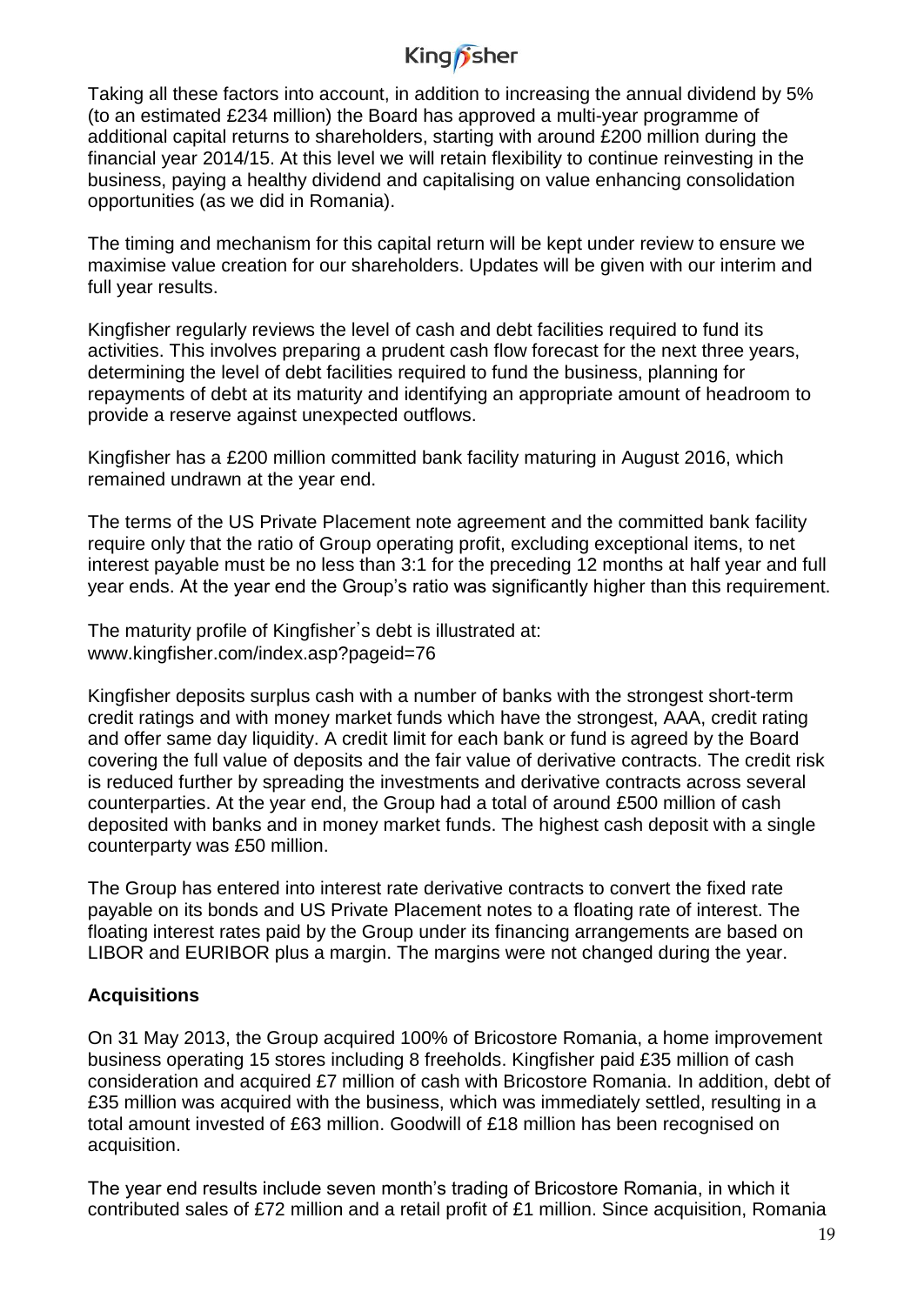

traded under its acquired brand Bricostore. In March 2014, two stores were converted into the Brico Dépôt format.

### **Property**

The Group owns a significant property portfolio, most of which is used for trading purposes. A valuation was performed for internal purposes in November 2013 with the portfolio valued by external professional valuers. Based on this exercise, on a sale and leaseback basis with Kingfisher in occupancy, the value of property is £3.5 billion at year end (2012/13: £3.6 billion). This is compared to the net book value of £2.8 billion (2012/13: £2.9 billion) recorded in the financial statements.

### **Pensions**

At the year end, the Group had a net deficit of £100 million (2012/13: £nil) in relation to defined benefit pension arrangements of which a £29 million deficit (2012/13: £71 million surplus) is in relation to the UK Scheme. The adverse movement is driven by UK scheme actuarial losses following the inclusion of updated membership data from the 2013 triennial funding valuation, partially offset by employer contributions in the year.

The approach used to prepare the pension valuation is in line with current market practice and international accounting standards, and has been applied consistently. This accounting valuation is very sensitive to a number of assumptions and market rates which are likely to fluctuate in the future. To aid understanding of the impact that changes to the assumptions could have on the reported UK pension position, we have included sensitivity analysis as part of the pension disclosure in note 9 of the preliminary Financial Statements. Further details of key assumptions are also contained within the note.

The Group has adopted a revised pensions accounting standard in the year. This has resulted in a reclassification of £3 million of administrative costs of running the UK scheme from interest to retail profit in both the current and prior years.

In the prior year, and following consultation with the active members, the UK final salary pension scheme was closed to future benefit accrual and replaced by an enhanced defined contribution scheme offered to all UK employees. Auto-enrolment of eligible employees into this scheme commenced in the year, with around two-thirds of all UK employees now participating.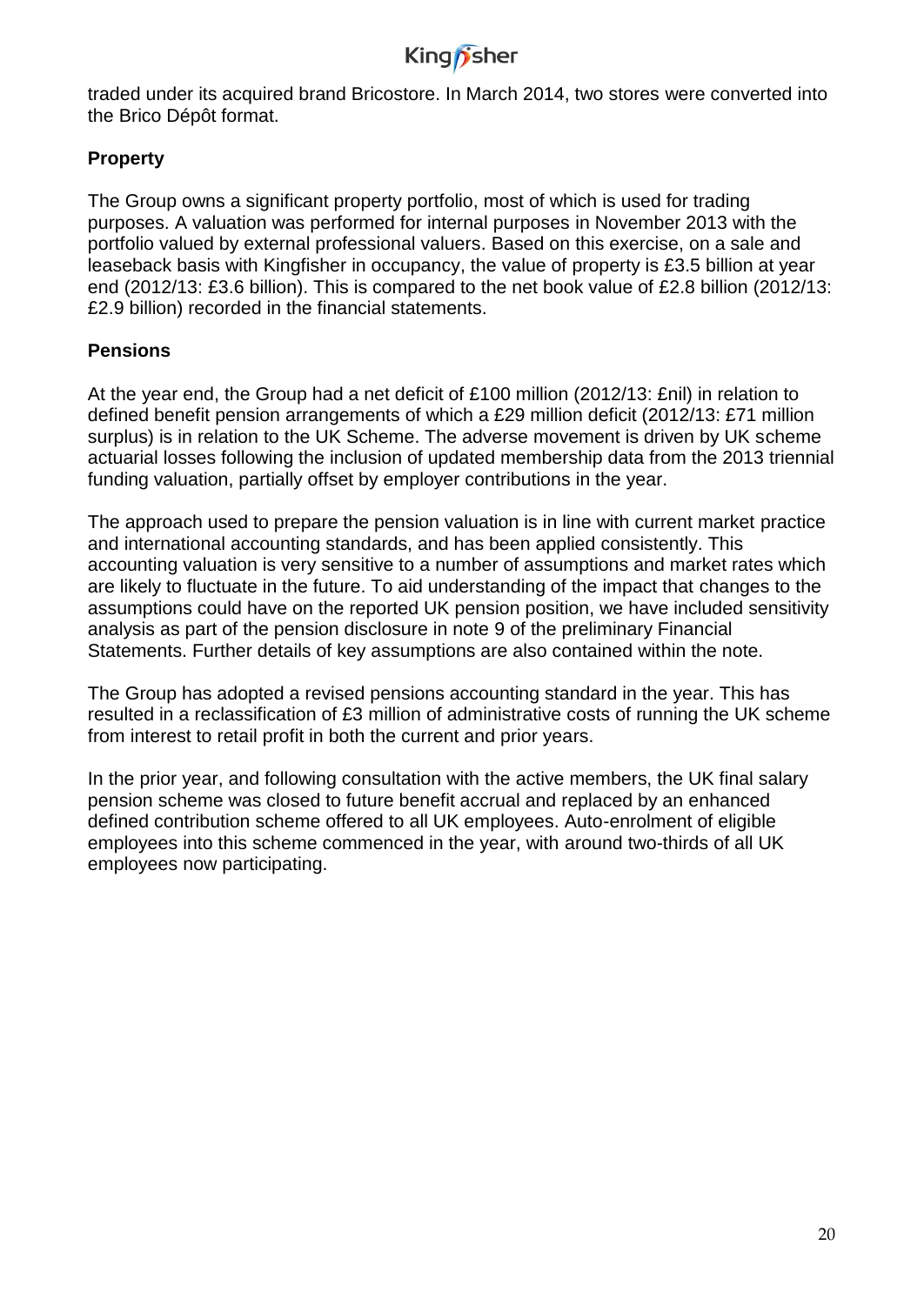## King*n* sher

### **Section 5: GLOSSARY (terms are listed in alphabetical order)**

**Adjusted** measures are before exceptional items, financing fair value remeasurements, amortisation of acquisition intangibles, related tax items and tax on prior year items including the impact of rate changes on deferred tax. A reconciliation to statutory amounts is set out in the Financial Review (Section 4).

**Banque de France** data includes relocated and extended stores.

**Brico Dépôt comparable market** is a rolling 12 month average of Banque de France (60%) and I+C (www.iplusc.com) trade data (40%) February 2013 – January 2014.

**Common** means two or more operating companies selling the same product or a similar product but from the same supplier where the same product is not possible due to market / legal reasons (e.g. electrical extension cable which is the same supplier but with different electrical sockets).

#### **Constant currency 13 week basis**

In the UK & Ireland Kingfisher reports each financial year up to the nearest Saturday to 31 January. In 2012/13 this resulted in a 14 week fourth quarter.

#### **Constant currency change 52 week basis**

In the UK & Ireland Kingfisher reports each financial year up to the nearest Saturday to 31 January. In 2012/13 this resulted in a 53 week year.

**EBITDA** (earnings before interest, tax, depreciation and amortisation) which is calculated as Retail profit less central costs and before depreciation and amortisation.

**EBITDAR** (earnings before interest, tax, depreciation, amortisation and property operating lease rentals) which is calculated as Retail profit less central costs, before depreciation and amortisation and property operating lease rentals.

**France** consists of Castorama France and Brico Dépôt France.

**Free cash flow** represents cash generated from operations less the amount spent on tax, interest and capital expenditure during the year (excluding acquisitions). A reconciliation from operating profit (before exceptional items) is set out in the Financial Review (Section 4).

**FFVR** (financing fair value remeasurements) represents changes in the fair value of financing derivatives, excluding interest accruals, offset by fair value adjustments to the carrying value of borrowings and other hedged items under fair value hedge relationships.

**KEP** (Kingfisher Economic Profit) represents earnings after a charge for the annual cost of capital employed in the business. A definition is provided in the Financial Review (Section 4).

**LFL** stands for like-for-like sales growth which represents the constant currency, year-onyear sales growth for stores that have been open for more than a year.

**LME** is the legislative change shortening payment terms in France, implemented over the three years to 2012.

**Market for the UK's leading home improvement retailers**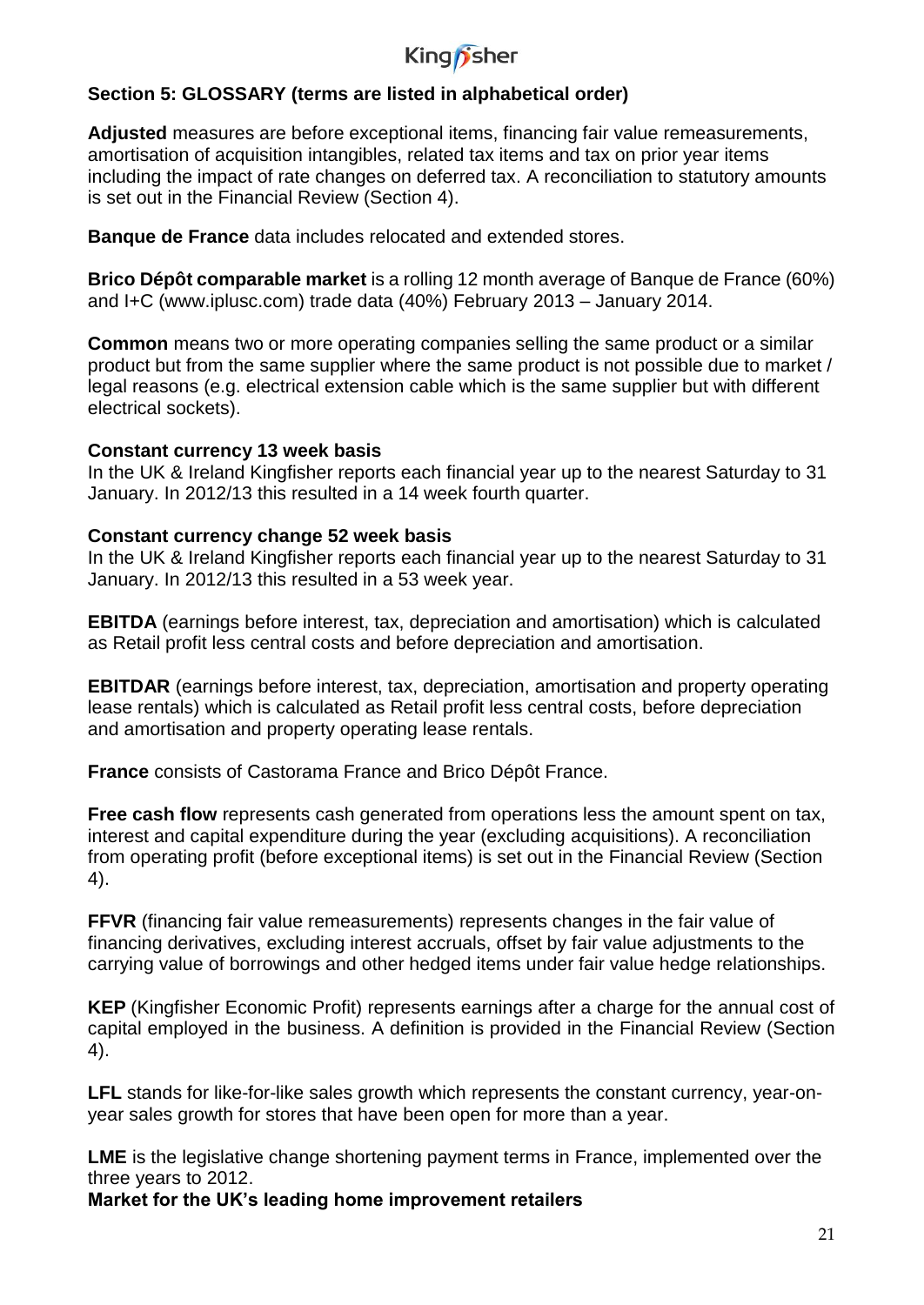## King<sub>n</sub> sher

Kingfisher estimate for the UK RMI (Repairs, Maintenance & Improvement) market incorporates GfK data, which includes new space but which excludes B&Q Ireland and private retailers e.g. IKEA and other smaller independents. It is on a cash sales basis and is adjusted for discounts.

**Net cash** comprises borrowings and financing derivatives (excluding accrued interest), less cash and cash equivalents and current other investments.

**Omnichannel** - allowing customers to shop with us in any way they prefer (via shops, the internet or catalogues).

**Other International** consists of China, Poland, Romania, Russia, Spain, Turkey (Koçtaş JV) and Hornbach in Germany.

**Retail profit** is operating profit stated before central costs, exceptional items, amortisation of acquisition intangibles and the Group's share of interest and tax of JVs and associates. 2012/13 Group and UK retail profit comparatives restated by £3 million to reflect reclassification of pension administrative expenses from finance costs to retail profit in the UK, as per the amended IAS 19.

#### **Sales**

Joint Venture (Koçtaş JV) and Associate (Hornbach) sales are not consolidated.

#### **Smaller tradesman market**

Kingfisher estimate for the UK smaller tradesman market is a weighted average incorporating 70% trade (using the most recent public data available for the big trade merchants as a proxy) and 30% DIY (using the UK RMI (Repairs, Maintenance & Improvement) GfK large chain (shed) data).

### **TradePoint**

B&Q UK & Ireland's 'trade-only' offer.

**UK & Ireland** consists of B&Q in the UK & Ireland and Screwfix.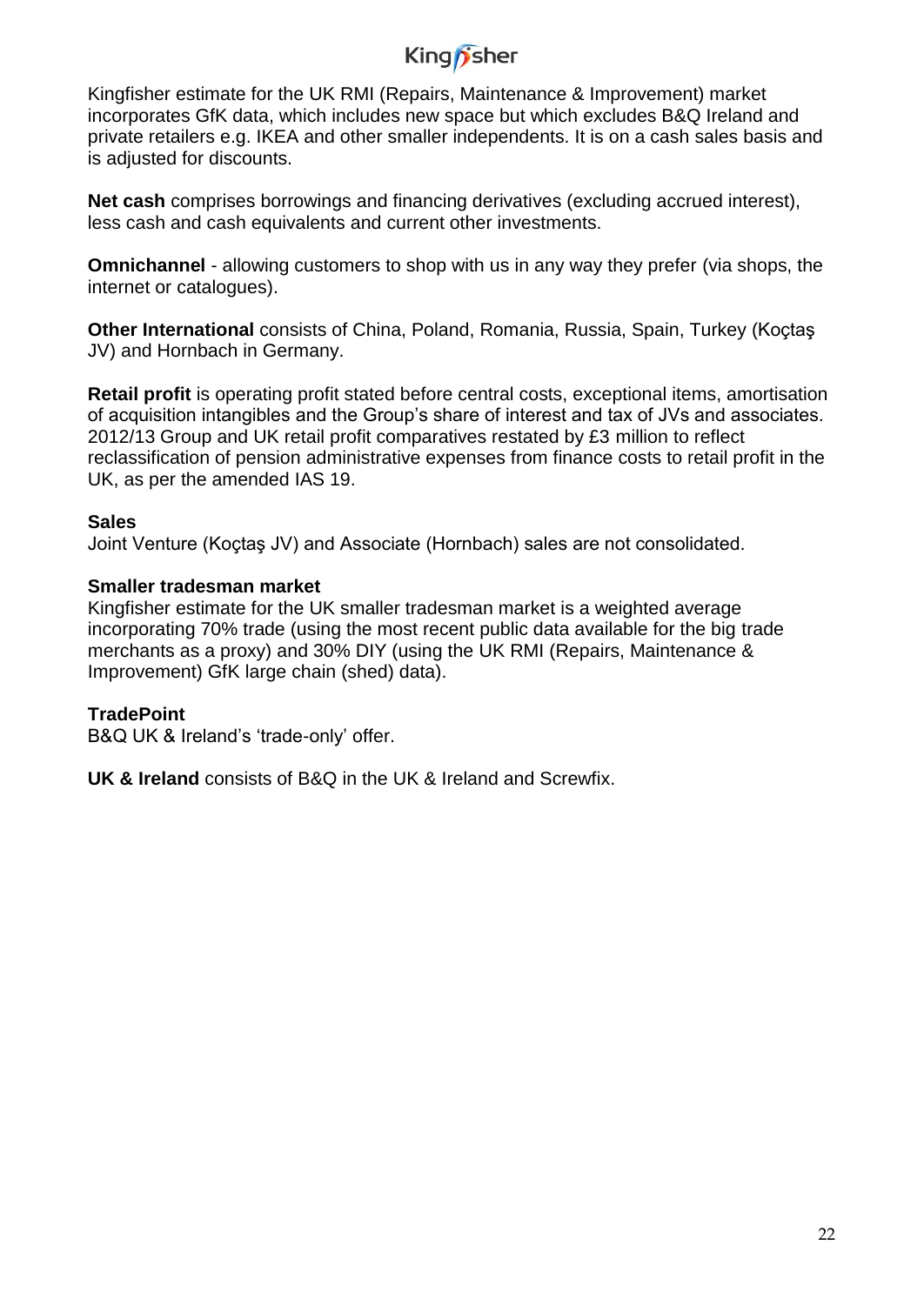

#### **Forward-looking statements**

This announcement contains certain statements that are forward-looking and which should be considered, amongst other statutory provisions, in light of the safe harbour provisions of the United States Private Securities Litigation Reform Act of 1995. All statements other than statements of historical facts may be forward-looking statements. Such statements are, therefore, subject to risks, assumptions and uncertainties that could cause actual results to differ materially from those expressed or implied because they relate to future events. These forward-looking statements include, but are not limited to, statements relating to the Company's expectations around the Company's programme known as 'Creating the Leader' and its associated eight steps.

Forward-looking statements can be identified by the use of relevant terminology including the words: "believes", "estimates", "anticipates", "expects", "intends", "plans", "goal", "target", "aim", "may", "will", "would", "could" or "should" or, in each case, their negative or other variations or comparable terminology and include all matters that are not historical facts. They appear in a number of places throughout this press release and include statements regarding our intentions, beliefs or current expectations and those of our officers, directors and employees concerning, amongst other things, our results of operations, financial condition, changes in tax rates, liquidity, prospects, growth, strategies and the businesses we operate.

Other factors that could cause actual results to differ materially from those estimated by the forward-looking statements include, but are not limited to, global economic business conditions, monetary and interest rate policies, foreign currency exchange rates, equity and property prices, the impact of competition, inflation and deflation, changes to regulations, taxes and legislation, changes to consumer saving and spending habits; and our success in managing these factors.

Consequently, our actual future financial condition, performance and results could differ materially from the plans, goals and expectations set out in our forward-looking statements. We urge you to read our annual report and other company reports, including the risk factors contained therein, for a more detailed discussion of the factors that could affect our future performance and the industry in which we operate. Reliance should not be placed on any forward-looking statement. Our forward looking statements speak only as of the date of this press release and the Company undertakes no obligation to publicly update any forward-looking statement, whether as a result of new information, future events or otherwise. Nothing in this press release should be construed as a profit forecast.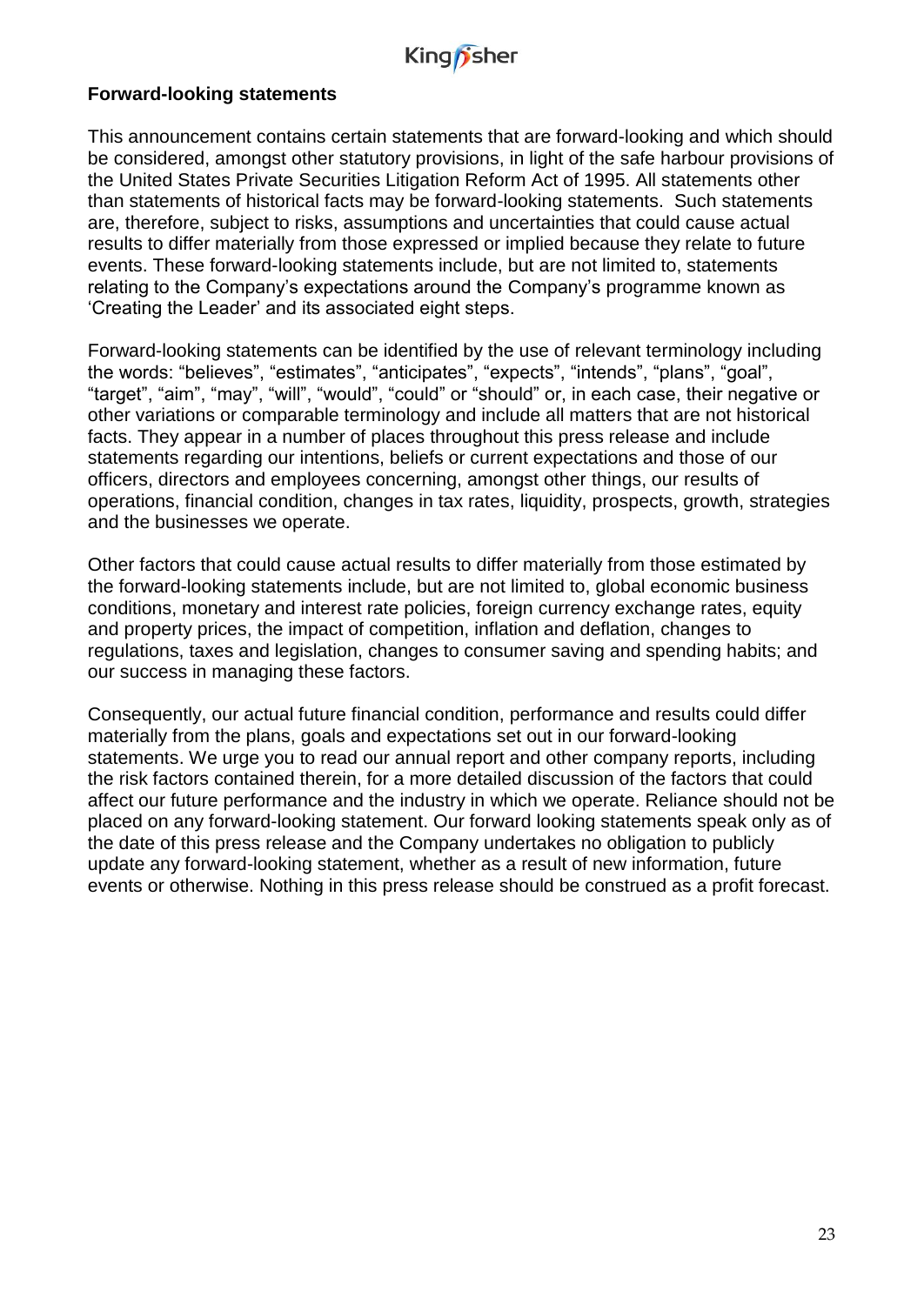#### **Consolidated income statement**

Year ended 1 February 2014

|                                    |                |               |                | 2013/14 |               |                | 2012/13             |
|------------------------------------|----------------|---------------|----------------|---------|---------------|----------------|---------------------|
|                                    |                |               |                |         |               |                | (restated – note 2) |
|                                    |                | <b>Before</b> | Exceptional    |         | <b>Before</b> | Exceptional    |                     |
|                                    |                | exceptional   | items          |         | exceptional   | items          |                     |
| £ millions                         | <b>Notes</b>   | Items         | (note 4)       | Total   | items         | (note 4)       | Total               |
| Continuing operations:             |                |               |                |         |               |                |                     |
| <b>Sales</b>                       | 3              | 11,125        |                | 11,125  | 10,573        |                | 10,573              |
| Cost of sales                      |                | (7,005)       |                | (7,005) | (6,618)       |                | (6,618)             |
| <b>Gross profit</b>                |                | 4,120         | L,             | 4,120   | 3,955         |                | 3,955               |
| Selling and distribution expenses  |                | (2,883)       | 2              | (2,881) | (2,768)       | (17)           | (2,785)             |
| Administrative expenses            |                | (550)         |                | (550)   | (525)         | (9)            | (534)               |
| Other income                       |                | 37            | $\mathbf{2}$   | 39      | 36            |                | 36                  |
| Share of post-tax results          |                |               |                |         |               |                |                     |
| of joint ventures and associates   |                | 22            | (14)           | 8       | 20            |                | 20                  |
| <b>Operating profit</b>            |                | 746           | (10)           | 736     | 718           | (26)           | 692                 |
| Analysed as:                       |                |               |                |         |               |                |                     |
| <b>Retail profit</b>               | 3              | 805           | (10)           | 795     | 778           | (26)           | 752                 |
| Central costs                      |                | (42)          |                | (42)    | (42)          |                | (42)                |
| Share of interest and tax          |                |               |                |         |               |                |                     |
| of joint ventures and associates   |                | (17)          | $\blacksquare$ | (17)    | (18)          | $\blacksquare$ | (18)                |
| Finance costs                      |                | (12)          |                | (12)    | (16)          |                | (16)                |
| Finance income                     |                | 8             | 27             | 35      | 15            |                | 15                  |
| Net finance income/(costs)         | 5              | (4)           | 27             | 23      | (1)           | $\blacksquare$ | (1)                 |
| <b>Profit before taxation</b>      |                | 742           | 17             | 759     | 717           | (26)           | 691                 |
| Income tax expense                 | 6              | (163)         | 114            | (49)    | (128)         | 1              | (127)               |
| Profit for the year                |                | 579           | 131            | 710     | 589           | (25)           | 564                 |
| Attributable to:                   |                |               |                |         |               |                |                     |
| Equity shareholders of the Company |                |               |                | 709     |               |                | 564                 |
| Non-controlling interests          |                |               |                | 1       |               |                |                     |
|                                    |                |               |                | 710     |               |                | 564                 |
| <b>Earnings per share</b>          | $\overline{7}$ |               |                |         |               |                |                     |
| <b>Basic</b>                       |                |               |                | 30.0p   |               |                | 24.1p               |
| <b>Diluted</b>                     |                |               |                | 29.7p   |               |                | 23.8p               |
| Adjusted basic                     |                |               |                | 23.4p   |               |                | 22.3p               |
| Adjusted diluted                   |                |               |                | 23.2p   |               |                | 22.0p               |

The proposed final dividend for the year ended 1 February 2014, subject to approval by shareholders at the Annual General Meeting, is 6.78p per share.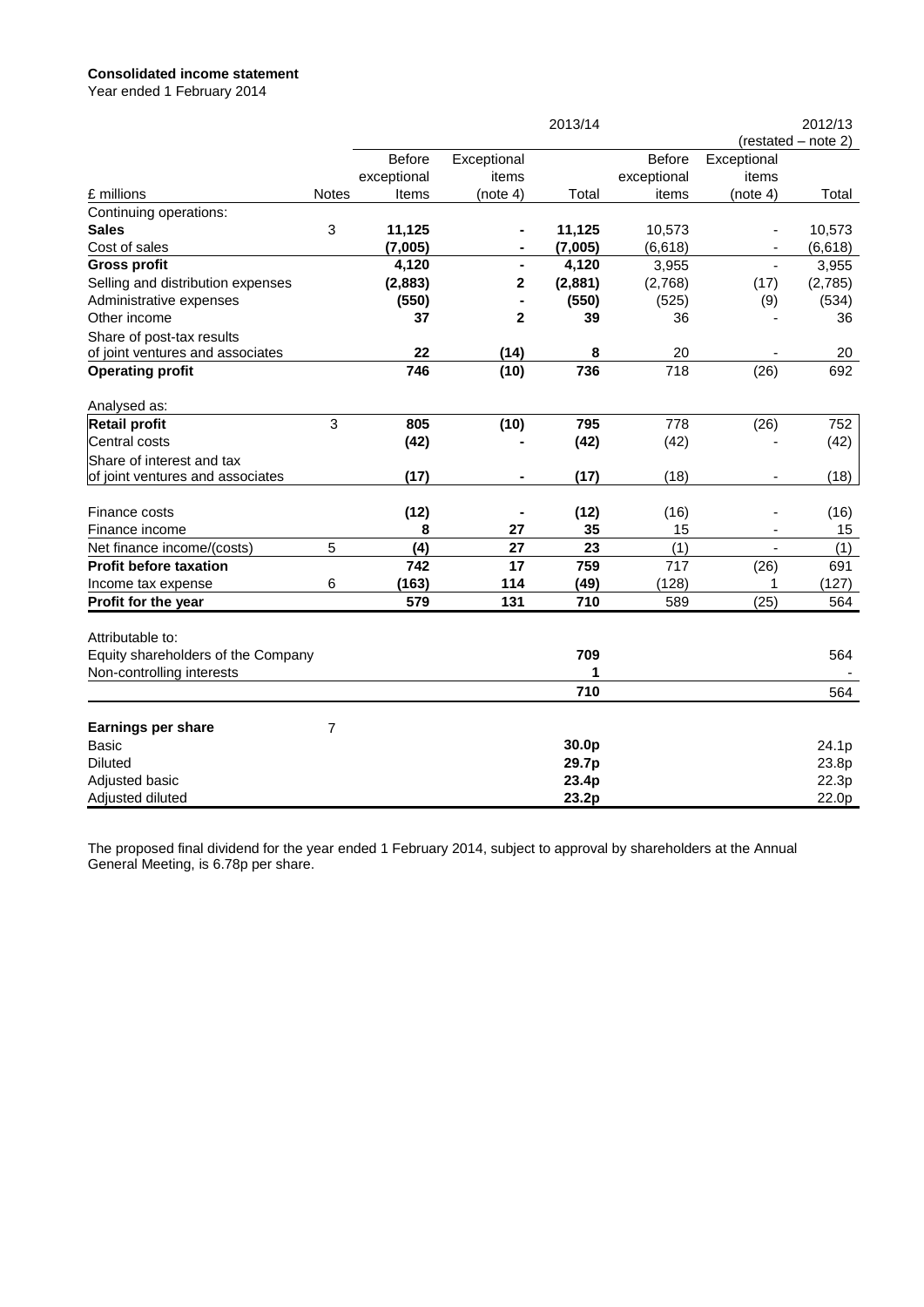#### **Consolidated statement of comprehensive income**

Year ended 1 February 2014

| £ millions                                                | <b>Notes</b> | 2013/14 | 2012/13 |
|-----------------------------------------------------------|--------------|---------|---------|
| Profit for the year                                       |              | 710     | 564     |
| Actuarial losses on post-employment benefits              | 9            | (127)   | (29)    |
| Tax on items that will not be reclassified                |              | 65      | (18)    |
| Total items that will not be reclassified subsequently to |              |         |         |
| profit or loss                                            |              | (62)    | (47)    |
| Currency translation differences                          |              |         |         |
| Group                                                     |              | (210)   | 122     |
| Joint ventures and associates                             |              | (25)    | 8       |
| Transferred to income statement (note 4)                  |              | (31)    |         |
| Cash flow hedges                                          |              |         |         |
| Fair value losses                                         |              | (4)     | (14)    |
| Losses/(gains) transferred to inventories                 |              | 9       | (8)     |
| Tax on items that may be reclassified                     |              | 2       | 4       |
| Total items that may be reclassified subsequently to      |              |         |         |
| profit or loss                                            |              | (259)   | 112     |
| Other comprehensive income for the year                   |              | (321)   | 65      |
| Total comprehensive income for the year                   |              | 389     | 629     |
|                                                           |              |         |         |
| Attributable to:                                          |              |         |         |
| Equity shareholders of the Company                        |              | 388     | 629     |
| Non-controlling interests                                 |              |         |         |
|                                                           |              | 389     | 629     |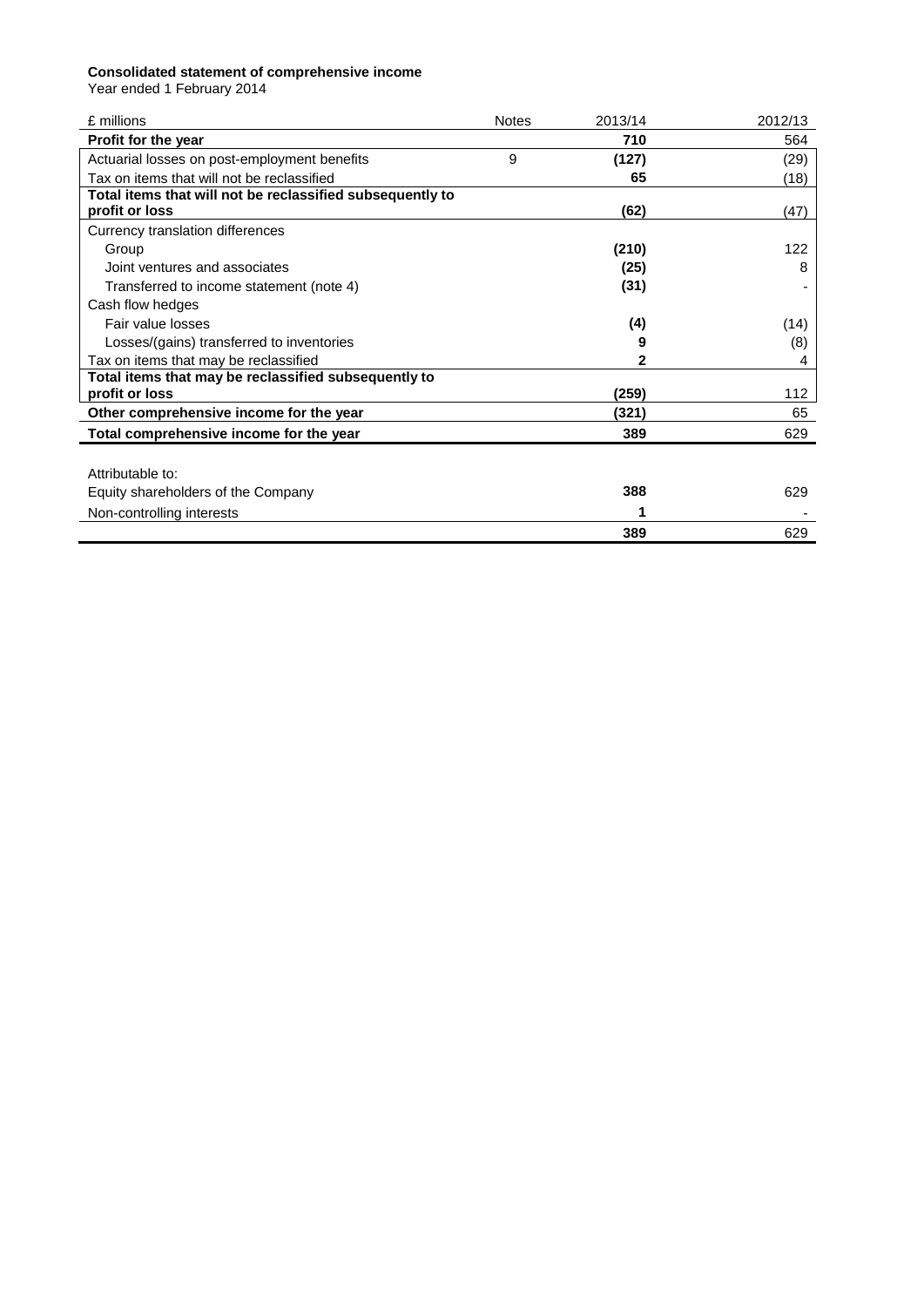#### **Consolidated statement of changes in equity**

Year ended 1 February 2014

| $\frac{1}{2}$ car crided in column $\frac{1}{2}$ corrected in $\frac{1}{2}$ | Attributable to equity shareholders of the Company |         |                          |          |          |       |             |                |
|-----------------------------------------------------------------------------|----------------------------------------------------|---------|--------------------------|----------|----------|-------|-------------|----------------|
|                                                                             |                                                    |         | Own                      |          |          |       | Non-        |                |
|                                                                             | Share                                              | Share   | shares                   | Retained | Other    |       | controlling | Total          |
| £ millions                                                                  | capital                                            | premium | held                     | earnings | reserves | Total | interests   | equity         |
| At 3 February 2013                                                          | 373                                                | 2,204   | (60)                     | 3,106    | 525      | 6,148 | 8           | 6,156          |
| Profit for the year                                                         |                                                    |         |                          | 709      |          | 709   | 1           | 710            |
| Other comprehensive income                                                  |                                                    |         |                          |          |          |       |             |                |
| for the year                                                                |                                                    |         | $\blacksquare$           | (62)     | (259)    | (321) |             | (321)          |
| <b>Total comprehensive income</b>                                           |                                                    |         |                          |          |          |       |             |                |
| for the year                                                                |                                                    |         |                          | 647      | (259)    | 388   | 1           | 389            |
| Share-based compensation                                                    |                                                    |         |                          | 7        |          | 7     |             | $\overline{7}$ |
| New shares issued under share                                               |                                                    |         |                          |          |          |       |             |                |
| schemes                                                                     |                                                    | 5       | $\blacksquare$           |          |          | 5     |             | 5              |
| Own shares issued under share                                               |                                                    |         |                          |          |          |       |             |                |
| schemes                                                                     |                                                    |         | 49                       | (41)     |          | 8     |             | 8              |
| Own shares purchased                                                        |                                                    |         | (24)                     |          |          | (24)  |             | (24)           |
| <b>Dividends</b>                                                            |                                                    |         | $\blacksquare$           | (224)    |          | (224) |             | (224)          |
| At 1 February 2014                                                          | 373                                                | 2,209   | (35)                     | 3,495    | 266      | 6,308 | 9           | 6,317          |
|                                                                             |                                                    |         |                          |          |          |       |             |                |
| At 29 January 2012                                                          | 372                                                | 2,199   | (134)                    | 2,869    | 413      | 5,719 | 8           | 5,727          |
| Profit for the year                                                         |                                                    |         |                          | 564      |          | 564   |             | 564            |
| Other comprehensive income                                                  |                                                    |         |                          |          |          |       |             |                |
| for the year                                                                |                                                    |         | $\overline{\phantom{0}}$ | (47)     | 112      | 65    |             | 65             |
| <b>Total comprehensive income</b>                                           |                                                    |         |                          |          |          |       |             |                |
| for the year                                                                |                                                    |         |                          | 517      | 112      | 629   |             | 629            |
| Share-based compensation                                                    |                                                    |         |                          | 9        |          | 9     |             | 9              |
| New shares issued under share                                               |                                                    |         |                          |          |          |       |             |                |
| schemes                                                                     |                                                    | 5       |                          |          |          | 6     |             | 6              |
| Own shares issued under share                                               |                                                    |         |                          |          |          |       |             |                |
| schemes                                                                     |                                                    |         | 74                       | (68)     |          | 6     |             | 6              |
| <b>Dividends</b>                                                            |                                                    |         |                          | (221)    |          | (221) |             | (221)          |
| At 2 February 2013                                                          | 373                                                | 2,204   | (60)                     | 3,106    | 525      | 6,148 | 8           | 6,156          |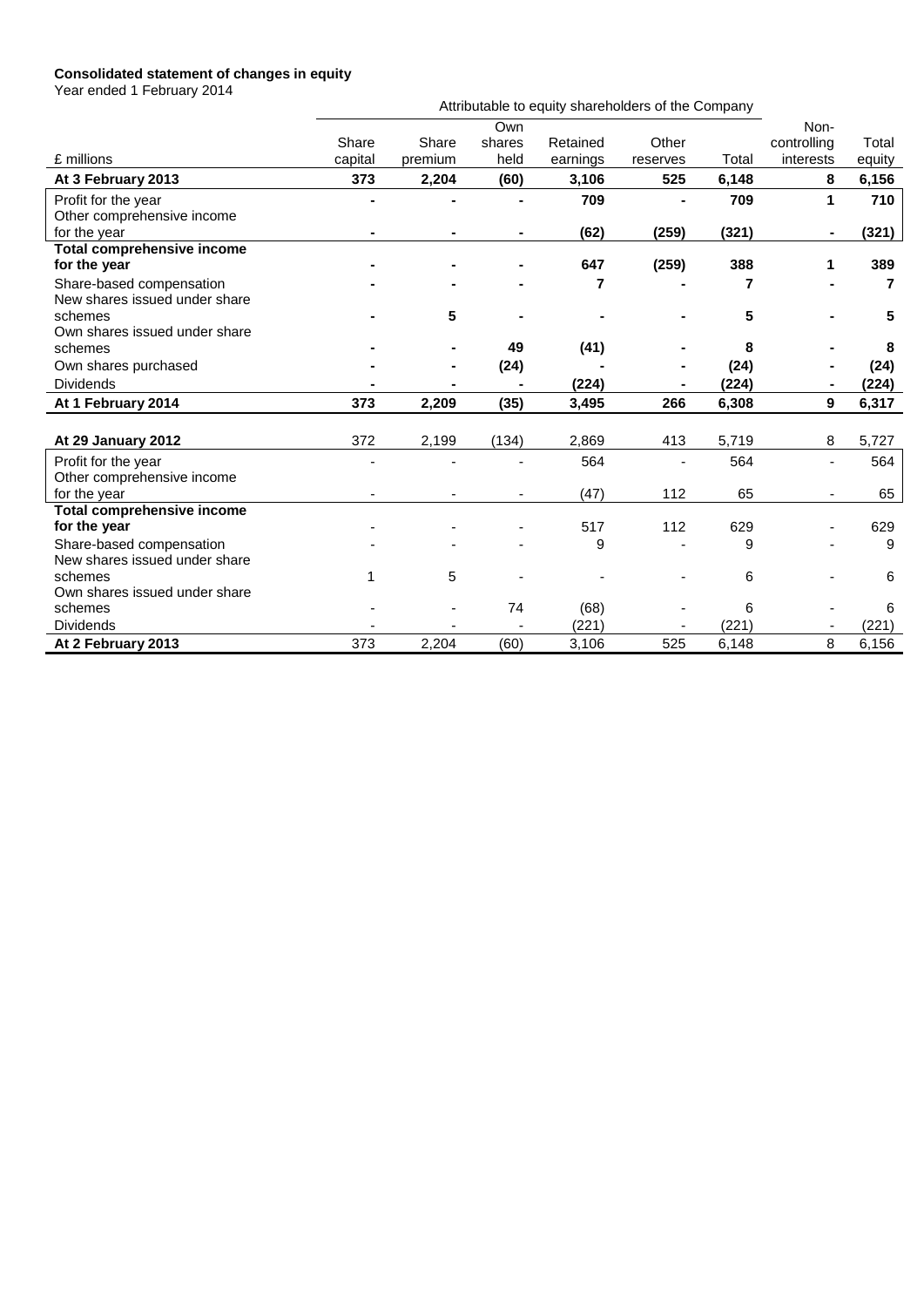#### **Consolidated balance sheet**

At 1 February 2014

| <b>Non-current assets</b><br>2,417<br>Goodwill<br>2,399<br>222<br>Other intangible assets<br>166<br>3,625<br>3,748<br>Property, plant and equipment<br>50<br>Investment property<br>66<br>32<br>Investments in joint ventures and associates<br>289<br>Post-employment benefits<br>9<br>71<br>12<br>Deferred tax assets<br>17<br>40<br><b>Derivatives</b><br>55<br>15<br>Other receivables<br>18<br>6,413<br>6,829<br><b>Current assets</b><br>2,054<br>Inventories<br>2,083<br>590<br>Trade and other receivables<br>545<br>5<br>Derivatives<br>33<br>15<br><b>Current tax assets</b><br>9<br>535<br>398<br>Cash and cash equivalents<br>208<br>Assets held for sale<br>3,407<br>3,068<br><b>Total assets</b><br>9,820<br>9,897<br><b>Current liabilities</b><br>(2, 486)<br>Trade and other payables<br>(2, 430)<br>(94)<br>Borrowings<br>(99)<br><b>Derivatives</b><br>(27)<br>(17)<br><b>Current tax liabilities</b><br>(175)<br>(289)<br>Provisions<br>(8)<br>(35)<br>(2,790)<br>(2,870)<br><b>Non-current liabilities</b><br>(86)<br>Other payables<br>(115)<br>(230)<br>Borrowings<br>(332)<br>Derivatives<br>(12)<br>Deferred tax liabilities<br>(251)<br>(303)<br>(46)<br>Provisions<br>(38)<br>(100)<br>Post-employment benefits<br>9<br>(71)<br>(713)<br>(871)<br><b>Total liabilities</b><br>(3, 503)<br>(3,741)<br>6,317<br>6,156<br><b>Net assets</b><br><b>Equity</b><br>373<br>373<br>Share capital<br>Share premium<br>2,209<br>2,204<br>Own shares held<br>(35)<br>(60)<br>3,495<br>Retained earnings<br>3,106<br>266<br>525<br>Other reserves<br>Total attributable to equity shareholders of the Company<br>6,308<br>6,148<br>Non-controlling interests<br>9<br>8 | £ millions          | <b>Notes</b> | 2013/14 | 2012/13 |
|---------------------------------------------------------------------------------------------------------------------------------------------------------------------------------------------------------------------------------------------------------------------------------------------------------------------------------------------------------------------------------------------------------------------------------------------------------------------------------------------------------------------------------------------------------------------------------------------------------------------------------------------------------------------------------------------------------------------------------------------------------------------------------------------------------------------------------------------------------------------------------------------------------------------------------------------------------------------------------------------------------------------------------------------------------------------------------------------------------------------------------------------------------------------------------------------------------------------------------------------------------------------------------------------------------------------------------------------------------------------------------------------------------------------------------------------------------------------------------------------------------------------------------------------------------------------------------------------------------------------------------------------------------------------------------------|---------------------|--------------|---------|---------|
|                                                                                                                                                                                                                                                                                                                                                                                                                                                                                                                                                                                                                                                                                                                                                                                                                                                                                                                                                                                                                                                                                                                                                                                                                                                                                                                                                                                                                                                                                                                                                                                                                                                                                       |                     |              |         |         |
|                                                                                                                                                                                                                                                                                                                                                                                                                                                                                                                                                                                                                                                                                                                                                                                                                                                                                                                                                                                                                                                                                                                                                                                                                                                                                                                                                                                                                                                                                                                                                                                                                                                                                       |                     |              |         |         |
|                                                                                                                                                                                                                                                                                                                                                                                                                                                                                                                                                                                                                                                                                                                                                                                                                                                                                                                                                                                                                                                                                                                                                                                                                                                                                                                                                                                                                                                                                                                                                                                                                                                                                       |                     |              |         |         |
|                                                                                                                                                                                                                                                                                                                                                                                                                                                                                                                                                                                                                                                                                                                                                                                                                                                                                                                                                                                                                                                                                                                                                                                                                                                                                                                                                                                                                                                                                                                                                                                                                                                                                       |                     |              |         |         |
|                                                                                                                                                                                                                                                                                                                                                                                                                                                                                                                                                                                                                                                                                                                                                                                                                                                                                                                                                                                                                                                                                                                                                                                                                                                                                                                                                                                                                                                                                                                                                                                                                                                                                       |                     |              |         |         |
|                                                                                                                                                                                                                                                                                                                                                                                                                                                                                                                                                                                                                                                                                                                                                                                                                                                                                                                                                                                                                                                                                                                                                                                                                                                                                                                                                                                                                                                                                                                                                                                                                                                                                       |                     |              |         |         |
|                                                                                                                                                                                                                                                                                                                                                                                                                                                                                                                                                                                                                                                                                                                                                                                                                                                                                                                                                                                                                                                                                                                                                                                                                                                                                                                                                                                                                                                                                                                                                                                                                                                                                       |                     |              |         |         |
|                                                                                                                                                                                                                                                                                                                                                                                                                                                                                                                                                                                                                                                                                                                                                                                                                                                                                                                                                                                                                                                                                                                                                                                                                                                                                                                                                                                                                                                                                                                                                                                                                                                                                       |                     |              |         |         |
|                                                                                                                                                                                                                                                                                                                                                                                                                                                                                                                                                                                                                                                                                                                                                                                                                                                                                                                                                                                                                                                                                                                                                                                                                                                                                                                                                                                                                                                                                                                                                                                                                                                                                       |                     |              |         |         |
|                                                                                                                                                                                                                                                                                                                                                                                                                                                                                                                                                                                                                                                                                                                                                                                                                                                                                                                                                                                                                                                                                                                                                                                                                                                                                                                                                                                                                                                                                                                                                                                                                                                                                       |                     |              |         |         |
|                                                                                                                                                                                                                                                                                                                                                                                                                                                                                                                                                                                                                                                                                                                                                                                                                                                                                                                                                                                                                                                                                                                                                                                                                                                                                                                                                                                                                                                                                                                                                                                                                                                                                       |                     |              |         |         |
|                                                                                                                                                                                                                                                                                                                                                                                                                                                                                                                                                                                                                                                                                                                                                                                                                                                                                                                                                                                                                                                                                                                                                                                                                                                                                                                                                                                                                                                                                                                                                                                                                                                                                       |                     |              |         |         |
|                                                                                                                                                                                                                                                                                                                                                                                                                                                                                                                                                                                                                                                                                                                                                                                                                                                                                                                                                                                                                                                                                                                                                                                                                                                                                                                                                                                                                                                                                                                                                                                                                                                                                       |                     |              |         |         |
|                                                                                                                                                                                                                                                                                                                                                                                                                                                                                                                                                                                                                                                                                                                                                                                                                                                                                                                                                                                                                                                                                                                                                                                                                                                                                                                                                                                                                                                                                                                                                                                                                                                                                       |                     |              |         |         |
|                                                                                                                                                                                                                                                                                                                                                                                                                                                                                                                                                                                                                                                                                                                                                                                                                                                                                                                                                                                                                                                                                                                                                                                                                                                                                                                                                                                                                                                                                                                                                                                                                                                                                       |                     |              |         |         |
|                                                                                                                                                                                                                                                                                                                                                                                                                                                                                                                                                                                                                                                                                                                                                                                                                                                                                                                                                                                                                                                                                                                                                                                                                                                                                                                                                                                                                                                                                                                                                                                                                                                                                       |                     |              |         |         |
|                                                                                                                                                                                                                                                                                                                                                                                                                                                                                                                                                                                                                                                                                                                                                                                                                                                                                                                                                                                                                                                                                                                                                                                                                                                                                                                                                                                                                                                                                                                                                                                                                                                                                       |                     |              |         |         |
|                                                                                                                                                                                                                                                                                                                                                                                                                                                                                                                                                                                                                                                                                                                                                                                                                                                                                                                                                                                                                                                                                                                                                                                                                                                                                                                                                                                                                                                                                                                                                                                                                                                                                       |                     |              |         |         |
|                                                                                                                                                                                                                                                                                                                                                                                                                                                                                                                                                                                                                                                                                                                                                                                                                                                                                                                                                                                                                                                                                                                                                                                                                                                                                                                                                                                                                                                                                                                                                                                                                                                                                       |                     |              |         |         |
|                                                                                                                                                                                                                                                                                                                                                                                                                                                                                                                                                                                                                                                                                                                                                                                                                                                                                                                                                                                                                                                                                                                                                                                                                                                                                                                                                                                                                                                                                                                                                                                                                                                                                       |                     |              |         |         |
|                                                                                                                                                                                                                                                                                                                                                                                                                                                                                                                                                                                                                                                                                                                                                                                                                                                                                                                                                                                                                                                                                                                                                                                                                                                                                                                                                                                                                                                                                                                                                                                                                                                                                       |                     |              |         |         |
|                                                                                                                                                                                                                                                                                                                                                                                                                                                                                                                                                                                                                                                                                                                                                                                                                                                                                                                                                                                                                                                                                                                                                                                                                                                                                                                                                                                                                                                                                                                                                                                                                                                                                       |                     |              |         |         |
|                                                                                                                                                                                                                                                                                                                                                                                                                                                                                                                                                                                                                                                                                                                                                                                                                                                                                                                                                                                                                                                                                                                                                                                                                                                                                                                                                                                                                                                                                                                                                                                                                                                                                       |                     |              |         |         |
|                                                                                                                                                                                                                                                                                                                                                                                                                                                                                                                                                                                                                                                                                                                                                                                                                                                                                                                                                                                                                                                                                                                                                                                                                                                                                                                                                                                                                                                                                                                                                                                                                                                                                       |                     |              |         |         |
|                                                                                                                                                                                                                                                                                                                                                                                                                                                                                                                                                                                                                                                                                                                                                                                                                                                                                                                                                                                                                                                                                                                                                                                                                                                                                                                                                                                                                                                                                                                                                                                                                                                                                       |                     |              |         |         |
|                                                                                                                                                                                                                                                                                                                                                                                                                                                                                                                                                                                                                                                                                                                                                                                                                                                                                                                                                                                                                                                                                                                                                                                                                                                                                                                                                                                                                                                                                                                                                                                                                                                                                       |                     |              |         |         |
|                                                                                                                                                                                                                                                                                                                                                                                                                                                                                                                                                                                                                                                                                                                                                                                                                                                                                                                                                                                                                                                                                                                                                                                                                                                                                                                                                                                                                                                                                                                                                                                                                                                                                       |                     |              |         |         |
|                                                                                                                                                                                                                                                                                                                                                                                                                                                                                                                                                                                                                                                                                                                                                                                                                                                                                                                                                                                                                                                                                                                                                                                                                                                                                                                                                                                                                                                                                                                                                                                                                                                                                       |                     |              |         |         |
|                                                                                                                                                                                                                                                                                                                                                                                                                                                                                                                                                                                                                                                                                                                                                                                                                                                                                                                                                                                                                                                                                                                                                                                                                                                                                                                                                                                                                                                                                                                                                                                                                                                                                       |                     |              |         |         |
|                                                                                                                                                                                                                                                                                                                                                                                                                                                                                                                                                                                                                                                                                                                                                                                                                                                                                                                                                                                                                                                                                                                                                                                                                                                                                                                                                                                                                                                                                                                                                                                                                                                                                       |                     |              |         |         |
|                                                                                                                                                                                                                                                                                                                                                                                                                                                                                                                                                                                                                                                                                                                                                                                                                                                                                                                                                                                                                                                                                                                                                                                                                                                                                                                                                                                                                                                                                                                                                                                                                                                                                       |                     |              |         |         |
|                                                                                                                                                                                                                                                                                                                                                                                                                                                                                                                                                                                                                                                                                                                                                                                                                                                                                                                                                                                                                                                                                                                                                                                                                                                                                                                                                                                                                                                                                                                                                                                                                                                                                       |                     |              |         |         |
|                                                                                                                                                                                                                                                                                                                                                                                                                                                                                                                                                                                                                                                                                                                                                                                                                                                                                                                                                                                                                                                                                                                                                                                                                                                                                                                                                                                                                                                                                                                                                                                                                                                                                       |                     |              |         |         |
|                                                                                                                                                                                                                                                                                                                                                                                                                                                                                                                                                                                                                                                                                                                                                                                                                                                                                                                                                                                                                                                                                                                                                                                                                                                                                                                                                                                                                                                                                                                                                                                                                                                                                       |                     |              |         |         |
|                                                                                                                                                                                                                                                                                                                                                                                                                                                                                                                                                                                                                                                                                                                                                                                                                                                                                                                                                                                                                                                                                                                                                                                                                                                                                                                                                                                                                                                                                                                                                                                                                                                                                       |                     |              |         |         |
|                                                                                                                                                                                                                                                                                                                                                                                                                                                                                                                                                                                                                                                                                                                                                                                                                                                                                                                                                                                                                                                                                                                                                                                                                                                                                                                                                                                                                                                                                                                                                                                                                                                                                       |                     |              |         |         |
|                                                                                                                                                                                                                                                                                                                                                                                                                                                                                                                                                                                                                                                                                                                                                                                                                                                                                                                                                                                                                                                                                                                                                                                                                                                                                                                                                                                                                                                                                                                                                                                                                                                                                       |                     |              |         |         |
|                                                                                                                                                                                                                                                                                                                                                                                                                                                                                                                                                                                                                                                                                                                                                                                                                                                                                                                                                                                                                                                                                                                                                                                                                                                                                                                                                                                                                                                                                                                                                                                                                                                                                       |                     |              |         |         |
|                                                                                                                                                                                                                                                                                                                                                                                                                                                                                                                                                                                                                                                                                                                                                                                                                                                                                                                                                                                                                                                                                                                                                                                                                                                                                                                                                                                                                                                                                                                                                                                                                                                                                       |                     |              |         |         |
|                                                                                                                                                                                                                                                                                                                                                                                                                                                                                                                                                                                                                                                                                                                                                                                                                                                                                                                                                                                                                                                                                                                                                                                                                                                                                                                                                                                                                                                                                                                                                                                                                                                                                       |                     |              |         |         |
|                                                                                                                                                                                                                                                                                                                                                                                                                                                                                                                                                                                                                                                                                                                                                                                                                                                                                                                                                                                                                                                                                                                                                                                                                                                                                                                                                                                                                                                                                                                                                                                                                                                                                       |                     |              |         |         |
|                                                                                                                                                                                                                                                                                                                                                                                                                                                                                                                                                                                                                                                                                                                                                                                                                                                                                                                                                                                                                                                                                                                                                                                                                                                                                                                                                                                                                                                                                                                                                                                                                                                                                       |                     |              |         |         |
|                                                                                                                                                                                                                                                                                                                                                                                                                                                                                                                                                                                                                                                                                                                                                                                                                                                                                                                                                                                                                                                                                                                                                                                                                                                                                                                                                                                                                                                                                                                                                                                                                                                                                       |                     |              |         |         |
|                                                                                                                                                                                                                                                                                                                                                                                                                                                                                                                                                                                                                                                                                                                                                                                                                                                                                                                                                                                                                                                                                                                                                                                                                                                                                                                                                                                                                                                                                                                                                                                                                                                                                       |                     |              |         |         |
|                                                                                                                                                                                                                                                                                                                                                                                                                                                                                                                                                                                                                                                                                                                                                                                                                                                                                                                                                                                                                                                                                                                                                                                                                                                                                                                                                                                                                                                                                                                                                                                                                                                                                       |                     |              |         |         |
|                                                                                                                                                                                                                                                                                                                                                                                                                                                                                                                                                                                                                                                                                                                                                                                                                                                                                                                                                                                                                                                                                                                                                                                                                                                                                                                                                                                                                                                                                                                                                                                                                                                                                       |                     |              |         |         |
|                                                                                                                                                                                                                                                                                                                                                                                                                                                                                                                                                                                                                                                                                                                                                                                                                                                                                                                                                                                                                                                                                                                                                                                                                                                                                                                                                                                                                                                                                                                                                                                                                                                                                       |                     |              |         |         |
|                                                                                                                                                                                                                                                                                                                                                                                                                                                                                                                                                                                                                                                                                                                                                                                                                                                                                                                                                                                                                                                                                                                                                                                                                                                                                                                                                                                                                                                                                                                                                                                                                                                                                       | <b>Total equity</b> |              | 6,317   | 6,156   |

The financial statements were approved by the Board of Directors on 24 March 2014 and signed on its behalf by:

**Sir Ian Cheshire Karen Witts**<br> **Group Chief Executive Karen Witts**<br> **Group Finance** 

Group Finance Director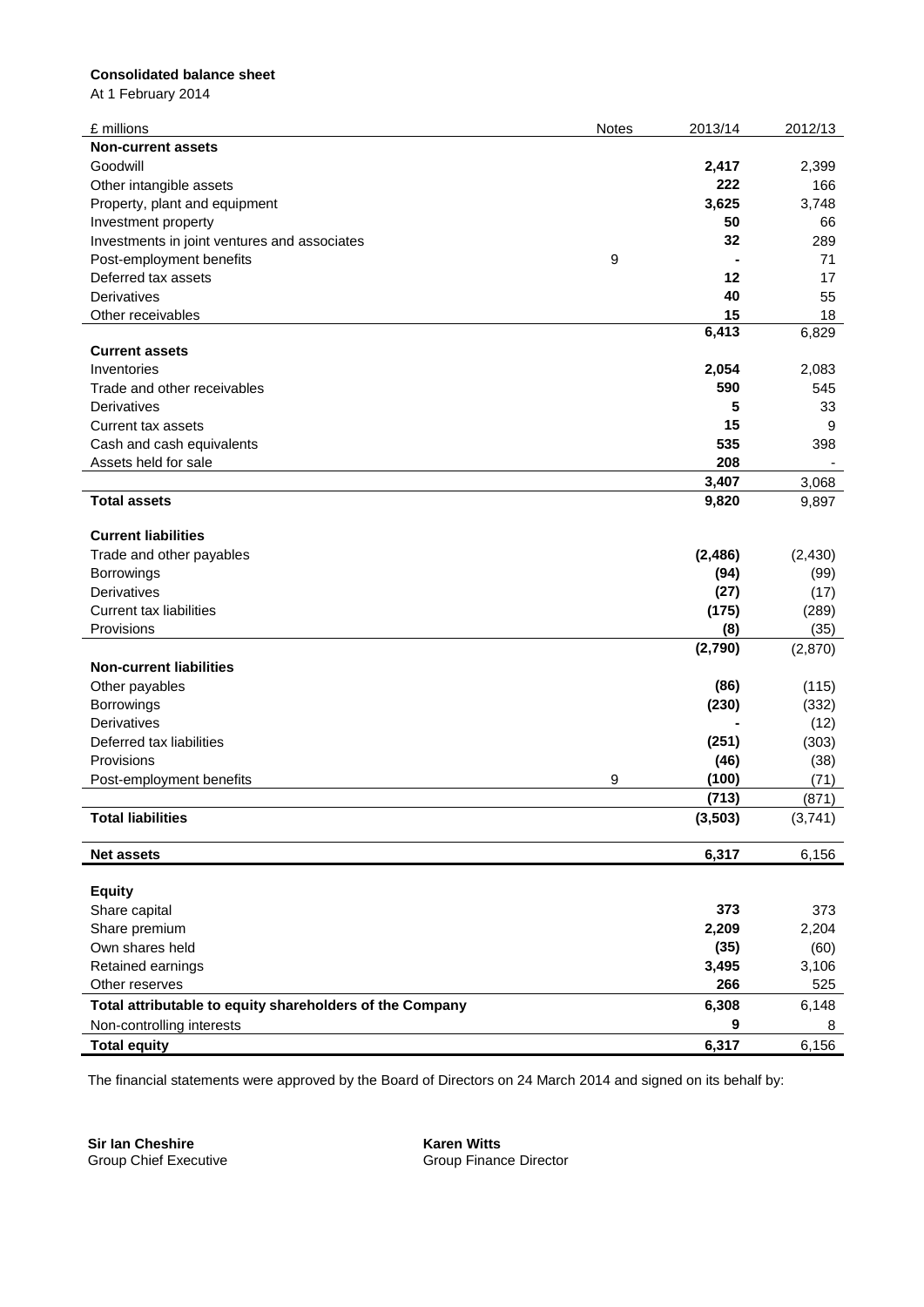#### **Consolidated cash flow statement**

Year ended 1 February 2014

| £ millions                                                                           | <b>Notes</b> | 2013/14 | 2012/13 |
|--------------------------------------------------------------------------------------|--------------|---------|---------|
| <b>Operating activities</b>                                                          |              |         |         |
| Cash generated by operations                                                         | 10           | 976     | 730     |
| Income tax paid                                                                      |              | (142)   | (129)   |
| Net cash flows from operating activities                                             |              | 834     | 601     |
|                                                                                      |              |         |         |
| <b>Investing activities</b>                                                          |              |         |         |
| Purchase of businesses, net of cash acquired                                         |              | (28)    |         |
| Purchase of property, plant and equipment, investment property and intangible assets |              | (304)   | (316)   |
| Disposal of property, plant and equipment, investment property and intangible assets |              | 12      | 17      |
| Interest received                                                                    |              | 8       | 18      |
| Dividends received from joint ventures and associates                                |              | 11      | 10      |
| Net cash flows from investing activities                                             |              | (301)   | (271)   |
|                                                                                      |              |         |         |
| <b>Financing activities</b>                                                          |              |         |         |
| Interest paid                                                                        |              | (12)    | (18)    |
| Interest element of finance lease rental payments                                    |              | (4)     | (4)     |
| Repayment of bank loans                                                              |              | (89)    | (31)    |
| Repayment of Medium Term Notes and other fixed term debt                             |              | (33)    | (162)   |
| Receipt on financing derivatives                                                     |              | 6       |         |
| Capital element of finance lease rental payments                                     |              | (13)    | (12)    |
| New shares issued under share schemes                                                |              | 5       | 6       |
| Own shares issued under share schemes                                                |              | 8       | 6       |
| Own shares purchased                                                                 |              | (24)    |         |
| Dividends paid to equity shareholders of the Company                                 |              | (224)   | (221)   |
| Net cash flows from financing activities                                             |              | (380)   | (436)   |
|                                                                                      |              |         |         |
| Net increase/(decrease) in cash and cash equivalents and bank overdrafts             |              | 153     | (106)   |
| Cash and cash equivalents and bank overdrafts at beginning of year                   |              | 398     | 485     |
| Exchange differences                                                                 |              | (17)    | 19      |
| Cash and cash equivalents and bank overdrafts at end of year                         | 11           | 534     | 398     |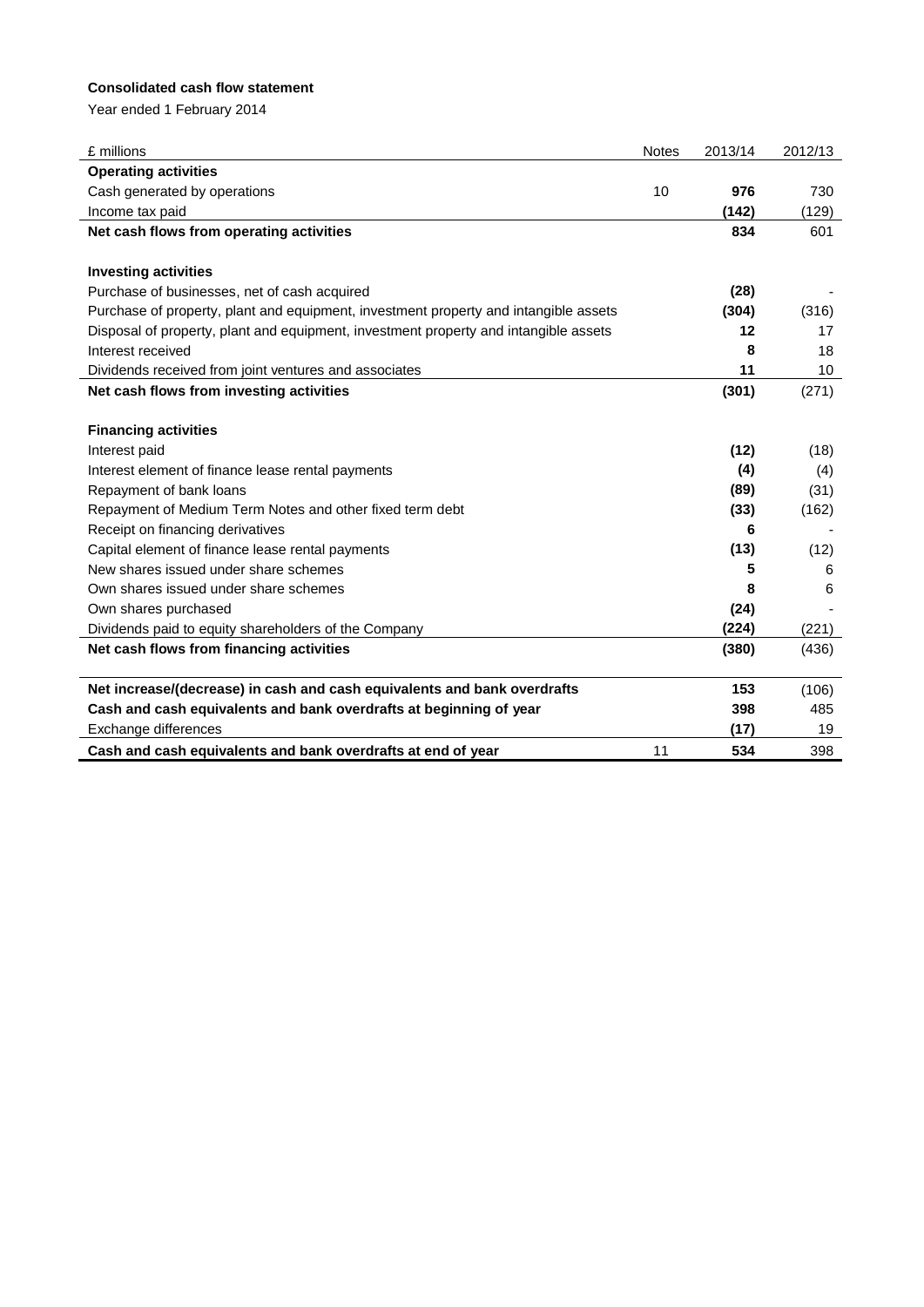#### **Notes**

#### **1 General information**

Kingfisher plc ('the Company'), its subsidiaries, joint ventures and associates (together 'the Group') supply home improvement products and services through a network of retail stores and other channels, located mainly in the United Kingdom, continental Europe and China.

The Company is incorporated in the United Kingdom. The address of its registered office is 3 Sheldon Square, Paddington, London W2 6PX.

The Company is listed on the London Stock Exchange.

#### **2 Basis of preparation**

The consolidated financial statements of the Company, its subsidiaries, joint ventures and associates are made up to the nearest Saturday to 31 January each year. The current financial year is the 52 weeks ended 1 February 2014 ('the year' or '2013/14'). The comparative financial year is the 53 weeks ended 2 February 2013 ('the prior year' or '2012/13'). The 53 weeks in the prior year only impacted the UK & Ireland businesses with all of the other businesses reporting on a calendar basis as a result of local requirements.

The directors of Kingfisher plc, having made appropriate enquiries, consider that adequate resources exist for the Group to continue in operational existence for the foreseeable future and that, therefore, it is appropriate to adopt the going concern basis in preparing the consolidated financial statements for the year ended 1 February 2014.

The condensed financial information, which comprises the consolidated income statement, consolidated statement of comprehensive income, consolidated statement of changes in equity, consolidated balance sheet, consolidated cash flow statement and related notes do not constitute statutory financial statements for the 52 weeks ended 1 February 2014, but are derived from those statements. Statutory financial statements for 2012/13 have been filed with the Registrar of Companies and those for 2013/14 will be filed in due course. The Group's auditors have reported on both years' accounts; their reports were unqualified and did not contain statements under Section 498 (2) or (3) of the Companies Act 2006.

The condensed financial information has been abridged from the 2013/14 statutory financial statements, which have been prepared in accordance with International Financial Reporting Standards as adopted by the European Union ('IFRS') and those parts of the Companies Act 2006 applicable to companies reporting under IFRS and therefore the consolidated financial statements comply with Article 4 of the EU IAS legislation. The condensed financial information has been prepared under the historical cost convention, as modified by the use of valuations for certain financial instruments, share-based payments and post-employment benefits.

#### *Accounting policies*

The accounting policies adopted are consistent with those of the annual financial statements for the year ended 2 February 2013, as described in note 2 of those financial statements, except where set out below.

IAS 19 (revised), 'Employee benefits', amends the accounting for employment benefits and the Group has applied it retrospectively in accordance with the transition provisions of the standard. The impact on the Group has been in the following areas:

- The standard replaces the interest cost on the defined benefit obligation and the expected return on plan assets with a single net interest expense or income based on the net defined benefit asset or liability and the discount rate, measured at the beginning of the year. There is no change to determining the discount rate; this continues to reflect the yield on high-quality corporate bonds. For the current and comparative year, the Group's reported profit before taxation was not impacted as the expected rate of return on assets at the start of the current and prior year was the same as the discount rate for the UK scheme, the Group's principal defined benefit pension plan.
- The revised standard also requires administrative costs of running the UK scheme to be reclassified from net finance costs to operating costs. For the current year the Group's reported operating profit is £3m lower and net finance income £3m higher than they would have been prior to the adoption of IAS 19 (revised). For the year ended 2 February 2013 the Group's reported operating profit is £3m lower and net finance costs £3m lower than previously reported.

The amendments to IAS 1, 'Presentation of items of other comprehensive income', require items presented in 'other comprehensive income' to be grouped by those items that may be reclassified subsequently to profit or loss and those that will never be reclassified, together with their associated income tax. The amendments have been applied retrospectively and the presentation of items of comprehensive income has been adjusted accordingly.

IFRS 13, 'Fair value measurement', has impacted the measurement of fair value for certain financial assets and **liabilities**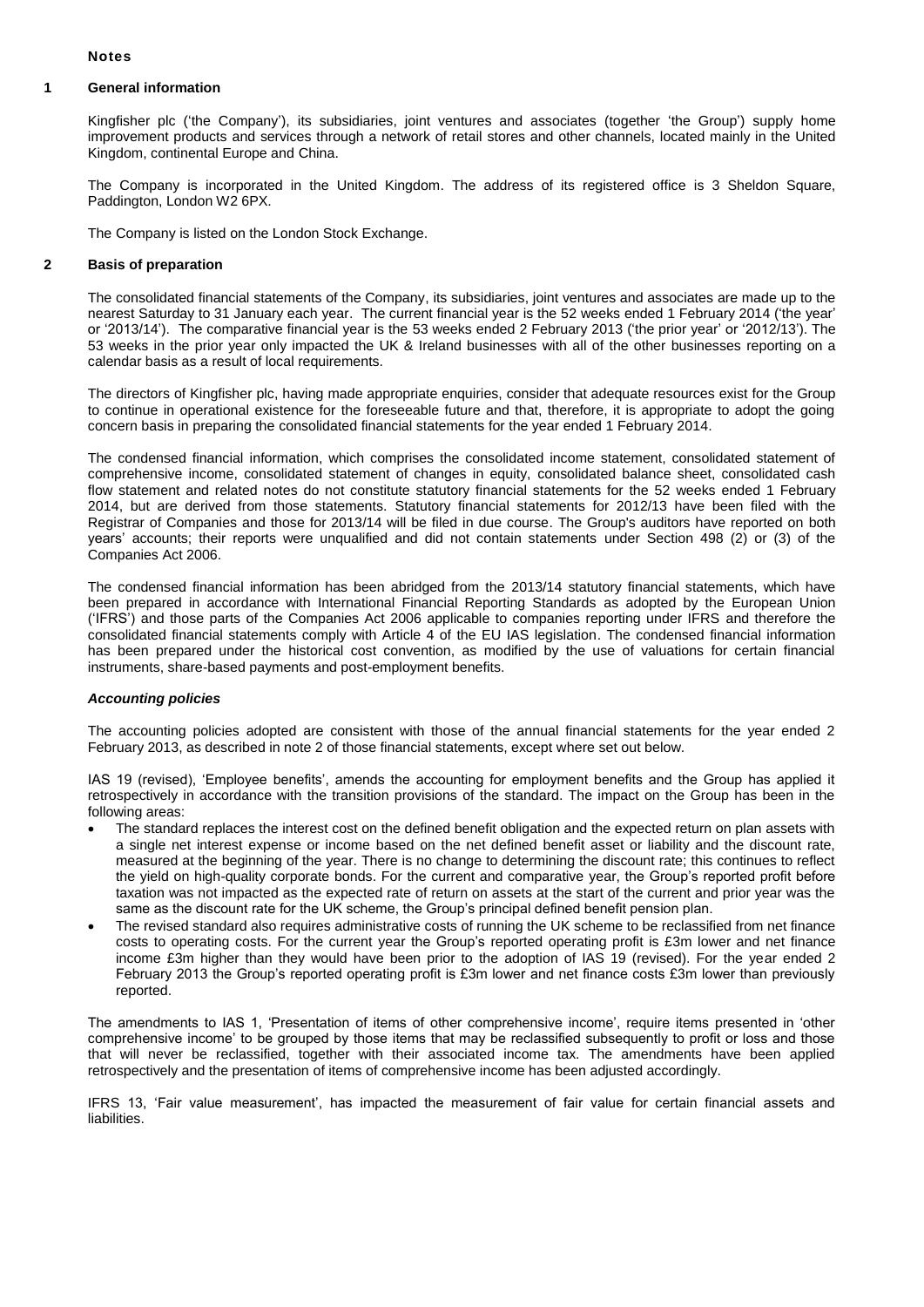#### *Principal rates of exchange*

|                  |              | 2013/14       |              | 2012/13       |
|------------------|--------------|---------------|--------------|---------------|
|                  | Average rate | Year end rate | Average rate | Year end rate |
| Euro             | 1.18         | 1.22          | 1.23         | 1.15          |
| <b>US Dollar</b> | 1.57         | 1.64          | 1.59         | 1.57          |
| Polish Zloty     | 4.95         | 5.17          | 5.13         | 4.79          |
| Chinese Renminbi | 9.62         | 9.97          | 10.01        | 9.80          |

#### *Use of non-GAAP measures*

In the reporting of financial information, the Group uses certain measures that are not required under IFRS, the generally accepted accounting principles (GAAP) under which the Group reports. Kingfisher believes that retail profit, adjusted pre-tax profit, effective tax rate, adjusted post-tax profit and adjusted earnings per share provide additional useful information on underlying trends to shareholders. These and other non-GAAP measures such as net debt/cash are used by Kingfisher for internal performance analysis and incentive compensation arrangements for employees. The terms 'retail profit', 'exceptional items', 'adjusted', 'effective tax rate' and 'net debt/cash' are not defined terms under IFRS and may therefore not be comparable with similarly titled measures reported by other companies. They are not intended to be a substitute for, or superior to, GAAP measures.

Retail profit is defined as continuing operating profit before central costs (principally the costs of the Group's head office), exceptional items, amortisation of acquisition intangibles and the Group's share of interest and tax of joint ventures and associates.

The separate reporting of non-recurring exceptional items, which are presented as exceptional within their relevant income statement category, helps provide an indication of the Group's underlying business performance. The principal items which are included as exceptional items are:

- non-trading items included in operating profit such as profits and losses on the disposal, closure or impairment of subsidiaries, joint ventures, associates and investments which do not form part of the Group's trading activities;
- profits and losses on the disposal of properties; and
- the costs of significant restructuring and incremental acquisition integration costs.

The term 'adjusted' refers to the relevant measure being reported for continuing operations excluding exceptional items, financing fair value remeasurements, amortisation of acquisition intangibles, related tax items and prior year tax items (including the impact of changes in tax rates on deferred tax). Financing fair value remeasurements represent changes in the fair value of financing derivatives, excluding interest accruals, offset by fair value adjustments to the carrying amount of borrowings and other hedged items under fair value hedge relationships. Financing derivatives are those that relate to underlying items of a financing nature.

The effective tax rate represents the effective income tax expense as a percentage of continuing profit before taxation excluding exceptional items. Effective income tax expense is the continuing income tax expense excluding tax on exceptional items and tax adjustments in respect of prior years and the impact of changes in tax rates on deferred tax.

Net debt/cash comprises borrowings and financing derivatives (excluding accrued interest), less cash and cash equivalents and current other investments.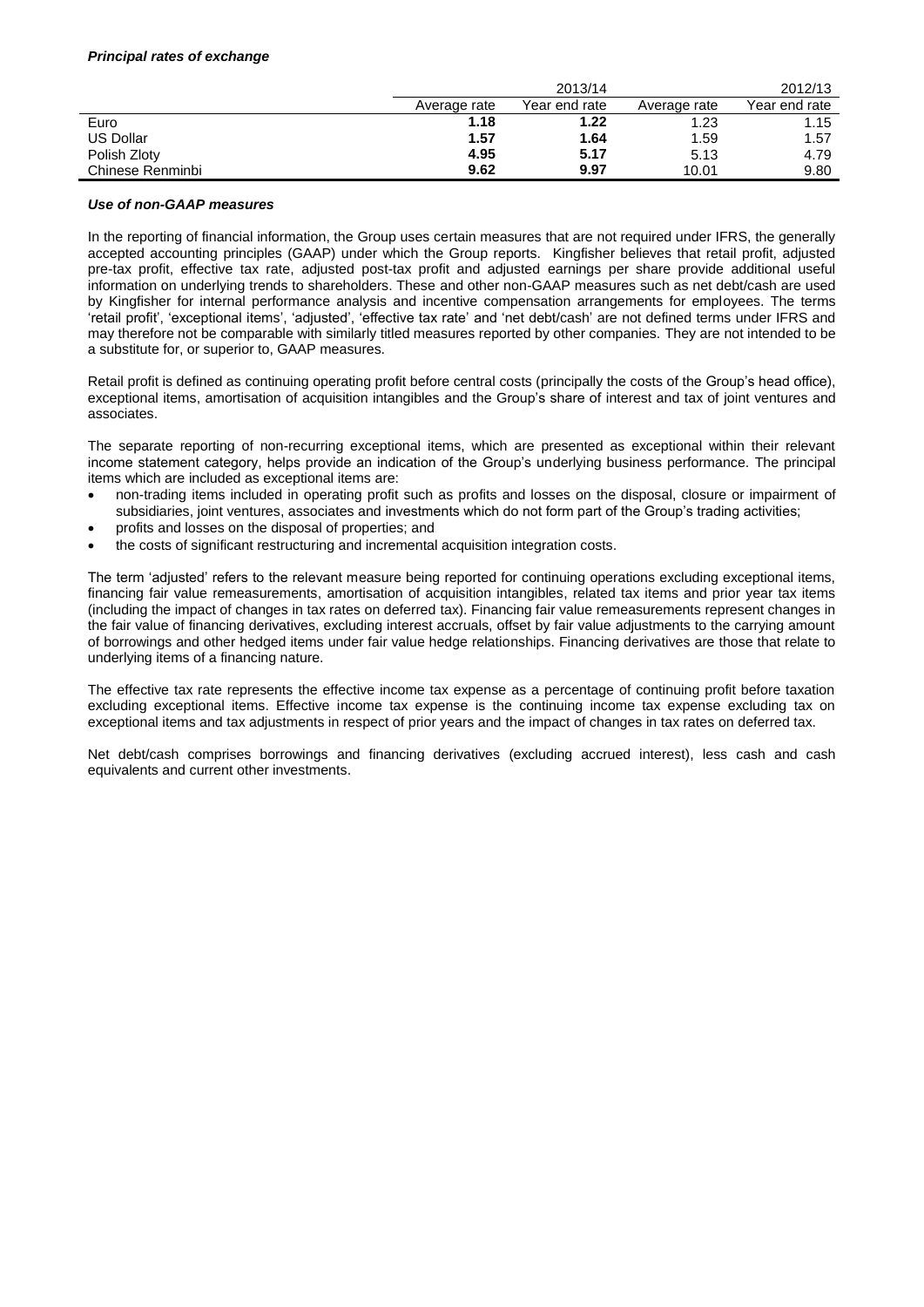#### **3 Segmental analysis**

#### **Income statement**

|        |        |       | 2013/14             |
|--------|--------|-------|---------------------|
|        |        |       |                     |
| France | Poland | Other | Total               |
| 4,423  | 1,109  | 1,230 | 11,125              |
| 396    | 123    | 48    | 805                 |
|        |        |       | (10)                |
|        |        |       | (42)                |
|        |        |       | (17)                |
|        |        |       | 736                 |
|        |        |       | 23                  |
|        |        |       | 759                 |
|        |        |       | Other International |

2012/13

|                                                            |         |        |                     |       | (restated) |
|------------------------------------------------------------|---------|--------|---------------------|-------|------------|
|                                                            | UK &    |        | Other International |       |            |
| £ millions                                                 | Ireland | France | Poland              | Other | Total      |
| <b>Sales</b>                                               | 4,316   | 4,194  | 1,029               | 1,034 | 10,573     |
| <b>Retail profit</b>                                       | 231     | 397    | 107                 | 43    | 778        |
| Exceptional items                                          |         |        |                     |       | (26)       |
| Central costs                                              |         |        |                     |       | (42)       |
| Share of interest and tax of joint ventures and associates |         |        |                     |       | (18)       |
| <b>Operating profit</b>                                    |         |        |                     |       | 692        |
| Net finance costs                                          |         |        |                     |       | (1)        |
| <b>Profit before taxation</b>                              |         |        |                     |       | 691        |

The current financial year is the 52 weeks ended 1 February 2014 with the comparative financial year being the 53 weeks ended 2 February 2013. This only impacts the UK & Ireland businesses with all of the other businesses reporting on a calendar basis as a result of local requirements. The effect of the 53rd week on the results of the Group in 2012/13 was the inclusion of an additional £72m sales and an immaterial benefit to retail profit.

The operating segments disclosed above are based on the information reported internally to the Board of Directors and Group Executive. This information is predominantly based on the geographical areas in which the Group operates and which are managed separately. The Group only has one business segment being the supply of home improvement products and services.

The 'Other International' segment consists of Poland, China, Spain, Russia, Romania, the associate Hornbach and the joint venture Koçtas in Turkey. Poland has been shown separately due to its significance.

Central costs principally comprise the costs of the Group's head office.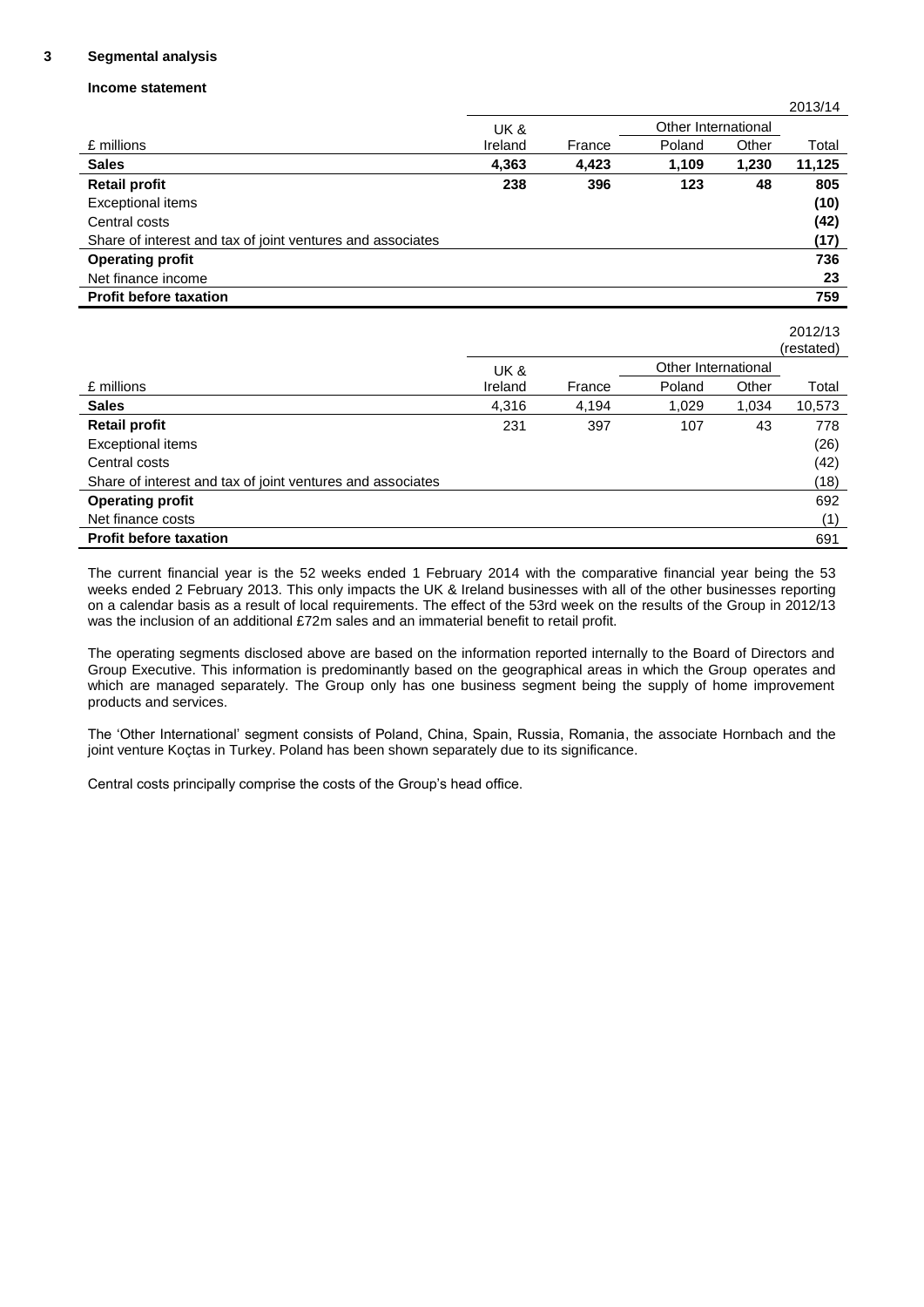#### **4 Exceptional items**

| £ millions                                                                 | 2013/14 | 2012/13 |
|----------------------------------------------------------------------------|---------|---------|
| Included within selling and distribution expenses                          |         |         |
| Acquisition and integration costs                                          | (5)     |         |
| Ireland restructuring                                                      |         | (21)    |
| UK restructuring                                                           |         | 4       |
|                                                                            | 2       | (17)    |
| Included within administrative expenses                                    |         |         |
| UK restructuring                                                           |         | (20)    |
| Net pension gain                                                           |         | 11      |
|                                                                            |         | (9)     |
| Included within other income                                               |         |         |
| Profit on disposal of properties                                           | 2       |         |
|                                                                            | 2       |         |
| Included within share of post-tax results of joint ventures and associates |         |         |
| Net impairment of investment in Hornbach                                   | (14)    |         |
|                                                                            | (14)    |         |
| Included within finance income                                             |         |         |
| Kesa demerger French tax case – repayment supplement income                | 27      |         |
|                                                                            | 27      |         |
| <b>Exceptional items before tax</b>                                        | 17      | (26)    |
| Tax on exceptional items                                                   | (4)     |         |
| Kesa demerger French tax case                                              | 118     |         |
| <b>Exceptional items</b>                                                   | 131     | (25)    |

Acquisition and integration costs of £5m principally comprise costs of acquiring and integrating the Bricostore Romania business.

The exceptional credit of £7m for Ireland restructuring reflects the release of provisions recorded in January 2013 when B&Q Ireland entered into an Examinership process. It successfully exited Examinership in May 2013 with the closure of only one store.

A net impairment loss of £14m has been recognised in the year on the Group's investment in Hornbach. This comprises a loss of £45m on remeasurement of the investment to fair value, following the Group's conclusion that it had lost the ability to exercise significant influence, offset by a £31m gain on the transfer from reserves of cumulative foreign exchange gains since transition to IFRS.

In July 2013 the Conseil d'Etat, France's ultimate court, found in favour of Kingfisher regarding the Kesa demerger tax case, which concluded the matter. Whilst a refund was received from the French tax authorities following the first positive decision in 2009, the Group continued to provide against the risk while litigation was ongoing. A £27m repayment supplement provision and £118m taxation provision related to the case have subsequently been released and treated as exceptional.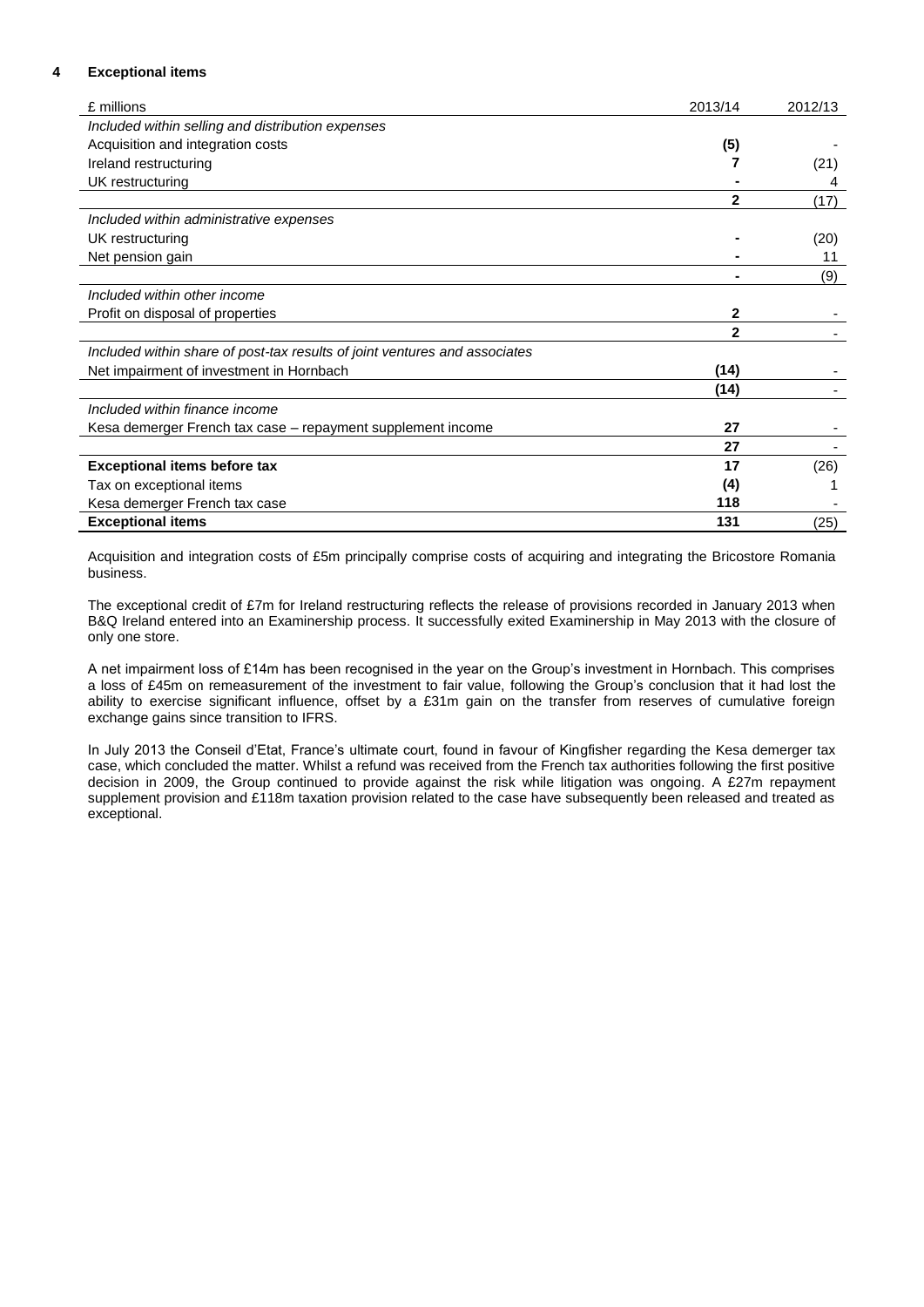#### **5 Net finance income/(costs)**

| £ millions                                                           | 2013/14        | 2012/13<br>(restated) |
|----------------------------------------------------------------------|----------------|-----------------------|
| Bank overdrafts and bank loans                                       | (3)            | (8)                   |
| Medium Term Notes and other fixed term debt                          | (3)            | (7)                   |
| Finance leases                                                       | (4)            | (4)                   |
| Financing fair value remeasurements                                  | (2)            | $\overline{2}$        |
| Capitalised interest                                                 |                | 1                     |
| <b>Finance costs</b>                                                 | (12)           | (16)                  |
| Cash and cash equivalents                                            | 6              | 15                    |
| Net interest income on defined benefit pension schemes               | $\mathbf{2}$   |                       |
| Kesa demerger French tax case - repayment supplement income (note 4) | 27             |                       |
| <b>Finance income</b>                                                | 35             | 15 <sub>1</sub>       |
| Net finance income/(costs)                                           | 23             | (1)                   |
| Income tax expense                                                   |                |                       |
| £ millions                                                           | 2013/14        | 2012/13               |
| <b>UK corporation tax</b>                                            |                |                       |
| Current tax on profits for the year                                  | 47             | 47                    |
| Adjustments in respect of prior years                                | (7)            | (13)                  |
|                                                                      | 40             | 34                    |
| Overseas tax                                                         |                |                       |
| Current tax on profits for the year                                  | 131            | 128                   |
| Kesa demerger French tax case (note 4)                               | (118)          |                       |
| Other adjustments in respect of prior years                          | (11)           | (54)                  |
|                                                                      | $\mathbf{2}$   | 74                    |
| Deferred tax                                                         |                |                       |
| Current year                                                         | 16             | 18                    |
| Adjustments in respect of prior years                                |                | 5                     |
| Adjustments in respect of changes in tax rates                       | (9)            | (4)                   |
|                                                                      | $\overline{7}$ | 19                    |
| Income tax expense                                                   | 49             | 127                   |

The effective rate of tax on profit before exceptional items and excluding prior year tax adjustments and the impact of changes in tax rates on deferred tax is 26% (2012/13: 27%). Tax on exceptional items for the year is a credit of £114m, £118m of which relates to prior year items. In 2012/13 tax on exceptional items was a credit of £1m, with no amount relating to prior year items.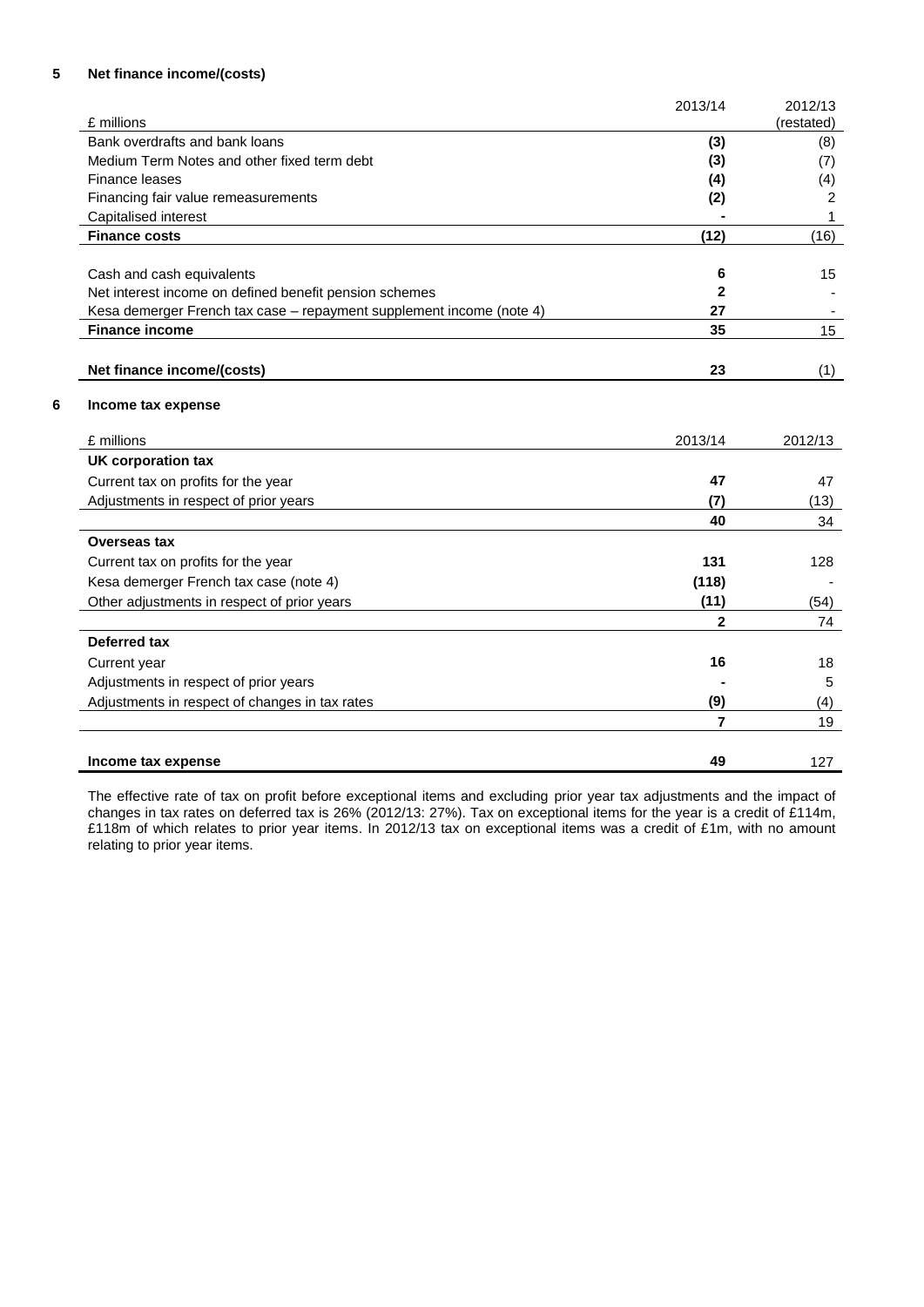|                                         |            |           | 2013/14   |            |           | 2012/13   |
|-----------------------------------------|------------|-----------|-----------|------------|-----------|-----------|
|                                         |            | Weighted  |           |            | Weighted  |           |
|                                         |            | average   |           |            | average   |           |
|                                         |            | number    | Earnings  |            | number    | Earnings  |
|                                         | Earnings   | of shares | per share | Earnings   | of shares | per share |
|                                         | £ millions | millions  | pence     | £ millions | millions  | pence     |
| Basic earnings per share                | 709        | 2,363     | 30.0      | 564        | 2,339     | 24.1      |
| Effect of dilutive share options        |            | 19        | (0.3)     |            | 34        | (0.3)     |
| Diluted earnings per share              | 709        | 2,382     | 29.7      | 564        | 2,373     | 23.8      |
|                                         |            |           |           |            |           |           |
| <b>Basic earnings per share</b>         | 709        | 2,363     | 30.0      | 564        | 2,339     | 24.1      |
| Exceptional items before tax            | (17)       |           | (0.7)     | 26         |           | 1.1       |
| Tax on exceptional and prior year items | (141)      |           | (6.0)     | (67)       |           | (2.8)     |
| Financing fair value remeasurements     | 2          |           | 0.1       | (2)        |           | (0.1)     |
| Tax on financing fair value             |            |           |           |            |           |           |
| remeasurements                          | (1)        |           |           |            |           |           |
| Adjusted basic earnings per share       | 552        | 2,363     | 23.4      | 522        | 2,339     | 22.3      |
|                                         |            |           |           |            |           |           |
| Diluted earnings per share              | 709        | 2,382     | 29.7      | 564        | 2,373     | 23.8      |
| Exceptional items before tax            | (17)       |           | (0.7)     | 26         |           | 1.1       |
| Tax on exceptional and prior year items | (141)      |           | (5.9)     | (67)       |           | (2.8)     |
| Financing fair value remeasurements     | 2          |           | 0.1       | (2)        |           | (0.1)     |
| Tax on financing fair value             |            |           |           |            |           |           |
| remeasurements                          | (1)        |           |           |            |           |           |
| Adjusted diluted earnings per share     | 552        | 2,382     | 23.2      | 522        | 2,373     | 22.0      |

Basic earnings per share is calculated by dividing the profit for the year attributable to equity shareholders of the Company by the weighted average number of shares in issue during the year, excluding those held in the Employee Share Ownership Plan Trust ('ESOP') which for the purpose of this calculation are treated as cancelled.

For diluted earnings per share, the weighted average number of shares is adjusted to assume conversion of all dilutive potential ordinary shares. These represent share options granted to employees where both the exercise price is less than the average market price of the Company's shares during the year and any related performance conditions have been met.

#### **8 Dividends**

| £ millions                                                                                                 | 2013/14 | 2012/13 |
|------------------------------------------------------------------------------------------------------------|---------|---------|
| Dividends to equity shareholders of the Company                                                            |         |         |
| Final dividend for the year ended 2 February 2013 of 6.37p per share (28 January 2012:<br>6.37p per share) | 150     | 148     |
| Interim dividend for the year ended 1 February 2014 of 3.12p per share (2 February 2013:                   |         |         |
| 3.09p per share)                                                                                           | 74      |         |
|                                                                                                            | 224     | 221     |

The proposed final dividend for the year ended 1 February 2014 of 6.78p per share is subject to approval by shareholders at the Annual General Meeting and has not been included as a liability.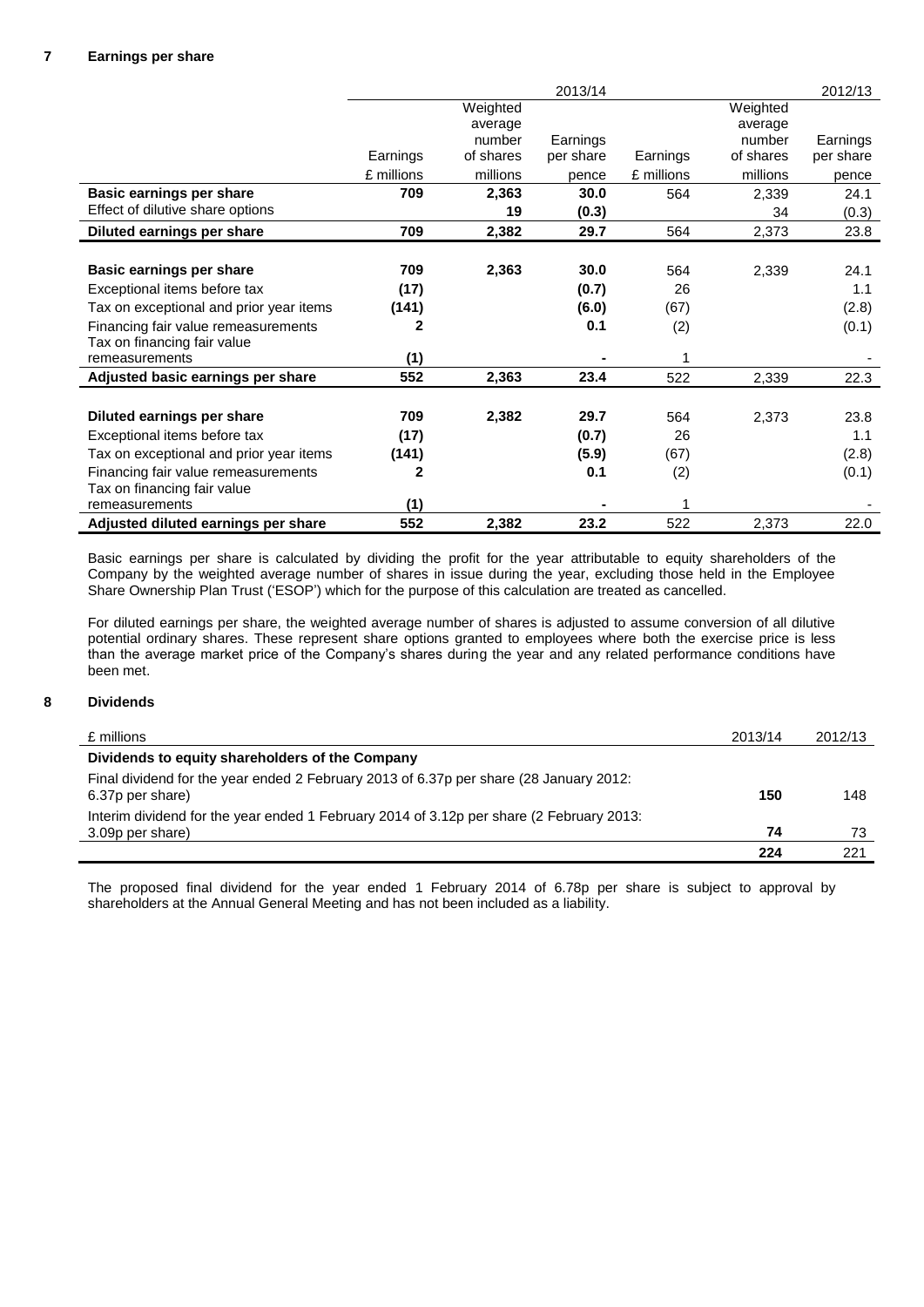|                                                  |          |       | 2013/14 |         |       | 2012/13<br>(restated) |
|--------------------------------------------------|----------|-------|---------|---------|-------|-----------------------|
| £ millions                                       | UK       | Other | Total   | UK      | Other | Total                 |
| Surplus/(deficit) in scheme at beginning of year | 71       | (71)  |         | 25      | (40)  | (15)                  |
| Current service cost                             | (2)      | (7)   | (9)     | (13)    | (4)   | (17)                  |
| Administration costs                             | (3)      |       | (3)     | (3)     |       | (3)                   |
| Curtailment gain                                 |          |       |         | 27      |       | 27                    |
| Net interest income/(expense)                    | 4        | (2)   | 2       | 2       | (2)   |                       |
| Net actuarial (losses)/gains                     | (131)    | 4     | (127)   | (7)     | (22)  | (29)                  |
| Contributions paid by employer                   | 32       |       | 33      | 40      |       | 41                    |
| Exchange differences                             |          | 4     | 4       | -       | (4)   | (4)                   |
| (Deficit)/surplus in scheme at end of year       | (29)     | (71)  | (100)   | 71      | (71)  |                       |
|                                                  |          |       |         |         |       |                       |
| Present value of defined benefit obligations     | (2, 135) | (92)  | (2,227) | (1,994) | (93)  | (2,087)               |
| Fair value of scheme assets                      | 2,106    | 21    | 2,127   | 2,065   | 22    | 2,087                 |
| (Deficit)/surplus in scheme                      | (29)     | (71)  | (100)   | 71      | (71)  |                       |

The assumptions used in calculating the costs and obligations of the Group's defined benefit pension schemes are set by the Directors after consultation with independent professionally qualified actuaries. The assumptions are based on the conditions at the time and changes in these assumptions can lead to significant movements in the estimated obligations, as illustrated in the sensitivity analysis.

A key assumption in valuing the pension obligations is the discount rate. Accounting standards require this to be set based on market yields on high quality corporate bonds at the balance sheet date. The UK scheme discount rate is based on the yield on the iBoxx over 15 year AA-rated Sterling corporate bond index adjusted for the difference in term between iBoxx and scheme liabilities. The principal financial assumptions for the UK scheme are as follows:

| Annual % rate             | 2013/14 | 2012/13     |
|---------------------------|---------|-------------|
| Discount rate             | 4.4     | 4.6         |
| Price inflation           | 3.3     | າ າ<br>ບ.ບ  |
| Rate of pension increases | v.      | າ າ<br>ن. ب |

For the UK scheme, the mortality assumptions used in the actuarial valuations have been selected with regard to the characteristics and experience of the membership of the scheme from 2010 to 2013. The assumptions for life expectancy of UK scheme members are as follows:

|                                                                            |         |         | 2010 funding |
|----------------------------------------------------------------------------|---------|---------|--------------|
| Years                                                                      | 2013/14 | 2012/13 | valuation    |
| Age to which current pensioners are expected to live (60 now)              |         |         |              |
| - Male                                                                     | 86.7    | 86.7    | 86.4         |
| - Female                                                                   | 87.3    | 87.4    | 87.1         |
| Age to which future pensioners are expected to live (60 in 15 years' time) |         |         |              |
| - Male                                                                     | 87.4    | 87.4    | 87.1         |
| - Female                                                                   | 88.6    | 89.0    | 88.7         |

The following sensitivity analysis for the UK scheme shows the estimated impact on the obligation resulting from changes to key actuarial assumptions, whilst holding all other assumptions constant.

| Assumption                | Change in assumption                    | Impact on defined benefit obligation |
|---------------------------|-----------------------------------------|--------------------------------------|
| Discount rate             | Increase/decrease by 0.1%               | Decrease/increase by £43m            |
| Price inflation           | Increase/decrease by 0.1%               | Increase/decrease by £38m            |
| Rate of pension increases | Increase/decrease by 0.1%               | Increase/decrease by £38m            |
| Mortalitv                 | Increase in life expectancy by one year | Increase by £68m                     |